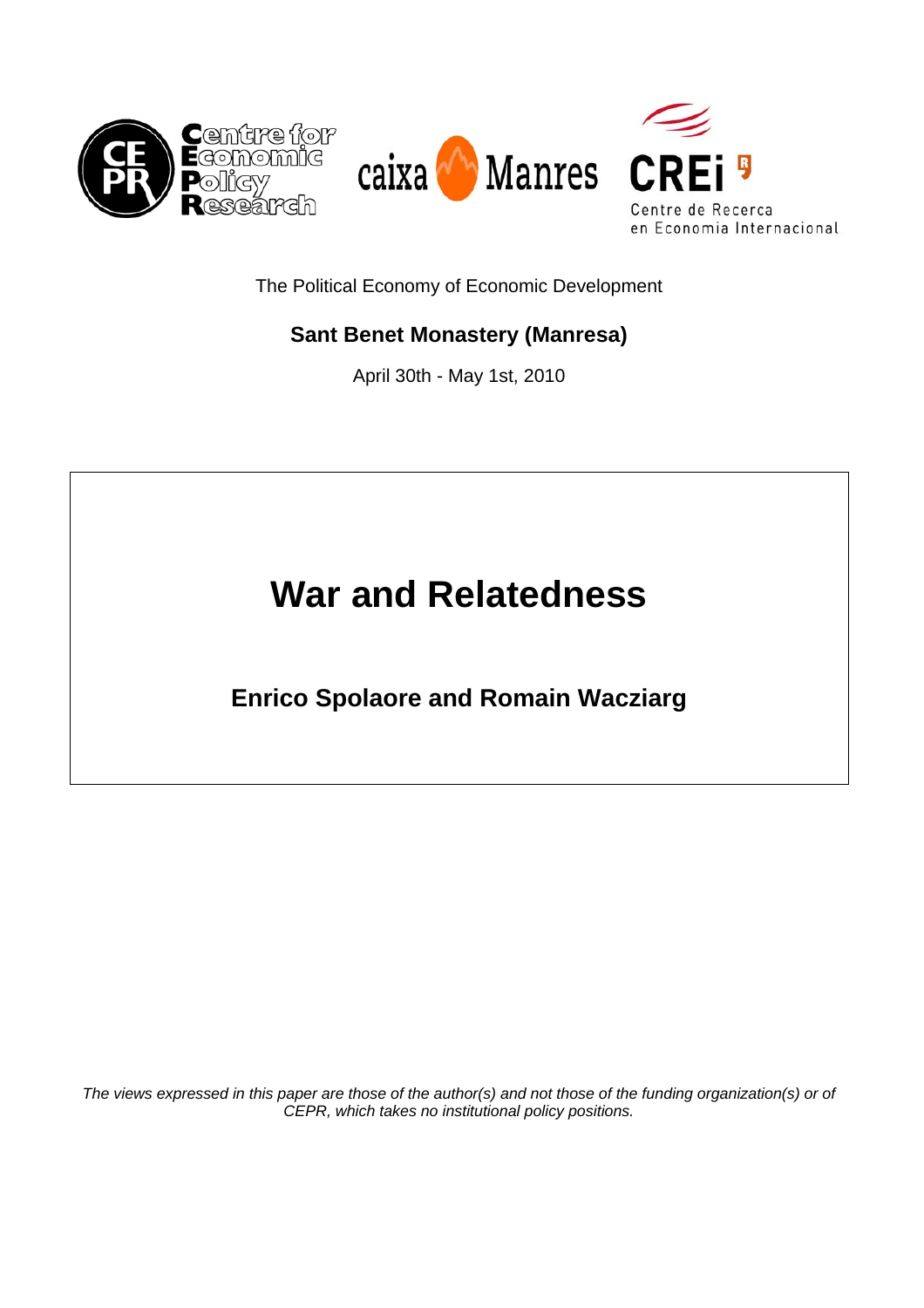# War and Relatedness<sup>∗</sup>

Enrico Spolaore Tufts University, NBER and CESIfo

Romain Wacziarg UCLA, NBER and CEPR

## April 2010

#### Abstract

We examine the empirical relationship between the occurrence of interstate conflicts and the degree of relatedness between countries, showing that genetically closer populations are more prone to go to war with each other, even after controlling for a wide set of measures of geographic distance and other factors that affect conflict, including trade and democracy. We provide a theoretical framework consistent with these findings. In our model, genealogical relatedness between populations has a positive effect on their conflict propensities because more closely related populations, on average, share a wider set of common issues over which disputes may emerge.

<sup>∗</sup>Spolaore: Department of Economics, Tufts University, Medford, MA 02155-6722, enrico.spolaore@tufts.edu. Wacziarg: UCLA Anderson School of Management, 110 Westwood Plaza, Los Angeles CA 90095, wacziarg@ucla.edu. We are grateful to Don Cox, Klaus Desmet, Rajeev Dehejia, Quy-Toan Do, Steven Durlauf, Jim Fearon, Jeff Frieden, Michelle Garfinkel, Tim Gloseclose, Yannis Ioannides, Michael Klein, Philippe Martin, Deborah Menegotto, Massimo Morelli, Daniele Paserman, Ken Shepsle, Vickie Sullivan and seminar participants at numerous universities and conferences for helpful comments. We gratefully acknowledge financial support from Stanford University's Presidential Fund for Innovation in International Studies and from UCLA's Center for International Business Education and Research.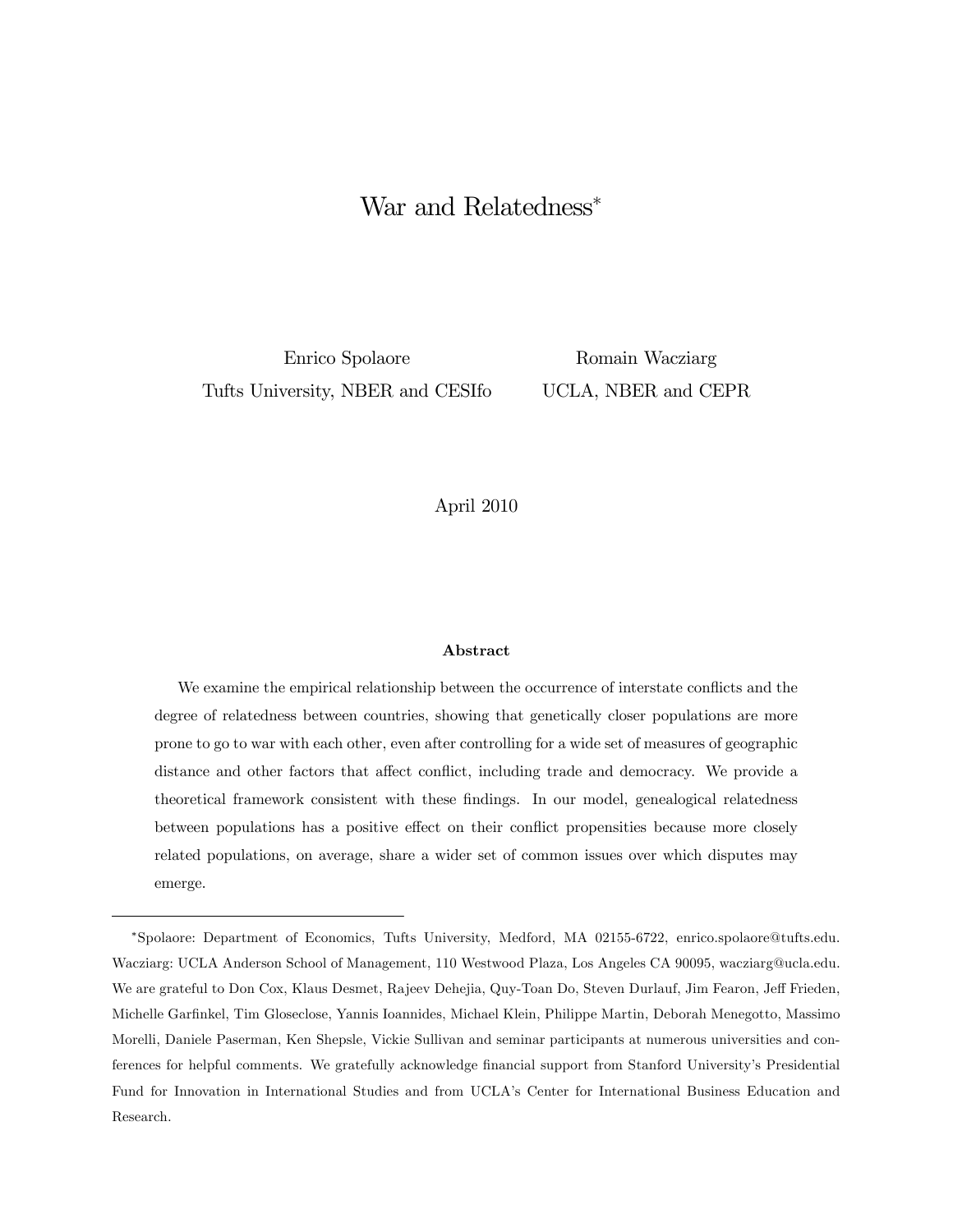# 1 Introduction

Militarized conflicts have been among the most dramatic and costly events in human history, and at the center of an enormous historical and political literature for centuries.<sup>1</sup> In recent years, economists and political scientists have started to use formal theoretical tools and systematic empirical analyses to provide insights into the determinants of conflicts and wars.<sup>2</sup> Great progress has been made in our understanding of the effects of economic and political factors - such as trade and democracy - on the likelihood of international conflict.<sup>3</sup> Nonetheless, wars continue to be elusive phenomena, and fundamental questions about their roots remain open. A key question, which has not yet received a satisfactory empirical answer, is whether armed conflicts are more or less likely to emerge between populations that differ along cultural and historical dimensions, such as ethnicity, language, and religion.

In this paper we present a new theoretical approach, new data and new empirical findings shedding light on the determinants of international conflict. We use information about human genetic distance - a summary statistic of very long-run historical relatedness between populations to explore the relationship between kinship and conflict.<sup>4</sup> Genetic distance measures the difference

2Classic contributions are Schelling (1960) and Boulding (1962). More recent economic formalizations of conflict and wars include, for example, Garfinkel (1990), Hirshleifer (1991, 1995), Skaperdas (1992), Hess and Orphanides (1995, 2001), Jackson and Morelli (2009). Garfinkel and Skaperdas (2006) provide an overview of the economics literature on conflict. Influential contributions by political scientists on the formal theory of conflict include Bueno de Mesquita and Lalman (1992), Fearon (1995) and Powell (1999). Systematic empirical work on interstate conflict was pioneerd by Wright (1942), Richardson (1960) and Singer (1972). For discussions of the recent empirical literature on the correlates of war see Vasquez (2000) and Schneider, Barbieri and Gleditsch (2003).

<sup>3</sup>The liberal peace view that trade and democracy should reduce the risk of war goes back to Montesquieu (1748) and Kant (1795), and has been the subject of a vast literature (e.g., see Oneal and Russett, 1999a and Russett and Oneal, 2001). Contributions on the empirics of trade and conflict include Polacheck (1980), Oneal and Russett (1999b), Barbieri (2002), and Martin, Mayer and Thoenig (2008), among many others. On the democratic peace hypothesis see, for example, Maoz and Russett (1993), Bueno de Mesquita et al. (1999), Gowa (2000), and Levy and Razin (2004).

<sup>4</sup>Specifically, we use measures of  $F_{ST}$  distance between human populations from Cavalli-Sforza et al. (1994). The measure  $F_{ST}$  was first suggested by the great geneticist and statistician Sewall Wright (1950). Interestingly, Sewall was the older brother of Quincy Wright, the professor of international law who pioneered empirical research on conflict (Wright, 1942). According to Singer (2000): "The story has it that [Sewall] admired Quincy's scholarship and his preoccupation with the scourge of war but lamented the lack of methodological rigor in his work and thus

<sup>&</sup>lt;sup>1</sup>For recent examples, see Blainey (1988), Keegan (1984), Ferguson (2006) and Nye (2008).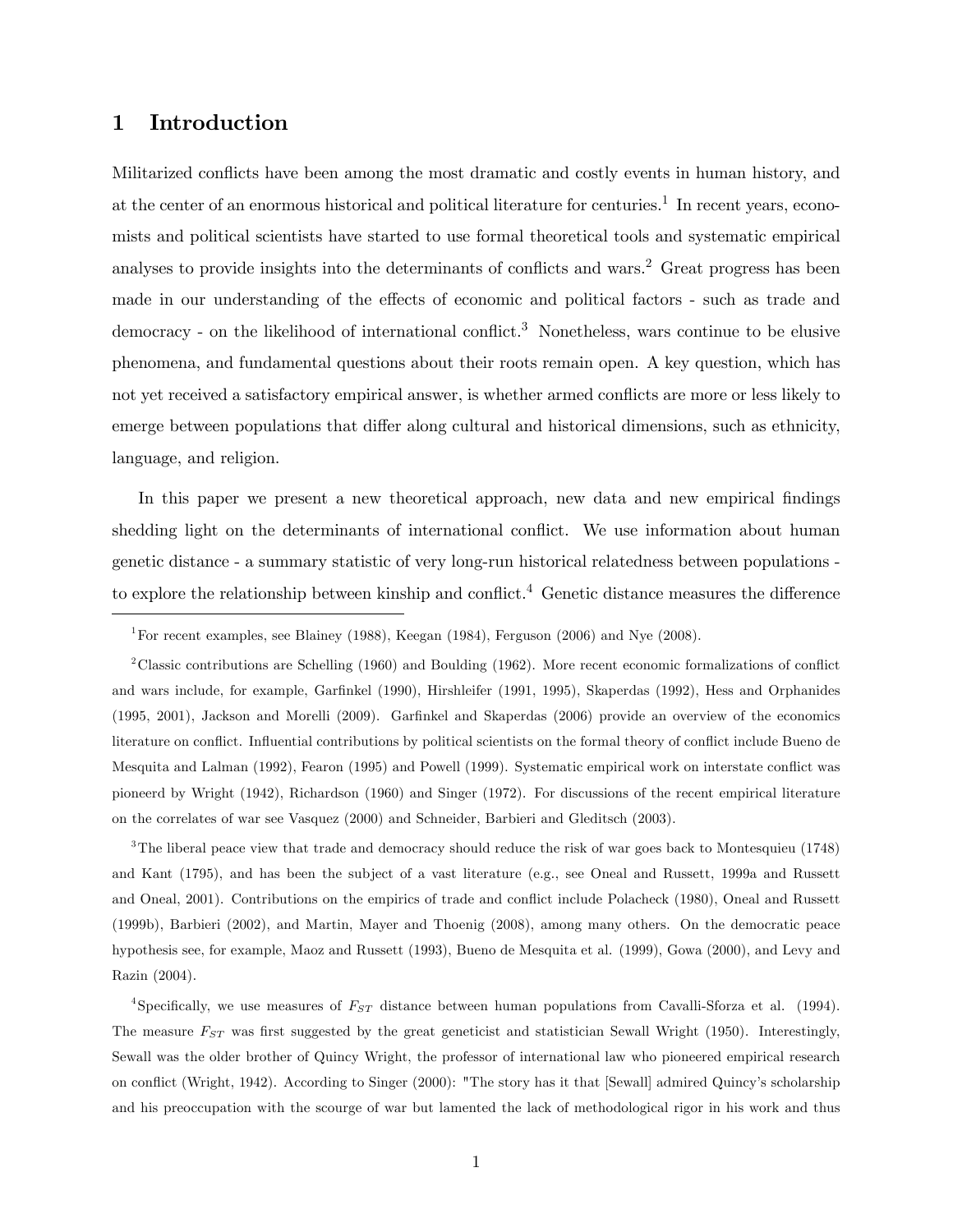in gene distributions between two populations, where the genes under considerations are neutral: they change randomly and independently of selection pressure. Most random genetic change takes place regularly over time, as in a molecular clock (Kimura, 1968). Consequently, genetic distance measures the time since two populations have shared common ancestors - i.e., since they were the same population. In other words, divergence in neutral genes provides information about lines of descent: genetic distance is a summary measure of general relatedness between populations. Heuristically, the concept is analogous to relatedness between individuals: two siblings are more closely related than two cousins because they share more recent common ancestors - their parents rather than their grandparents. Since a very large number of characteristics - including cultural traits are transmitted across generations over the long run, genetic distance provides a comprehensive measure of long-term distance in such traits across populations.

This paper's main result is that, surprisingly, genetic distance significantly reduces the risk of conflict, and this effect is substantial in magnitude. Populations that are more closely related are more likely to engage in interstate conflict and wars, even after controlling for a wide range of geographic measures, measures of linguistic and religious distance, and other factors that affect interstate conflict, including trade and democracy. A one standard deviation increase in genetic distance between two populations reduces that pair's probability of ever having been in conflict between 1816 and 2000 by 23.84%. The effect of genetic distance is even higher (36.79%) when we instrument for modern genetic distance using genetic distance between populations as of 1500, to account for measurement error and possible endogeneity issues due to post-1500 migrations and population mixing. The reduction in the probability of a pair being in conflict in any given year, as a result of a one standard deviation increase in genetic distance, is equal to 8.52% of the mean percentage probability of conflict (without instrumenting) and 13.19% (with IV).

These findings are consistent with a simple theoretical framework in which the degree of genealogical relatedness between populations has a positive effect on their conflict propensities, because closely related populations, on average, tend to share common traits and preferences, to interact with each other more, and to care about a larger set of common issues. In principle, such a

introduced him to the scientific method - hence the fifteen-year project that culminated in the monumental Study of  $War$  (1942)." We hope that the Wright brothers would appreciate our joining their two lines of research in a study titled "War and Relatedness." The Wrights were a truly remarkable family. As explained in Stock and Trebbi (2003), Sewall and Quincy's father Philip Wright was the inventor of instrumental variable regression (and Sewall might have contributed to that discovery as well).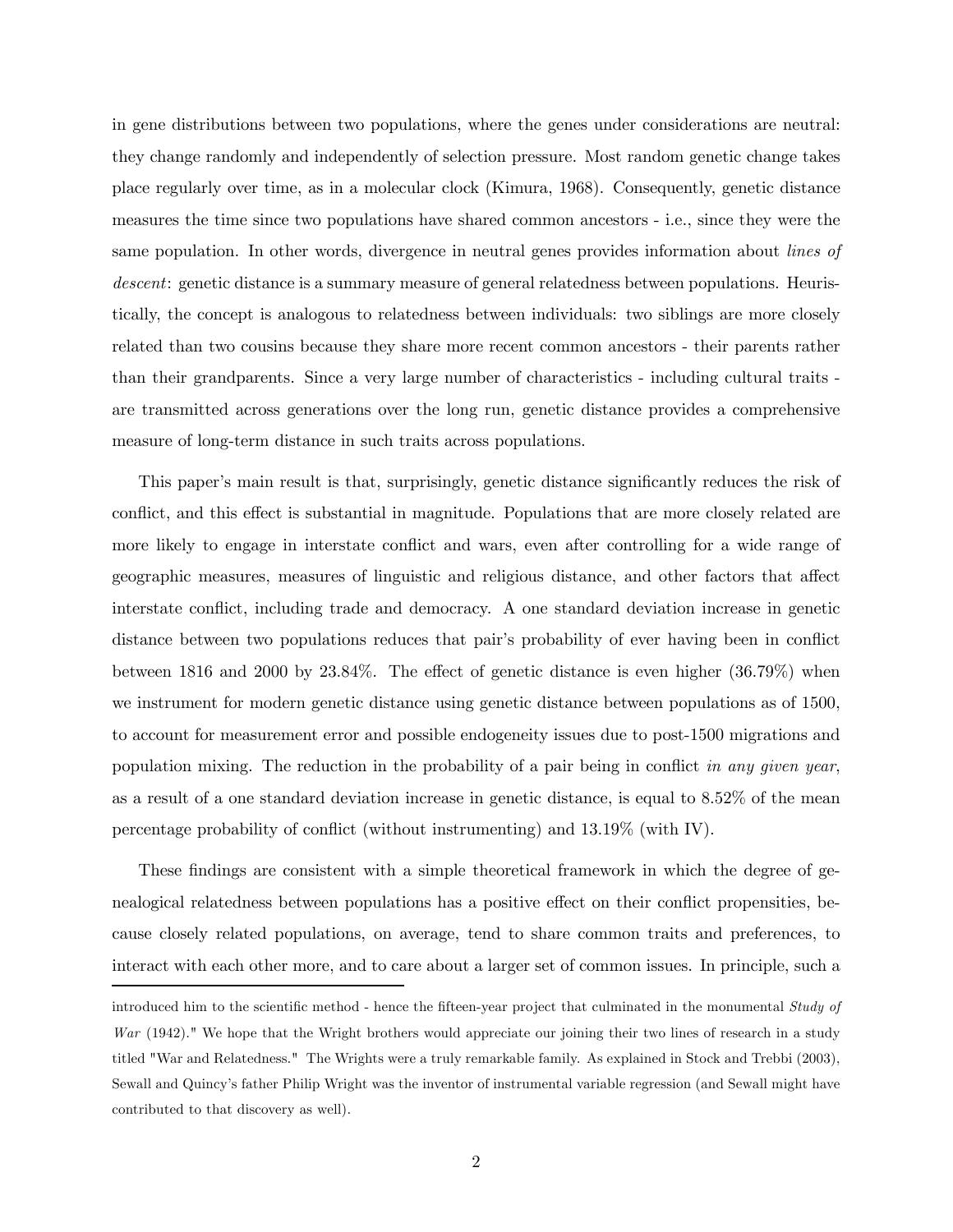conflict-generating effect could be offset by countervailing forces. More closely related populations could also have closer ideal points or could be better at coordinating on peaceful equilibria. However, in the data these other forces, if they exist, do not seem to be strong enough to counteract the main effect stemming from the greater set of common issues arising among genetically related populations. In a nutshell, from a long-term world-wide perspective, issues of war and peace are (unhappy) family matters.5

This paper builds on a large and diverse literature. Broad questions about cultural distance, relatedness and conflict are probably as old as wars themselves, but have received increasing attention following the recent debate over the clash of civilizations (Huntington, 1993) and surging concerns about ethnic conflict within and across countries. For instance, Maynes (1993, p. 5) writes: "Animosity among ethnic groups is beginning to rival the spread of nuclear weapons as the most serious threat to peace that the world faces". Several commentators have wondered whether there may be a general tendency towards violent confrontation between populations that are ethnically distant. For example, Bremer (2000, p. 27), referring to evidence from social psychology, wonders whether "cultural differences [...] should lead to misunderstandings, stereotyping, clashes of values, and so forth, which in turn promote intercultural fights." This debate can partly be traced back to the sociologist William G. Sumner (1906), who formulated the primordialist view that ethnic dissimilarity between groups should be associated with "war and plunder," while societies that are related would tend to fight less with each other. In contrast, others have emphasized instrumentalist views of ethnicity, implying that such differences should not be closely correlated with inter-group conflict (e.g., Merton, 1957). A related hypothesis, proposed but not tested by Gleditsch and Singer (1975), is that the paramount force in conflict is geographical contiguity, and that, controlling for contiguity, one would not find a significant correlation between cultural relatedness and interstate conflict (see Henderson, 1997, for a review of this debate). At the same time, the few scholars who have attempted to estimate the effects of common culture, language or religion on international conflict have found little or no evidence that such variables are systematically associated with a lower probability of conflict.<sup>6</sup> In their influential study on conflict within states, Fearon and Laitin

<sup>&</sup>lt;sup>5</sup>We apologize to Leo Tolstoy for the double plagiarism.

 $6$ For example, see Richardson (1960, p. 296), who found no general pacifying effect for either common language or common religion, and Henderson (1997), who, controlling only for contiguity, found a negative association between a measure of religious similarity and interstate conflict, and a positive (but insignificant) correlation between a measure of ethnic similarity and conflict. See also the more recent contribution of Gartzke and Gleditsch (2006).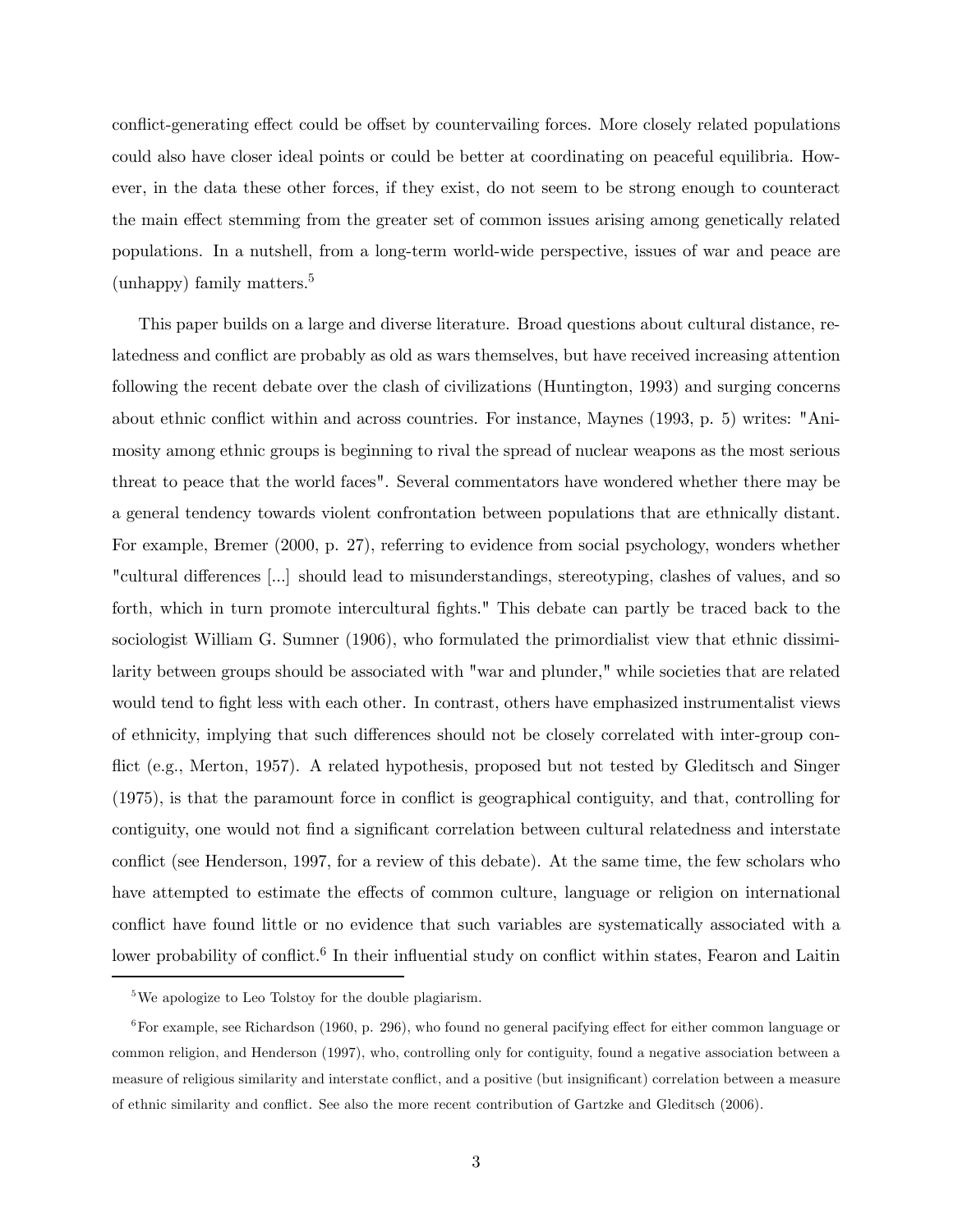(2003) also found no evidence that ethnically diverse states would be more likely to experience civil conflict.

Our results go further in casting doubts over primordialist theories, as we show not only that their predictions are falsified when applied to interstate conflict, but that the effect goes into the opposite direction. The negative effect of genetic distance holds when controlling for a vast range of geographic measures (contiguity, geodesic distance, latitudinal and longitudinal differences, and other measures of geographic barriers), contrary to Gleditsch and Singer's (1975) hypothesis that geographic proximity should be the predominant force in international conflict. It seems that the paramount effect attributed by some scholars to geographic proximity may in part be due to its correlation with historical relatedness. Once genetic distance is taken into account, geographic variables have smaller effects (although they remain significant). As already mentioned, the effect of genetic distance is higher - and the effects of geography smaller - when instrumenting for modern genetic distance using historical (1500 C.E.) genetic distance. We also find that the effect of genetic distance is larger for non-territorial conflicts relative to territorial conflicts, which further suggests an independent role for historical relatedness, in addition to purely geographic considerations. The effect of genetic distance is robust to controlling for other measures of similarity, such as religious and linguistic distance, and for differences in income per capita across countries. Interestingly, religious distance also reduces the likelihood of conflict. This would be hard to rationalize within a clash-of-civilizations view, but is consistent with the predictions of our common-issues model.

Interesting results also emerge when adding measures of trade and democracy, to capture the central predictions of liberal peace theory: extensive bilateral trade links and the extent of democracy among countries in a pair should reduce their propensity to go to war. Not only are the effect of relatedness robust to controlling for trade and democracy variables, but the effects of trade and democracy on conflict hold even after controlling for relatedness. We are therefore able to address one of the most important criticisms of the empirical work on this subject. Observers who believe that culturally related countries fight less with each other have often questioned whether there is a direct causal link going from trade and democracy to lower conflict, on the ground that more similar societies also tend to trade more with each other and to share more similar political arrangements (such as democratic regimes). Following this reasoning, the observed low level of conflict might not be the direct effect of trade and democracy, but rather the outcome of deeper historical similarities (for discussions of this debate see, for example, Schneider, Barbieri and Gleditsch, 2003). In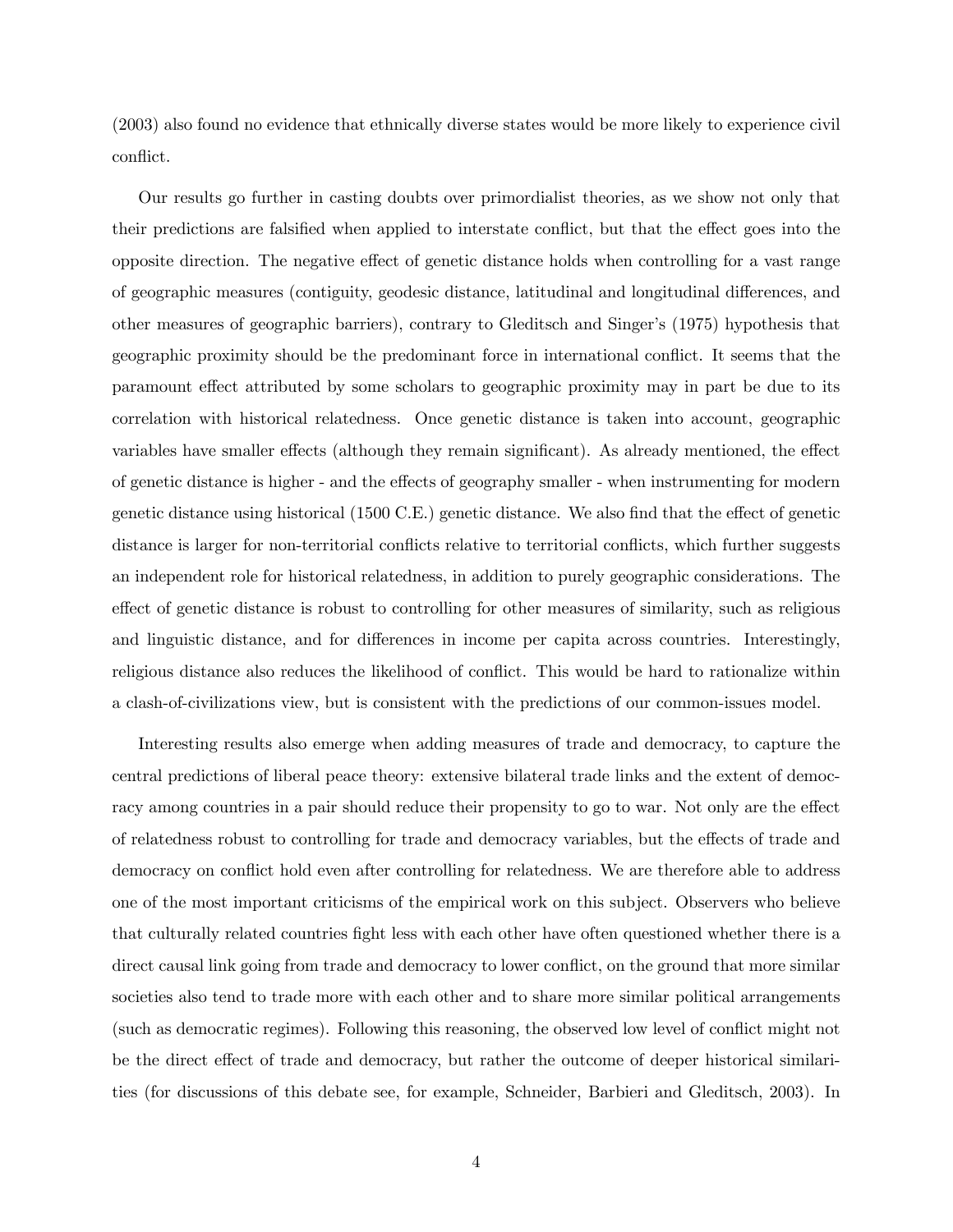contrast, our estimates provide strong evidence that the premise that closely related populations fight less with each other is incorrect, and hence cannot account for the pacifying effects of bilateral trade and democracy. In sum, our findings validate the liberal view concerning the pacifying effects of trade and democracy, which continue to hold when controlling for relatedness.

This paper is the first, to our knowledge, to study the relationship between genetic distance and the likelihood of international conflict and wars.<sup>7</sup> It is part of a small but growing empirical literature on the connections between long-term relatedness and societal outcomes. In particular, while human genetic distance is not commonly used in the social sciences, recent work has pointed out to its usefulness and predictive power in economics and related areas. Spolaore and Wacziarg (2009) document the relation between genetic distance and differences in income per capita across countries, and provide an economic interpretation in terms of diffusion of economic development from the world technological frontier. Desmet et al. (2007) find a close relationship between genetic distance and cultural differences measured by the World Values Survey, which supports our interpretation of genetic distance as a broad measure of differences in intergenerationallytransmitted traits, including cultural characteristics.8 More broadly, our paper is related to the evolutionary literature on cultural transmission of traits and preferences (e.g., Cavalli-Sforza and Feldman, 1981; Boyd and Richerson, 1985; Richerson and Boyd, 2004; for economic analyses of cultural transmission, see for instance Bisin and Verdier, 2000, 2001).

The rest of the paper is organized as follows. Section 2 presents a stylized model of conflict and relatedness (extensions are included in Appendix 1). Section 3 introduces the data and methodology. Section 4 discusses the empirical findings. Section 5 concludes.

<sup>7</sup> In general, there are few formal or empirical analyses of the relations between war and genetic variables. Contributions by economists are Hirshleifer (1998), who provided a theoretical discussion of the evolutionary motives for warfare, including the "affiliative instinct" (partially related to the primordialist view), and, more recently, Bowles (2009), who studies whether warfare among ancestral hunters-gathers may have affected the evolution of groupbeneficial behavior.

<sup>8</sup>Desmet et al. (2007) find that European populations that are genetically closer give more similar answers to a broad set of 430 questions about norms, values and cultural characteristics, included in the 2005 World Values Suvey sections on perceptions of life, family, religion and morals. They also find that the correlation between genetic distance and differences in cultural values remains positive and significant after controlling for linguistic and geographic distances.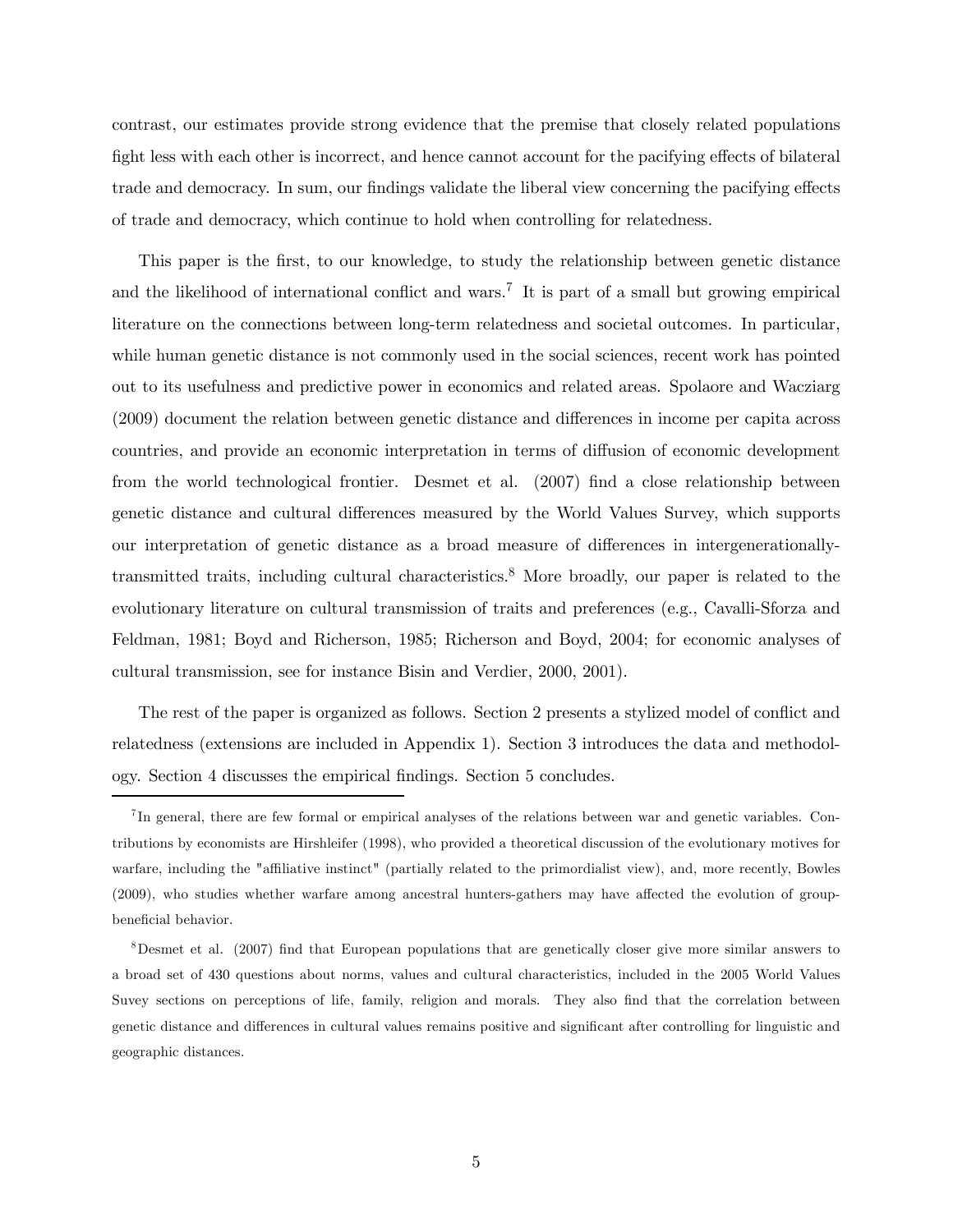# 2 A Model of Conflict and Relatedness

In this section we provide an analytical framework linking international disputes, the probability of armed conflict, and long-term relatedness between populations. We model three effects: a common-issues effect, a disagreement effect, and a coordination effect. The common-issues effect unambiguously implies a positive relationship between conflict and relatedness: populations that are more closely related are more likely to share similar tastes and preferences, hence to care about a larger set of common issues, and - *ceteris paribus* - to engage in military disputes over those issues. In contrast, as detailed in Appendix 1, the disagreement effect (whereby genealogically distant populations may disagree more over a given set of issues) and the coordination effect (whereby genealogically distant populations may find it harder to coordinate on a peaceful equilibrium) may go in the opposite direction. Empirically, we find that more closely related populations do in fact engage in more conflict with each other, which is consistent with the simplest version of our model focusing on the common-issues effect. Therefore, our theory provides a simple economic interpretation for the surprising fact that more closely related populations fight more with each other, even when controlling for other possible determinants of conflict.

#### 2.1 Preferences and Common Issues

Consider two sovereign states (1 and 2), facing a set of issues  $M$ .<sup>9</sup> Each issue  $k \in M$  can takes value  $x(k) \in X(k)$ , where M and  $X(k)$  are sets of real numbers. Each state i's utility function is:

$$
U_i = -\int_{k \in M} \alpha_i(k) |x(k) - x_i^*(k)| dk - c_i \tag{1}
$$

where  $x(k)$  is the actual outcome for issue k,  $x_i^*(k)$  is state i's most preferred outcome,  $\alpha_i(k) \geq 0$  is the weight that state i attributes to issue  $k$ , and  $c_i$  denotes net costs from conflict (which are zero if disputes are solved peacefully, positive otherwise). We introduce the following definitions:

**Definition 1**: Issue k is a *common issue* between the two states if both states care about issue k - that is, if and only if  $\alpha_1(k) > 0$  and  $\alpha_2(k) > 0$ .

**Definition 2**: A common issue k is *disputed* when the two states prefer different outcomes:  $x_1^*(k) \neq$  $x_2^*(k)$ , where  $\Delta(k) \equiv |x_1^*(k) - x_2^*(k)|$  is the difference between ideal outcomes. Two states face a dispute when one or more common issues are disputed.

 $9\,\text{For simplicity we treat a state - or, equivalently, its government - as a unitary agent.}$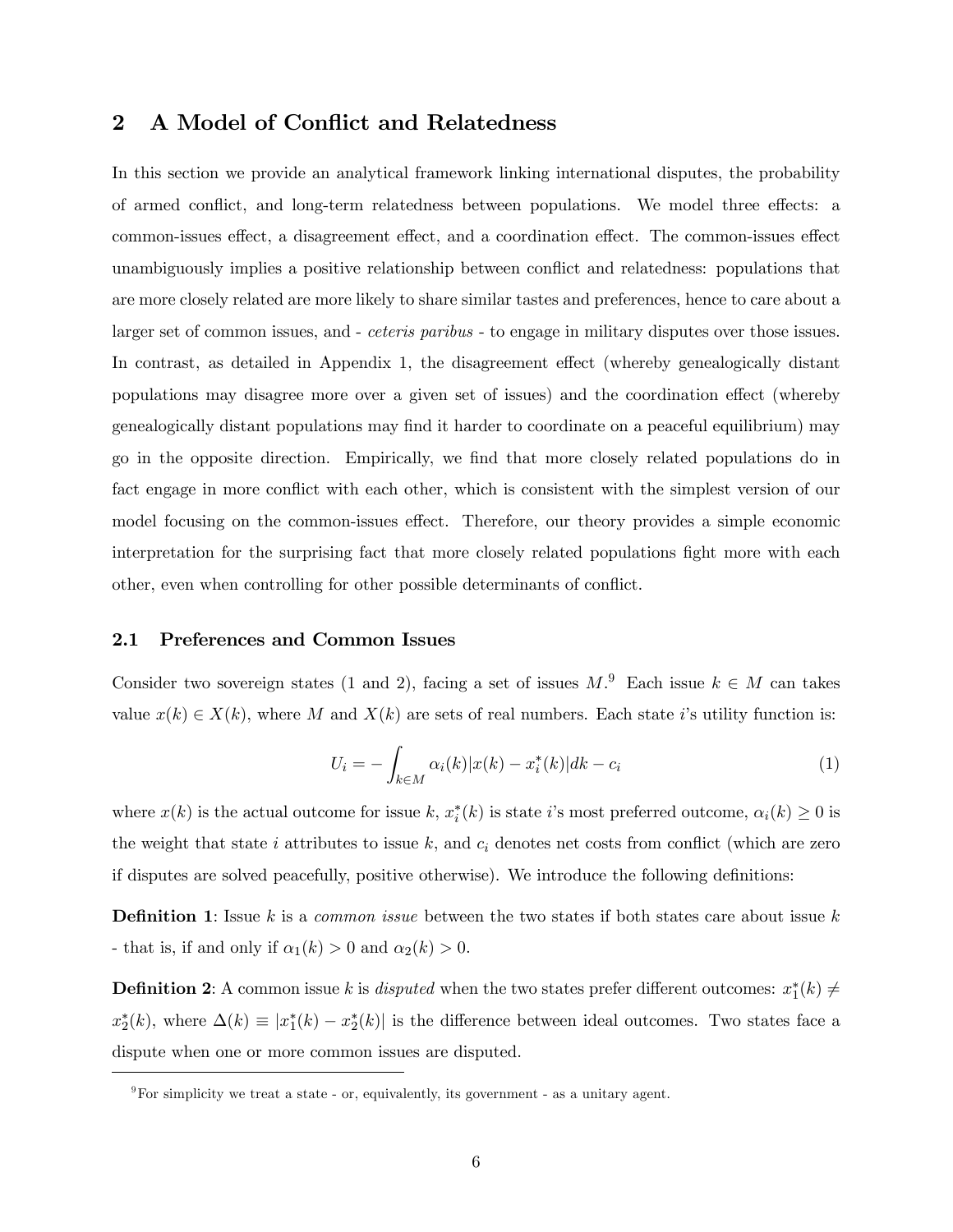#### 2.2 The Resolution of Disputes

Disputes between the two states are resolved either peacefully or violently. When a dispute is resolved peacefully, neither state bears conflict costs  $(c_i = 0, i = 1, 2)$ , and the outcome for each disputed issue  $k$  is:

$$
x(k) = \beta x_1^*(k) + (1 - \beta)x_2^*(k)
$$
 (2)

where  $\beta$  denotes state 1's bargaining power in a peaceful dispute  $(0 \le \beta \le 1)$ . If a violent conflict occurs, all disputed issues are resolved according to the winner's preferences. Let P denote the probability that state 1 will win in a violent conflict and set  $x(k) = x_1^*(k)$  for all  $k \in M$ , while state 2 will win and set  $x(k) = x_2^*(k)$  with probability  $1 - P$ .<sup>10</sup> Then the expected outcome of a violent dispute for each  $k$  is:

$$
x(k) = Px_1^*(k) + (1 - P)x_2^*(k)
$$
\n(3)

Each state can choose whether to "start a conflict" (strategy  $C$ ) or "not to start a conflict" (strategy  $N$ ). Peace results if and only if both states choose  $N$ , in which case all issues are settled peacefully. If both states choose C,  $P = \pi$ , where  $0 \le \pi \le 1$ ,  $c_i = c_i(C, C) > 0$ . If state 1 chooses C while state 2 chooses N, we assume  $P = \pi + \sigma_1$  where  $0 < \sigma_1 \leq (1 - \pi)$ . The parameter  $\sigma_1$  captures the increased probability of winning that results from being the initiator of the conflict, in the tradition of Schelling (1960). The costs of conflict are then  $c_1(C, N) \ge 0$  and  $c_2(C, N) \ge c_2(C, C)$ .<sup>11</sup> Analogous assumptions hold when state 1 chooses  $N$  but state 2 chooses  $C<sup>12</sup>$  The game in normal form is summarized in Figure 1.

Under these assumptions, if one state plays  $C$ , the other state is better off playing  $C$  rather than N, which implies that  $(C, C)$  is a Nash equilibrium for all values of the parameters. However,  $(C, C)$  may or may not be the unique Nash equilibrium. If  $(C, C)$  is the unique Nash equilibrium, war occurs with certainty. If  $(N, N)$  is also a Nash equilibrium, war may be avoided if both states coordinate on the peaceful equilibrium. Therefore, our model is consistent with Fearon's (1995) discussion of war as emerging from an inability to commit to a Pareto-superior outcome. In our

 $10$ Since utility functions are linear, we will not distinguish between ex-ante (expected) outcomes and ex-post (actual) outcomes in our notation, and denote both with  $x(k)$ .

 $11$ This assumption means, quite reasonably, that when state 2 enters into a conflict unwillingly, it will face conflict costs at least as high as if it had decided to start the conflict willingly (i.e., if it had selected  $C$  rather than  $N$ ).

<sup>&</sup>lt;sup>12</sup>When state 1 chooses N and state 2 chooses C,  $P = \pi - \sigma_2$ , with  $0 < \sigma_2 \leq \pi$ ,  $c_1 = c_1(N, C) \geq c_1(C, C)$  and  $c_2 = c_2(N, C) \geq 0.$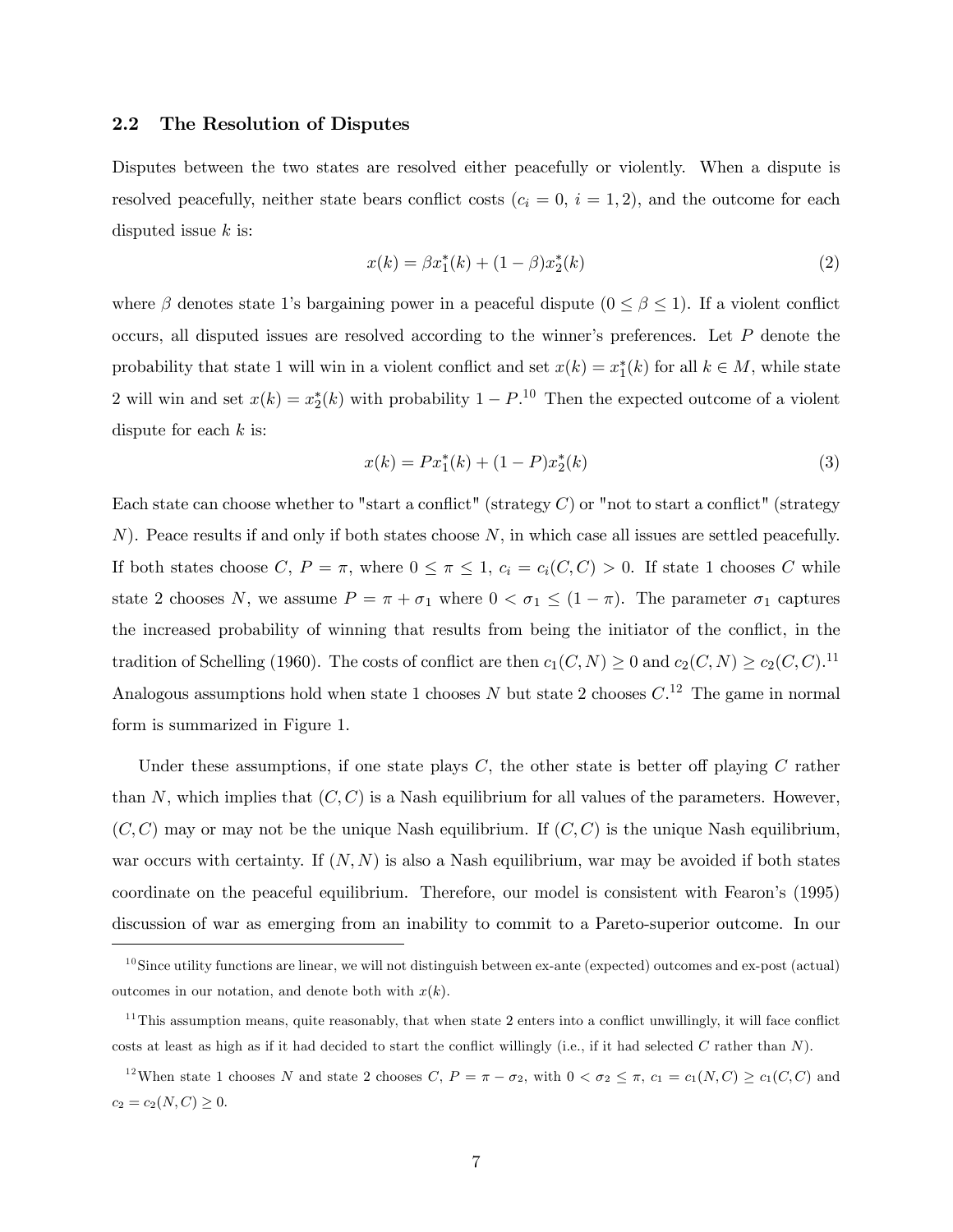framework both states would be better off if each could commit to play N, but they can do that credibly only if  $(N, N)$  is also a Nash equilibrium. To simplify the analysis, we assume:

(i) Symmetry  $(\sigma_1 = \sigma_2 = \sigma \text{ and } c_1(C, N) = c_2(N, C) = \phi)$ .

(ii) Peaceful bargaining "under the shadow of war," (that is, a state's bargaining power depends on its strength should negotiations break down), which implies  $\beta = \pi$ <sup>13</sup>

We can then define  $\frac{\phi}{ }$  $\frac{\gamma}{\sigma} \equiv \omega$ . The parameter  $\omega$  captures the relative cost of starting a war, increasing in the cost of going to war  $(\phi)$  and decreasing in the temptation to start a war  $(\sigma)$ . Then, it is immediate to show that:<sup>14</sup>

**Remark 1:** The peaceful outcome  $(N, N)$  is a Nash equilibrium if and only if:

$$
\max_{i=1,2} \{ \int_{k \in M} \alpha_i(k) \Delta(k) dk - \omega \} \le 0
$$
\n(4)

In contrast, if  $\max_i \{ \int_{k \in M} \alpha_i(k) \Delta(k) dk - \omega \} > 0$ , conflict  $(C, C)$  is the unique Nash equilibrium.

For a given relative cost of starting a war (measured by  $\omega$ ), violent conflict is more likely to be the unique Nash equilibrium the larger the set of common issues under dispute, and the larger the extent the two states care about those issues. What is the probability of an actual conflict between states, and how does it depend on long-term relatedness? We address these questions in the rest of this section.

#### 2.3 Relatedness and the Probability of Conflict

So far the set of common issues under dispute has been taken as given. We will now consider the link between common issues and long-term connections between populations. The general idea is that if preferences over issues are persistent across time, and current populations inherit such tastes with variation from their ancestors, on average populations that are more closely related will be more likely to share a larger range of common issues.

$$
(\pi - \beta + \sigma_1) \int_{k \in M} \alpha_1(k) \Delta(k) dk \le c_1(C, N)
$$
  

$$
(\beta - \pi + \sigma_2) \int_{k \in M} \alpha_2(k) \Delta(k) dk \le c_2(N, C)
$$

 $13$ This is a common assumption in the literature. For example, see Alesina and Spolaore (2005).

<sup>&</sup>lt;sup>14</sup>This is a special case of the general result that the peaceful outcome  $(N, N)$  is a Nash equilibrium if and only if: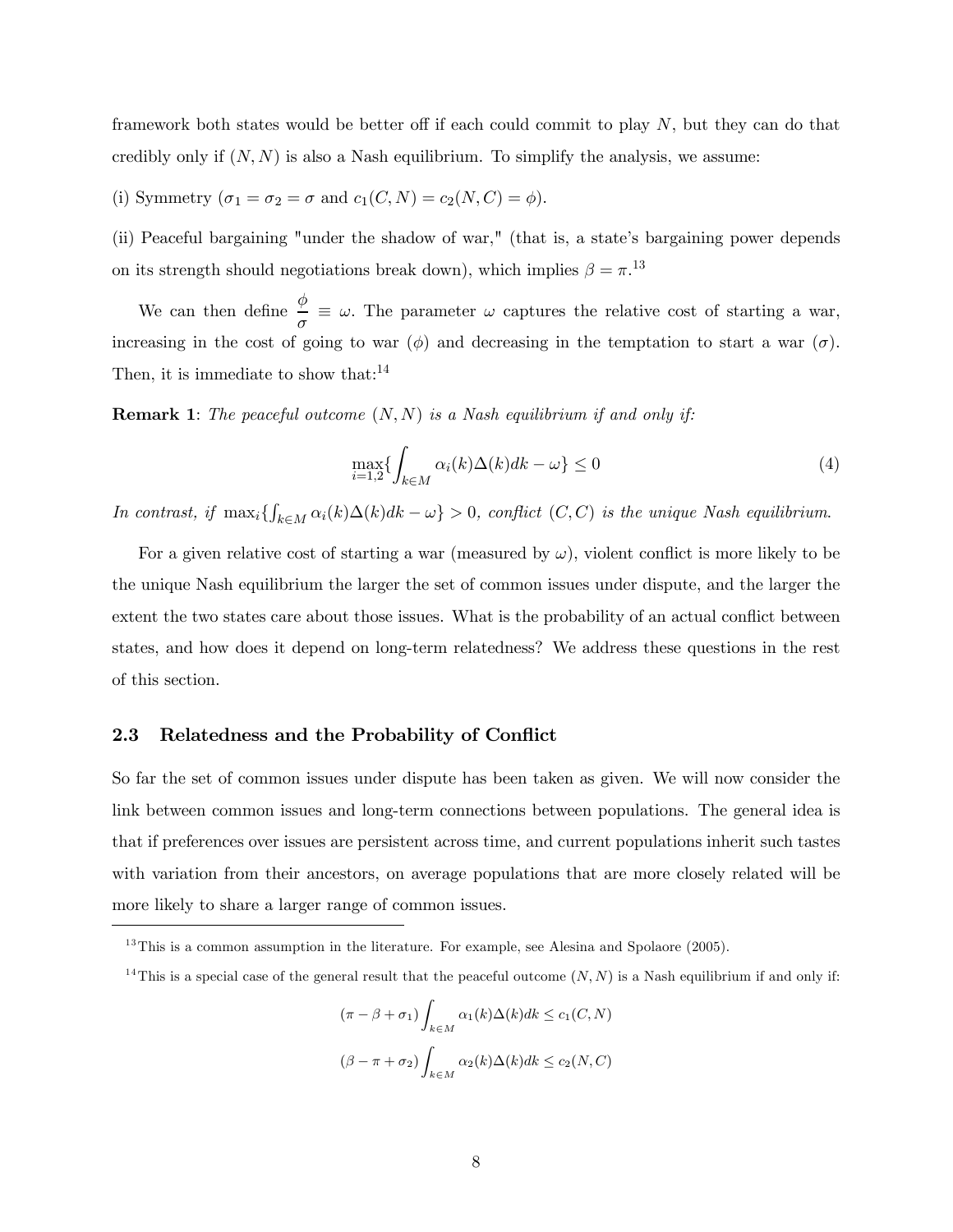A first step is to assume that each state cares about a mass  $R$  of issues, denoted by a compact set of points on the real line. State i cares about all issues between point  $a_i$  and point  $b_i > a_i$ , with  $b_i - a_i = R$ , but does not care about issues outside that range. To simplify notation, we also assume that all relevant issues receive equal weight  $\alpha > 0$ :  $\alpha_i(k) = \alpha > 0$  if and only if  $a_i \le k \le b_i$ , while  $\alpha_i(k)=0$  otherwise. Hence, we can characterize the set of issues that state i cares about by a single real number  $v_i$  (to fix ideas, the mid-point in state i's set of relevant issues), which we can interpret as that state's type (or fundamental characteristics):

$$
v_i = a_i + \frac{R}{2} = b_i - \frac{R}{2}
$$
 (5)

Therefore, a state of type  $v_i$  has the following preferences:<sup>15</sup>

$$
U_i = -\int_{v_i - \frac{R}{2}}^{v_i + \frac{R}{2}} \alpha |x(k) - x_i^*(k)| dk - c_i \tag{6}
$$

Let  $V(i, j) \equiv |v_i - v_j|$  denote the distance between state i and state j in their fundamental characteristics.16 We are now ready to consider conflicts between states over common issues.

#### 2.3.1 Basic Setting

In what follows we derive the probability of conflict under two simplifying assumptions (we relax both assumptions in Appendix 1):

Assumption 1: The extent of disagreement over all issues is constant and normalized to one that is,  $\Delta(k)=1$  for all k.

**Assumption 2:** When  $(N, N)$  is a Nash equilibrium, the two states will always coordinate on the

 $15$  In this simplified analysis we assume that each state is a unified agent, formed by one population with homogeneous characteristics  $v_i$ . In principle, two states can be of the same type - i.e., they may care about the identical set of issues. Here we abstract from the possibility that states may include mixed populations with different preferences over issues. However, we allow for population heterogeneity within states when computing genetic distance for our empirical analysis.

 $16$ Our theoretical framework abstracts from explicit geographical considerations: we study the effects of relatedness on conflict taking geographical factors as given, i.e. when considering the comparative statics of genetic distance on conflict, we are implicitly looking at states that are at a constant geographic distance from each other. However, empirically, geography and genetic distance are connected, and both have effects on the probability of conflict. We explicitly address these points in the empirical section by controlling for a wide range of geographical distance measures.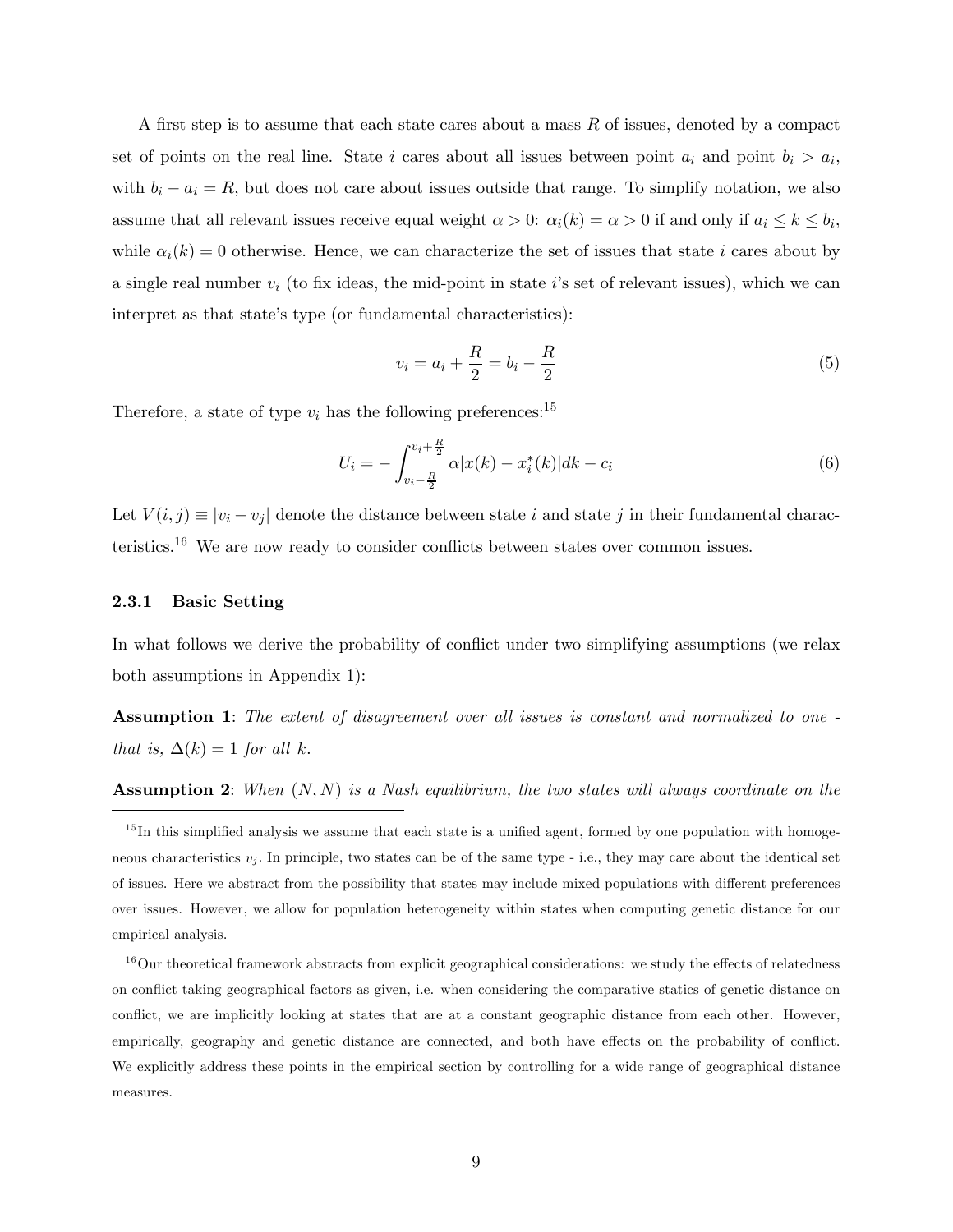# peaceful equilibrium (no coordination failure).<sup>17</sup>

An economic interpretation of Assumption 1 is in terms of conflict over rival issues. A good is rival when (a) any increase in a state's use of that good reduces the extent of the other state's use, and (b) each state's preferred outcome is to have full and exclusive use of the good. In such a context, outcome  $x(k)$  can be conveniently defined as the extent to which state 1 can use the good once the dispute has been resolved, so that  $x_1^*(k) = 1$  denotes state 1's ideal outcome (state 1 has full and exclusive use), and  $x_2^*(k) = 0$  denotes state 2's ideal outcome (state 2 has full and exclusive use). Henceforth,  $\Delta(k)=1$  for all rival issues. Rival issues may arise when both states value the same rival good (say, a religious/cultural center or an offshore natural resource) because they have similar tastes over consumption and/or share similar production technologies. Rivalry may also emerge when the two states interact extensively with each other over an international policy issue (e.g., labor flows), and each state wants to impose its exclusive control over that issue. States may also interact with each other over non-rival issues. For example, both states may care about a common set of international public goods - e.g., security against terrorist threats, regulation of pollution or other externalities, where the use by one state would not reduce the other's ability to use the same public good, - but they may disagree about the ideal features of the public good, captured by  $x(k)$  in our simplified setting. This more general case - when  $\Delta(k)$  may differ from 1 - is analyzed in Appendix 1. For now we focus on the simpler case  $\Delta(k)=1$ .

How does the probability of violent conflict depend on the distance in fundamental characteristics  $V(i, j)$ ? First of all, conflict will never occur if  $V(i, j) > R$ . This captures the obvious but important point that two states which are very distant in the set of issues they care about will have no reason to fight. In contrast, if  $V(i, j) < R$  they will share a range of common issues, and the following holds:

**Remark 2:** Violent conflict  $(C, C)$  is the unique equilibrium if and only if.<sup>18</sup>

$$
\alpha[R - V(i, j)] > \omega \tag{7}
$$

 $17$ This assumption is equivalent to limiting the analysis to Coalition-Proof Nash Equilibria, as defined in Bernheim, Peleg and Whinston (1987).

<sup>&</sup>lt;sup>18</sup> For  $v_i \leq v_j$ , the common range includes all points between  $v_j - \frac{R}{2}$  and  $v_i + \frac{R}{2}$ , and  $(C, C)$  is the unique equilibrium for  $\int_{v_j-\frac{R}{2}}^{v_i+\frac{R}{2}} \alpha dk > \omega$ , (an immediate application of Remark 1). By the same token, if  $v_i \ge v_j$ ,  $(C, C)$  is the unique equilibrium for  $\int_{v_i - \frac{R}{2}}^{v_j + \frac{R}{2}} \alpha dk > \omega$ .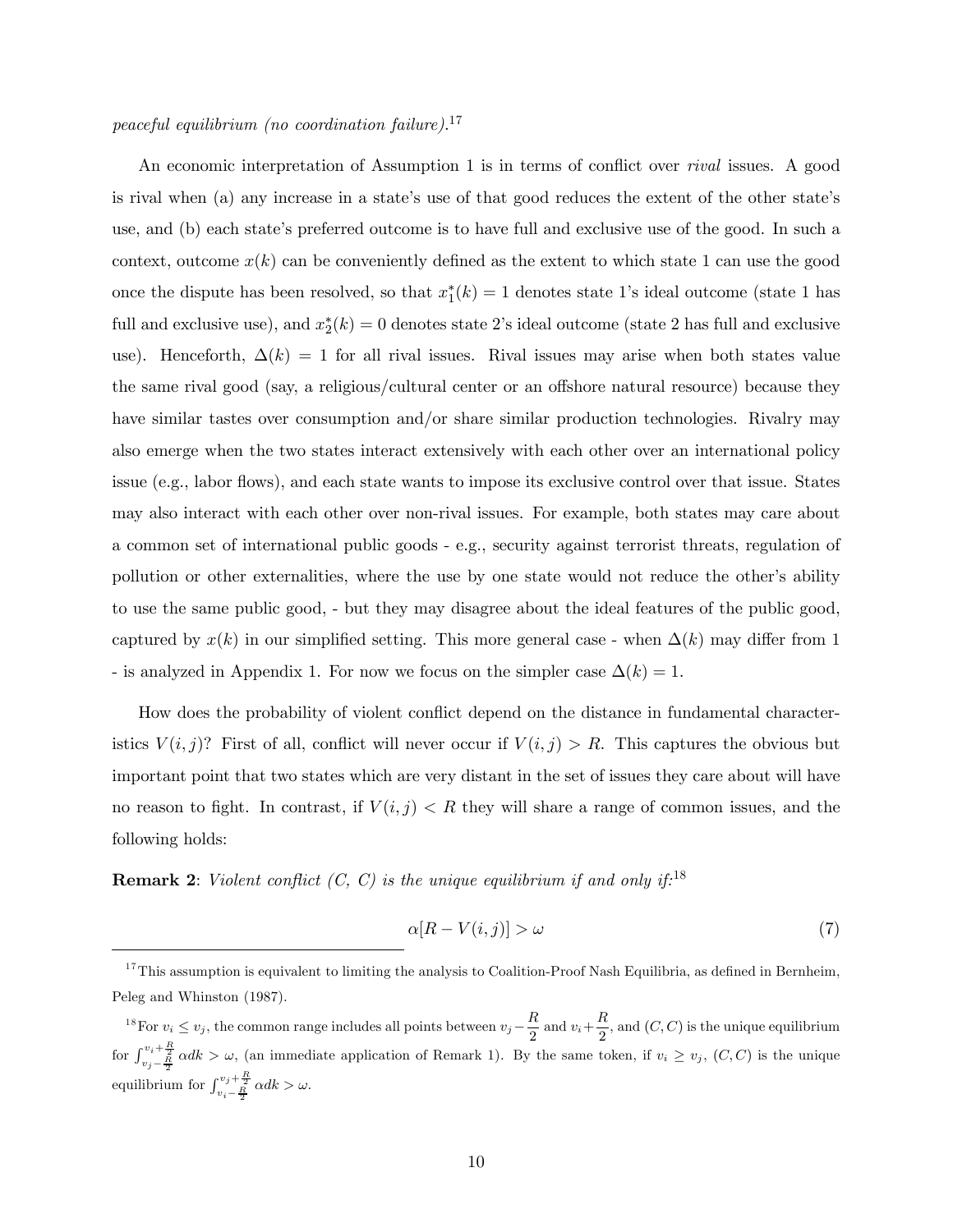This simple inequality illustrates a key result: for a given range  $R$  of common issues, populations which are more distant in preferences over relevant issues are less likely to go to war with each other. In particular, if  $\omega$  is a random variable distributed uniformly between 0 and  $\overline{\omega}$ , we have:<sup>19</sup>

**Proposition 1**: The probability of conflict between state i and state j is:

$$
Prob(Conflict) = \frac{\alpha}{\overline{\omega}}[R - V(i, j)] \tag{8}
$$

That is, conflict is increasing in the extent states care about specific common issues  $(\alpha)$  and the range of common issues each state cares about  $(R)$ , decreasing in the relative costs to start a conflict  $(\overline{\omega})$ , and decreasing in the distance between the two states' fundamental characteristics  $V(i, j)$ .

#### 2.3.2 The Role of Relatedness

We now go a step further and derive the relationship between probability of conflict and explicit measures of long-term relatedness (genetic distance). If preferences are transmitted intergenerationally across populations (biologically and/or culturally) with variation, populations that are more closely related will be more likely to care about the same issues. This can be illustrated with a simple model of the vertical transmission of characteristics. Assume that in period  $t$  a population i inherits its type  $v_{it}$  from an ancestor population with type  $v_{it-1}$ , with variation captured by a random shock  $\varepsilon_{it}$ :

$$
v_{it} = v_{it-1} + \varepsilon_{it} \tag{9}
$$

Without loss of generality, consider only two periods, and assume that  $\varepsilon_{it}$  follow a simple random walk, taking value  $\varepsilon > 0$  with probability  $1/2$  and  $-\varepsilon$  with probability  $1/2$  (with shocks independently distributed across different populations). Let  $g(i, j)$  ("genetic distance") denote the number of periods since two populations have shared common ancestors (in the empirical analysis, we use  $F_{ST}$  genetic distance, a measure that is linear in the time since two populations shared their last common ancestors). Populations at  $g(i, j) = 1$  will be at  $V(i, j) = 0$  with probability  $1/2$  and  $V(i, j) = 2\varepsilon$  with probability 1/2, and hence at expected distance  $E\{V(i, j) | g(i, j) = 1\} = \varepsilon$ . By contrast, two populations at  $g(i, j)=2$  (that is, sharing a two-period-old last-common-ancestor population) will be at a higher expected distance  $E\{V(i,j) | g(i,j)=2\} = \frac{1}{2}2\varepsilon + \frac{1}{8}$  $\frac{1}{8}4\varepsilon = \frac{3}{2}\varepsilon$ . Hence:

**Remark 3:** Expected distance in inherited characteristics  $V(i, j)$  is increasing in genetic distance

<sup>&</sup>lt;sup>19</sup>Without loss of generality, we assume values of the parameters such that  $\frac{\alpha}{\overline{\omega}}[R - V(i,j)] \leq 1$ .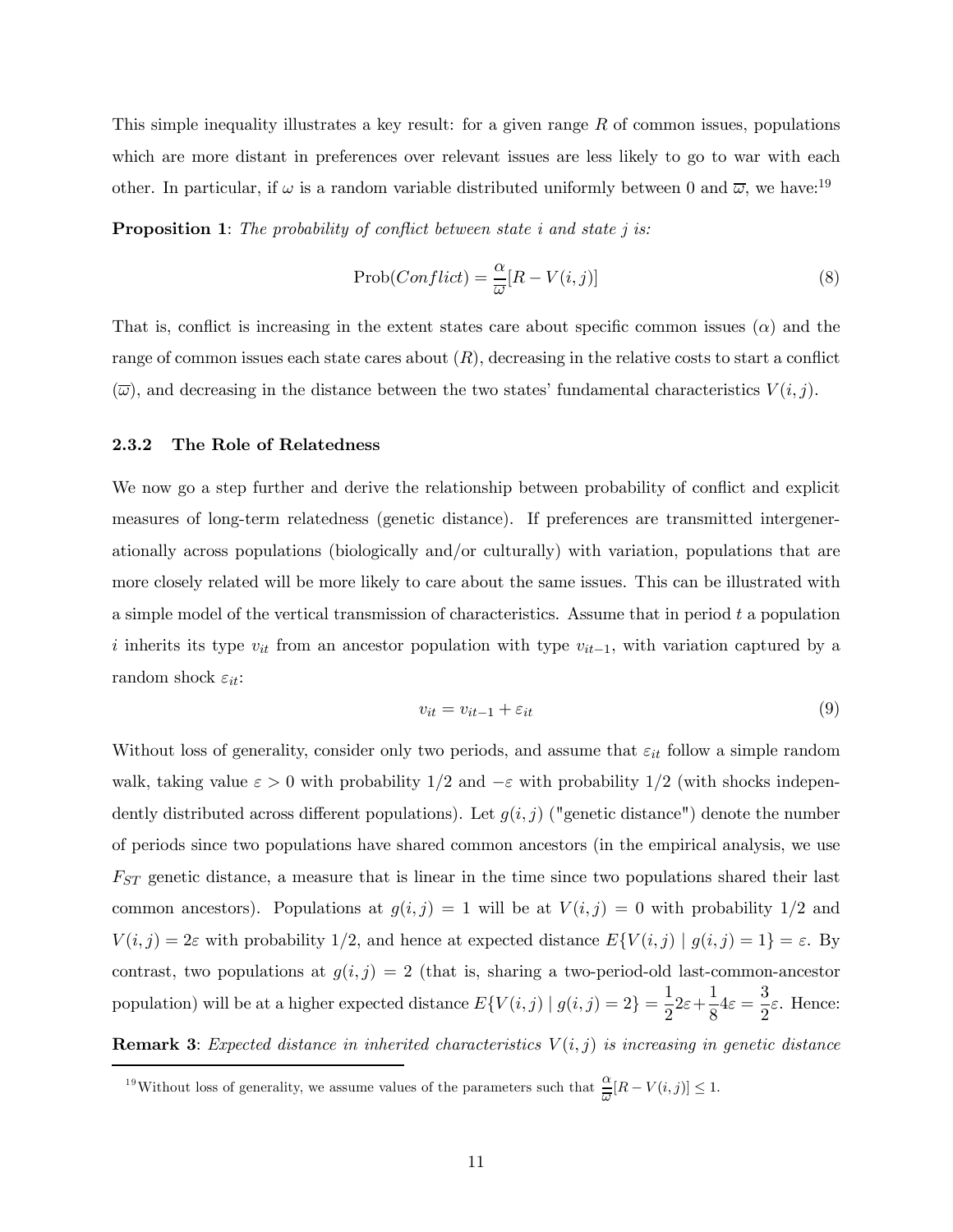$g(i, j)$ :

$$
E\{V(i,j) \mid g(i,j) = 2\} - E\{V(i,j) \mid g(i,j) = 1\} = \frac{\varepsilon}{2} > 0
$$
\n(10)

An immediate implication of Proposition 1 and Remark 3 is that genetic distance  $g(i, j)$  is inversely related to expected probability of conflict:<sup>20</sup>

**Corollary 1**: The expected probability of conflict between state i and state j is decreasing in genetic distance  $g(i, j)$ :

$$
E[\text{Prob}(Conflict) | g(i,j) = 2] - E[\text{Prob}(Conflict) | g(i,j) = 1] = -\frac{\varepsilon \alpha}{2\overline{\omega}} < 0 \tag{11}
$$

Corollary 1 is our central theoretical result, which we test directly in the empirical section. This result highlights the logic of the link among common issues, interactions across states, long-term relatedness, and the probability of conflict. In principle, this common-issue effect could be offset by countervailing forces, such as the extent-of-disagreement effect or the coordination-failure effect, which we model and discuss in Appendix 1. However, our empirical findings document a strong and robust negative effect of genetic distance on the probability of conflict: more closely related states fight more with each other. This surprising empirical result is implied by our model. Empirically, any potential countervailing effects do not appear to be strong enough to offset the common-issue effect emerging from the simplest version of our model. Therefore, the basic theory of this section provides a consistent economic interpretation for the empirical findings.<sup>21</sup>

<sup>&</sup>lt;sup>20</sup>The equation in Corollary 1 is derived under the assumption that the parameters are such that  $V(i, j) < R$  for all possible realizations of the shocks. The effect of genetic distance  $g(i, j)$  on the probability of conflict would remain negative if  $V(i, j) > R$  - and hence no conflict were to occur - for some realizations of the shocks.

 $21$ The framework presented in this section could be viewed as the reduced form of a more detailed and micro-founded setting in which common issues emerge from more complex dynamic processes and decisions. For example, societies with more similar long-term characteristics might endogenously end up with more similar production systems and/or tastes and consumption patterns, which may induce them to compete over a similar set of resources. Genealogically closer populations may also face lower fixed costs to interacting with each other, and therefore have more opportunities to interact over all sorts of disputed common issues.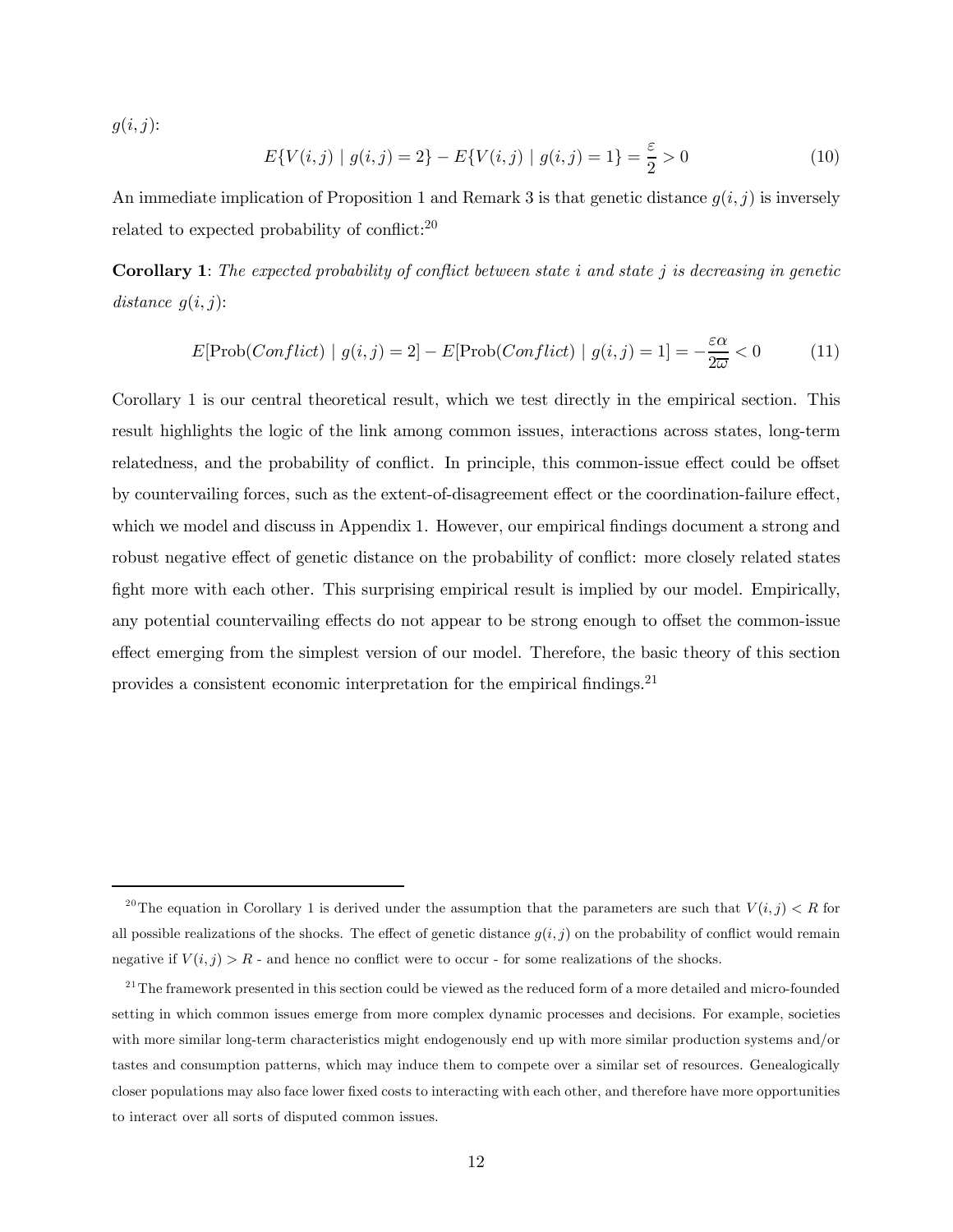# 3 Data and Methodology

Our model shows that the degree of relatedness between populations has a positive effect on their conflict propensities due to a larger set of common issues (corollary 1). Genealogical relatedness may also affect differences in ideal points (corollary 2 in Appendix 1) and may affect the likelihood of reaching peaceful conflict resolution by facilitating coordination (corollary 3 in Appendix 1). Thus, the net effect of relatedness on conflict is a priori ambiguous. In the remainder of this paper we examine empirically the determinants of bilateral conflict across states, focusing on the degree of relatedness between the populations of each pair of countries. We control for other determinants of bilateral conflict, in particular a wide range of measures of geographic distance.

#### 3.1 Measuring Conflict

We use panel data on interstate conflict between 1816 and 2001 from the Correlates of War Project (www.correlatesofwar.org).<sup>22</sup> We start from a discrete indicator of the intensity of a bilateral conflict between countries i and j in year t. The indicator takes on a value from 0 for no militarized conflict to 5 for an interstate war involving more than 1, 000 total battle deaths. Following the convention in the literature, we define a dummy variable taking a value of 1 if the intensity of militarized conflict is equal to or greater than 3. Our main dependent variable is this binary indicator of conflict, denoted  $C_{ijt}$ . We separately examine the determinants of the intensity of conflict, as well as the determinants of war (corresponding to a conflict intensity of 5). The database includes several other useful bilateral variables such as war casualties, an indicator of whether a pair is linked by an active military alliance, the number of other wars occurring in a given year, and the number of peaceful years in a country pair  $(i, j)$  at each time t. We make use of these variables in the analysis below.

#### 3.2 Measuring Relatedness

To capture genealogical relatedness, we use genetic distance. Since the interpretation and construction of this measure was discussed in detail in Spolaore and Wacziarg (2009), we provide only a short overview. Genetic distance is a summary measure of differences in allele frequencies across a range of neutral genes (or *chromosomal loci*). The measure we use,  $F_{ST}$  genetic distance, captures the length of time since two populations became separated from each other. When two popula-

<sup>&</sup>lt;sup>22</sup> See also Jones et. al. (1996) and Faten et al. (2004).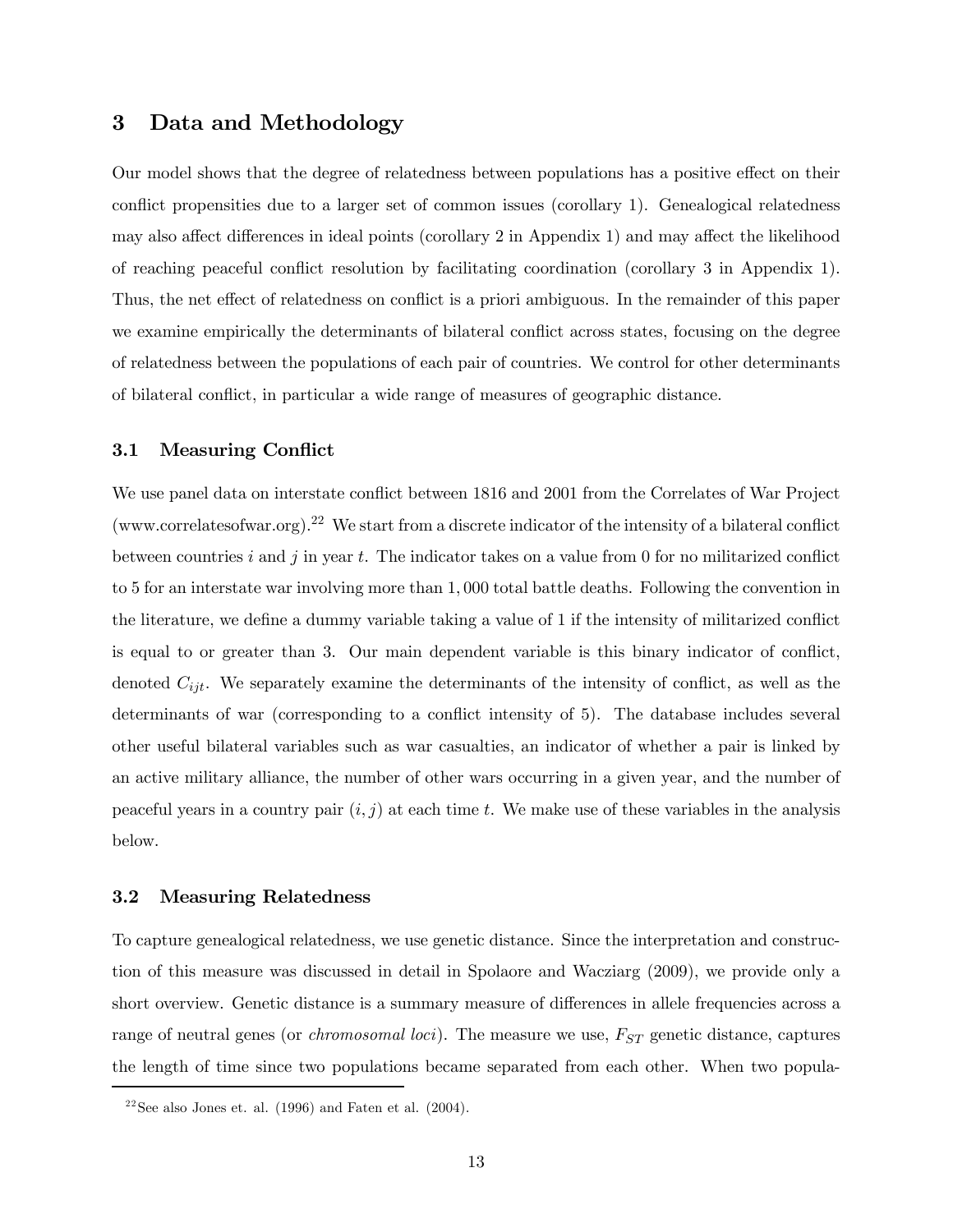tions split apart, random genetic mutations result in genetic differentiation over time. The longer the separation time, the greater the genetic distance computed from a set of neutral genes. In other words,  $F_{ST}$  genetic distance is a direct measure of genealogical relatedness, resulting from a molecular clock. The specific source for our data is Cavalli-Sforza et al. (1994), pp. 75-76.<sup>23</sup>

Our focus is on a set of 42 world populations for which there is data on bilateral genetic distance, computed from 120 neutral alleles. Among the set of 42 world populations, the maximum genetic distance is between Mbuti Pygmies and Papua New-Guineans  $(F_{ST} = 0.4573)$ , and the minimum is between the Danish and the English  $(F_{ST} = 0.0021)$ . The mean genetic distance among the 861 available pairs is 0.1338.

While the data on genetic distance is available at the level of populations, the rest of our data is at the country-pair level. It was therefore necessary to match genetic groups to countries. The procedure to match populations to countries is described in detail in Spolaore and Wacziarg (2009). To summarize, each of the 42 groups was matched to almost all of the 1, 120 ethnic groups in Alesina et al. (2003). The same source provides the distribution of these ethnic groups across virtually all the countries in the world. Thus, we could construct measures of genetic distance between countries, rather than groups. We constructed two such measures. The first was the distance between the plurality ethnic groups of each country in a pair, i.e. the groups with the largest shares of each country's population. The second was a measure of weighted genetic distance, constructed as follows: assume that country i is composed of populations  $m = 1...M$  and country j is composed of populations  $n = 1...N$ . Denote by  $s_{1m}$  the share of population m in country i (similarly for country j) and  $d_{mn}$  the genetic distance between populations m and n. The weighted  $F_{ST}$  genetic distance between countries i and j is then:

$$
FST_{ij}^W = \sum_{m=1}^M \sum_{n=1}^N (s_{im} \times s_{jn} \times d_{mn})
$$
\n(12)

where  $s_{km}$  is the share of group m in country k,  $d_{mn}$  is the  $F_{ST}$  genetic distance between groups m and  $n$ . This represents the expected genetic distance between two randomly selected individuals, one from each country. Weighted genetic distance is very highly correlated with genetic distance based on plurality groups (the correlation is 91.9%), so for practical purposes it does not make

 $^{23}$ Cavalli-Sforza et al. (1994) also provide data on Nei genetic distance, a measure that is different but highly correlated with  $F_{ST}$  distance. Our results are robust to using Nei distance rather than  $F_{ST}$  distance. Corresponding estimates are available upon request.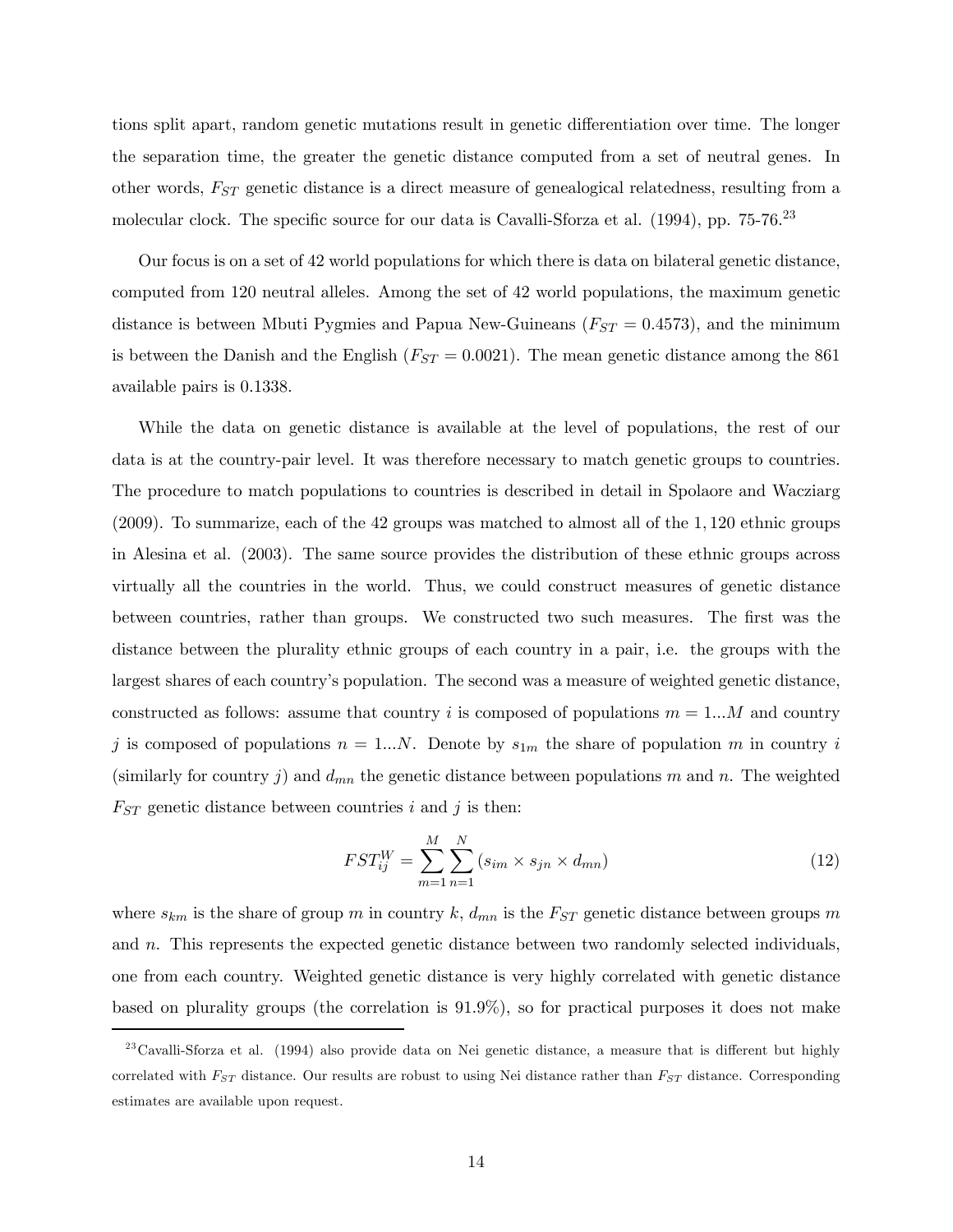a big difference which one we use. We will use the weighted  $F_{ST}$  distance as the baseline measure throughout this study, as it is a more precise measure of average genetic distance between countries.<sup>24</sup>

The match of populations to countries pertains to the contemporary period, after the great migrations that followed the conquest of the New World. Hence, for instance, for the current period the plurality population in Australia is the English population. To address bias resulting from errors in matching populations to countries for the current period, as well as concerns that current genetic distance may be endogenous with respect to past wars, we also matched countries to their 1500 AD populations. Hence, for instance, in the 1500 match, Australia is matched to Aborigines. Genetic distance between countries using the 1500 match can be used as an instrument for current genetic distance.25

#### 3.3 Summary Statistics

Table 1 and 2 provide summary statistics that give a sense of the data and provide clues concerning the relationship between conflict and relatedness.26 The baseline sample is an unbalanced panel of 517, 251 observations covering 13, 575 country pairs, based on 176 underlying countries, with yearly observations from 1816 to 2000. Table 1 displays the means of genetic distance, geodesic distance and a dummy variable for contiguity between the two countries in a pair, conditional on the intensity of conflict. The mean of genetic distance when there is no militarized conflict (0.102) is greater than at any other level of the conflict intensity indicator (for hostility levels ranging from 2 to 5, the mean of genetic distance ranges from 0.050 to 0.063), consistent with Corollary 1. Somewhat surprisingly, a relatively small portion of full-fledged wars (18%) occur between contiguous countries, and the mean geodesic distance separating countries at war is relatively high

<sup>&</sup>lt;sup>24</sup> All our results are robust to using genetic distance between plurality groups rather than weighted genetic distance. The corresponding estimates are available upon request.

 $^{25}$ Since we do not have detailed data on ethnic composition going back to 1500, the corresponding match only refers to plurality groups. The matching of countries to populations for 1500 is more straightforward than for the current period, since Cavalli-Sforza et al. (1994) attempted to sample populations as they were in 1500, likely reducing the extent of measurement error. The correlation between weighted genetic distance matched using current period populations and genetic distance between plurality groups as of 1500 is 0.714 in our baseline sample.

 $2<sup>26</sup>$  Appendix 2 provides further summary statistics for the main variables in our study, in the form of means and correlations, to aid in the interpretation of our empirical results.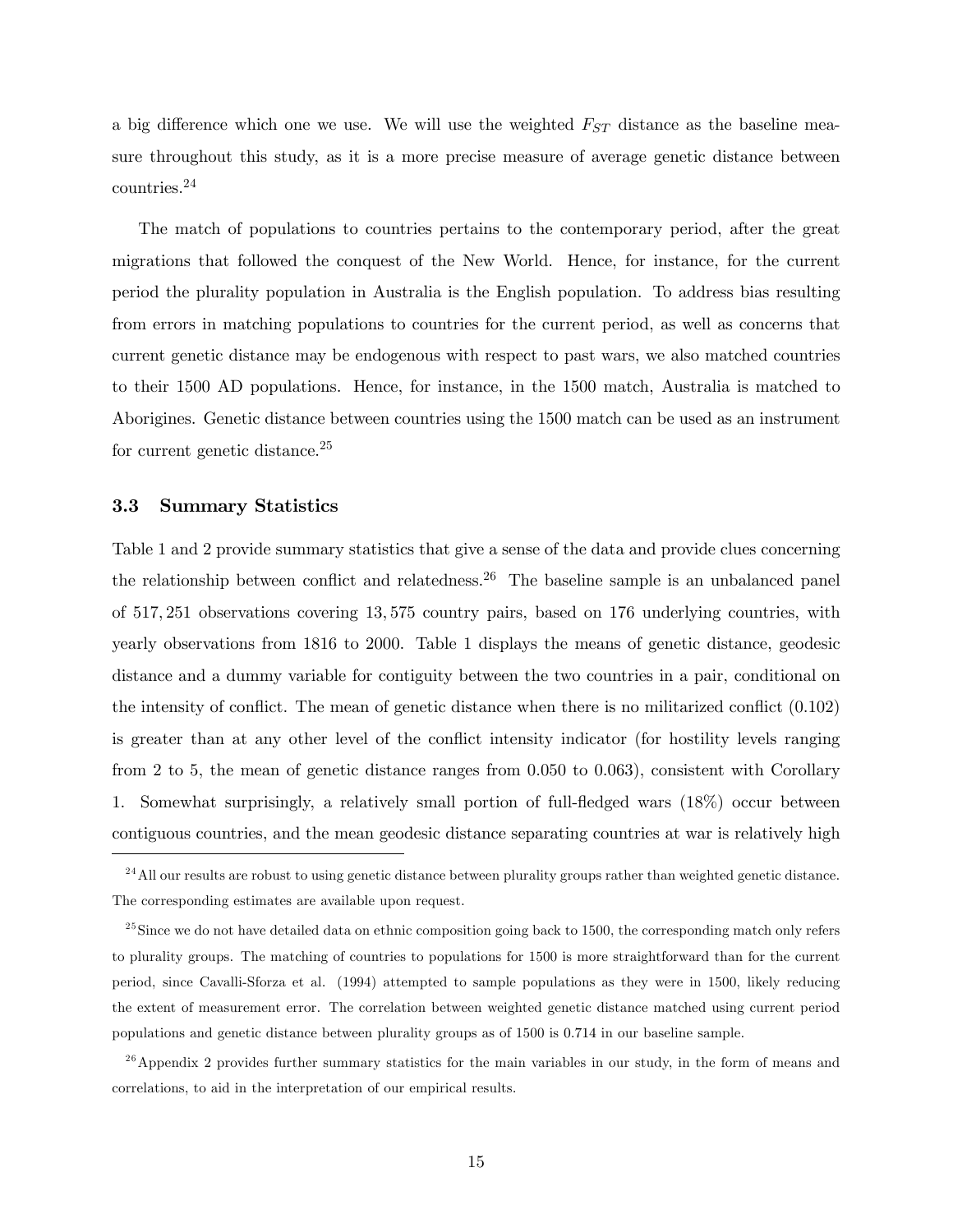(5, 562 km). Overall, only 34% of conflicts (hostility levels equal to 3, 4 and 5) occur between contiguous countries.

Table 2 shows the conditional frequency of both wars and conflicts. Wars are rare occurrences, as only 1, 010 pair-year observations are characterized as wars, out of more than half a million observations. Over a quarter of these wars occurred between countries in the bottom decile of genetic distance, and almost half of all wars occurred in pairs in the bottom quartile. Only 44 wars were observed in pairs in the top quartile, of which 32 involved South Africa as one of the combatants. While South Africa is characterized as genetically distant from European populations due to the large African majority, a historical examination of wars involving South Africa reveals that the wars were spurred mainly by conflicts over issues separating European powers and South Africa's European power elite. In sum, there are very few wars between genetically distant populations in our sample. Even wars occurring across large geographic distances typically involve mostly genetically similar participants - for instance it is still the case that almost half of the wars occurring between non-contiguous countries involved country pairs in the bottom quartile of genetic distance. Similar observations hold when we consider more broadly militarized conflicts rather than wars per se: while there are vastly more of these conflicts  $(3,728)$  versus 1,010), the relative frequency by quartile of genetic distance is roughly preserved. Similarly, the proportions do not change very much when conditioning on geographic distance being large between the countries in a pair - countries not sharing a common sea or ocean, non-contiguous countries, or countries that are more than 1, 000 kilometers apart.

#### 3.4 Empirical Specification

While these summary statistics are an informative starting point, we turn to a more formal regression setup, allowing us to control for a wide range of determinants of interstate militarized conflicts, in particular a range of geographic distance metrics. As a starting point for our empirical specification, we follow the practice in the existing literature (for instance Bremer, 1992, Martin, Mayer and Thoenig, 2008), regressing a binary indicator of interstate conflict on a set of bilateral determinants. We consider two baseline methodologies. First, we collapse the panel into a single cross-section. Since our main independent variable of interest,  $F_{ST}$  genetic distance, is time invariant at the horizon of this study, it is a natural starting point to consider the determinants of whether a country ever had a conflict or a war over the 1816 to 2000 time period. The baseline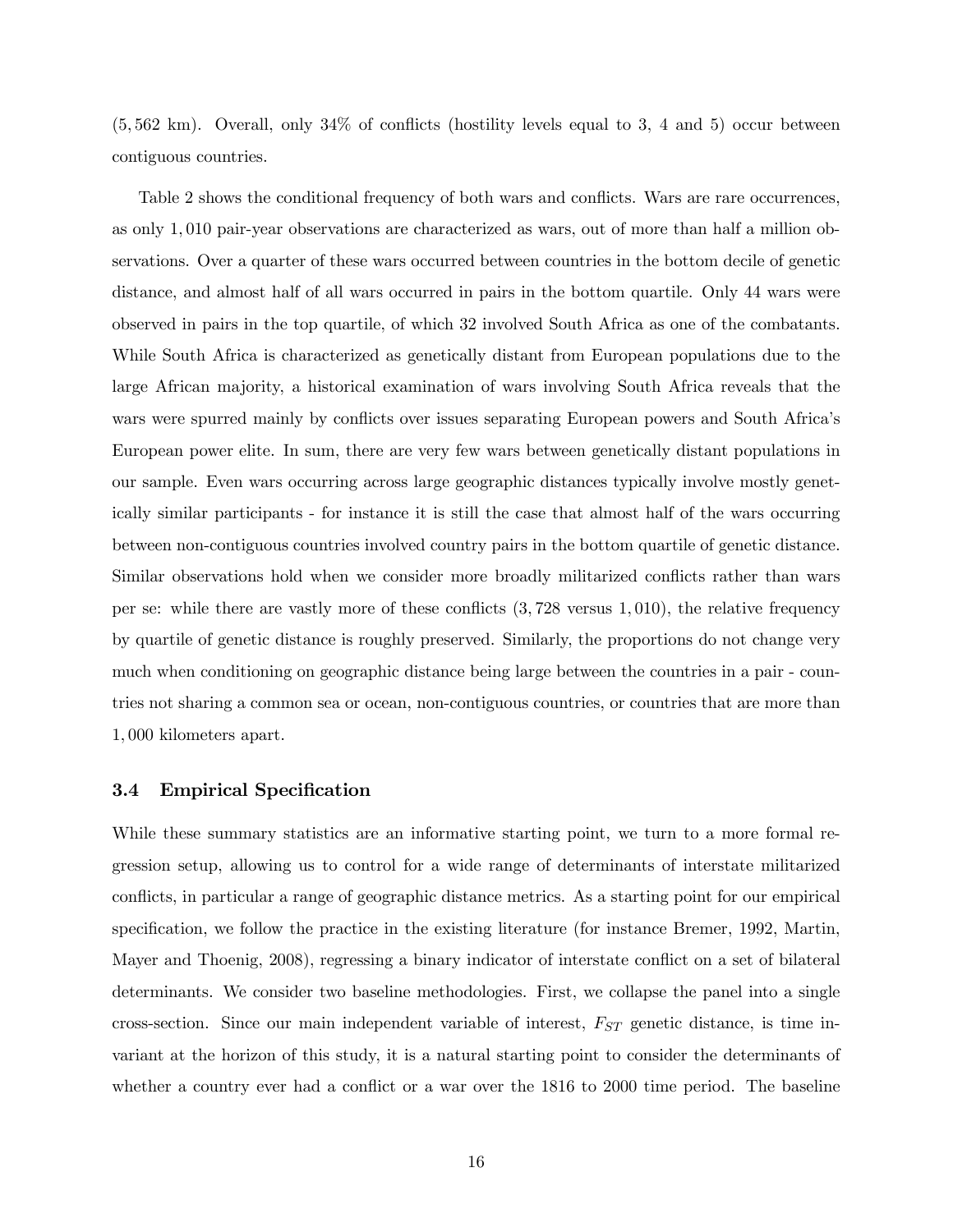cross-sectional regression equation is:

$$
C_{ij} = \beta_1 X_{ij} + \beta_2 FST_{ij}^W + \eta_{ij}
$$
\n
$$
\tag{13}
$$

where  $C_{ij}$  is an indicator taking a value of 1 if a pair was ever in a conflict or war over the sample period, the vector  $X_{ij}$  contains a series of time invariant controls such as a contiguity dummy, log geodesic distance, log longitudinal and latitudinal distance, several other indicators of geographic isolation, and dummy variables indicating whether the countries in a pair were ever part of the same polity and were ever in a colonial relationship.

The second methodology is to make full use of the panel dimension. This allows us to control for time varying determinants of conflict, some of which (democracy, trade, income differences) are central control variables in our analysis. The baseline panel regression is:

$$
C_{ijt} = \gamma_1 X_{ijt} + \gamma_2 FST_{ij}^W + \varepsilon_{ijt}
$$
\n(14)

where  $X_{ijt}$  contains all of the aforementioned geographic and colonial controls plus time varying measures such as a dummy variable representing whether both countries in the pair are democracies, whether they belong to an active military alliance, how many years they have been at peace with each other, and the number of other wars occurring in year t. The choice of controls in  $X_{ijt}$ closely follows the existing literature, particularly the contribution of Martin, Mayer and Thoenig (2008). A major difference is that we greatly augment the list of geographic controls compared to existing contributions, in an effort to identify separately the effects of geographic proximity from those of genealogical relatedness. It is important for our purposes to adequately control for geographic isolation as genetic distance and geographic isolation tend to be correlated (for instance the correlation between  $F_{ST}$  genetic distance and log geodesic distance in our baseline sample is 0.404).

Equations (13) and (14) are estimated using probit. For the panel specification, we cluster standard errors at the country-pair level. Throughout, we report marginal effects evaluated at the mean of the independent variables, and report the standardized magnitude of the effect of genetic distance (the effect of a one standard deviation change in genetic distance as a percentage of the mean probability of conflict). Because the proportion of pair-year observations with conflicts is only 0.721%, to improve the readability of the marginal effects we multiplied all of them by 100 in all tables.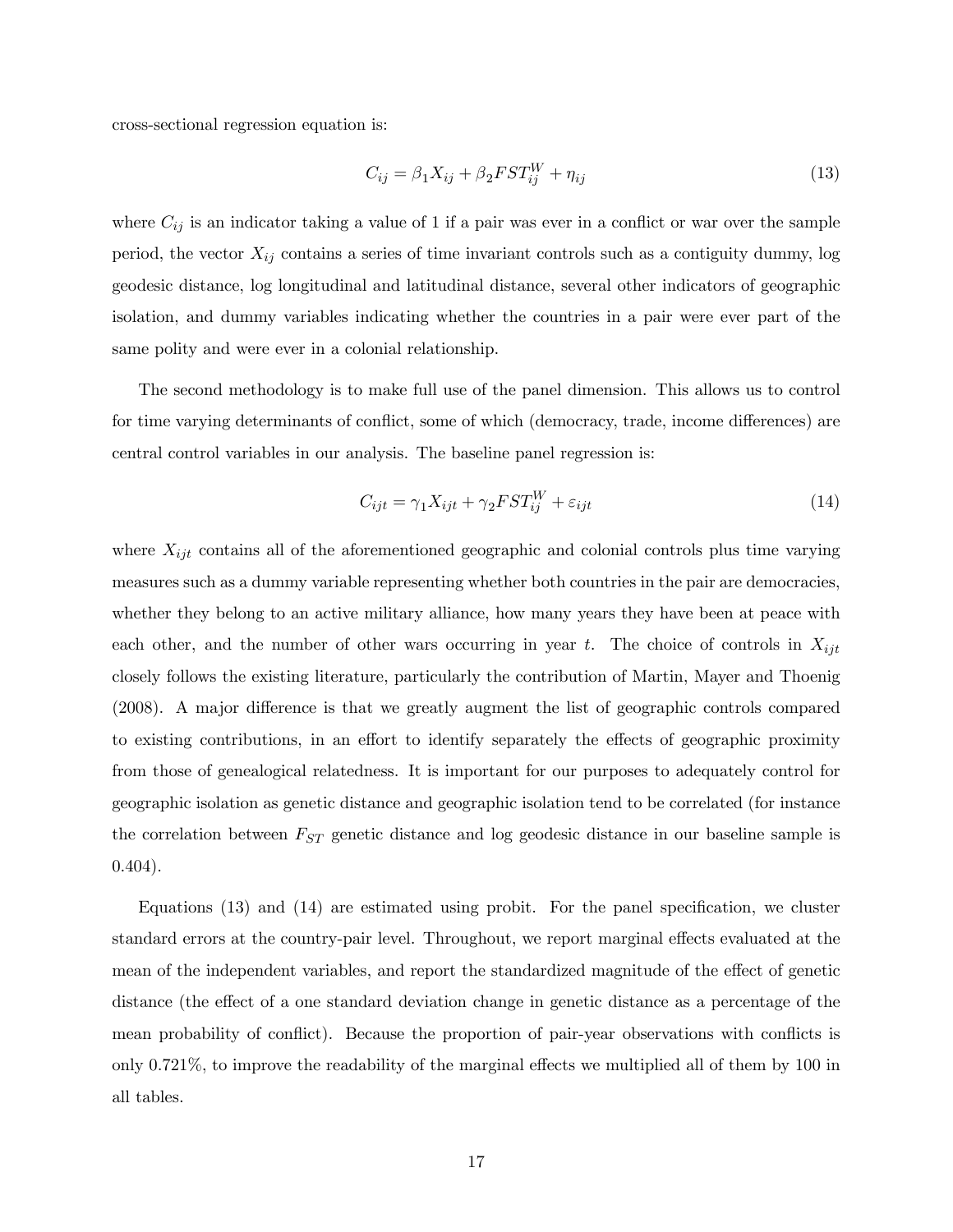# 4 Empirical Results

#### 4.1 Cross-Sectional Estimates

Table 3 presents baseline estimates of the coefficients in equation (13). We start with a univariate regression (column 1), showing a very strong negative relationship between genetic distance and the incidence of militarized conflict. The magnitude of this effect is large, with a one standard deviation change in genetic distance (0.067) associated with a 68.81% decline in the percentage probability of ever having experienced a conflict (in the cross section, 5.65% of pairs were ever in a conflict between 1816 and 2000). Obviously, this estimate is tainted by omitted variables bias, stemming mainly from the omission of geographic factors. Column (2) introduces eight measures of geographic distance, plus two measures of colonial past.<sup>27</sup> These measures usually bear the expected signs (more distance, less conflict), and their inclusion reduces the effect of genetic distance.28 However, this effect remains negative and highly significant statistically. Its magnitude is still substantial - a one standard deviation increase in genetic distance is associated with a reduction in the probability of conflict of 23.84% of that variable's mean.

In column 3, we address the potential endogeneity of genetic distance. One issue is reverse causality. To the extent that past conquests triggered movements of populations between countries, and to the extent that past conflicts are conducive to a higher propensity for current conflict, country pairs could have a lower genetic distance because of their high (past and present) propensity to enter into militarized conflicts. This would lead to an upward bias (in absolute value) in estimates of the effect of genetic distance. Another issues is measurement error stemming from imperfect matches of genetic groups to current populations and countries, leading to probable attenuation bias. To address these issues, we instrument for modern genetic distance using genetic distance between populations as they were in 1500. Genetic distance in 1500 is unlikely to be causally affected by conflicts between 1816 and 2000. Moreover, matching countries to genetic groups is

 $^{28}$  Similarly, excluding genetic distance from the baseline specification generally raises the magnitude of the geographic effects, particularly that of log geodesic distance (results are available upon request). Thus, the exclusion of relatedness from past empirical specifications seeking to explain conflict led to overstating the quantitative impact of geographic factors.

 $27$ We also included various measures of climatic similarity within country pairs, using Koppen-Geiger codings of climate. The idea was that similar countries might seek to conquer countries with similar geographies. The inclusion of these variables did not lead to discernible changes in the effect of genetic distance (results are available upon request).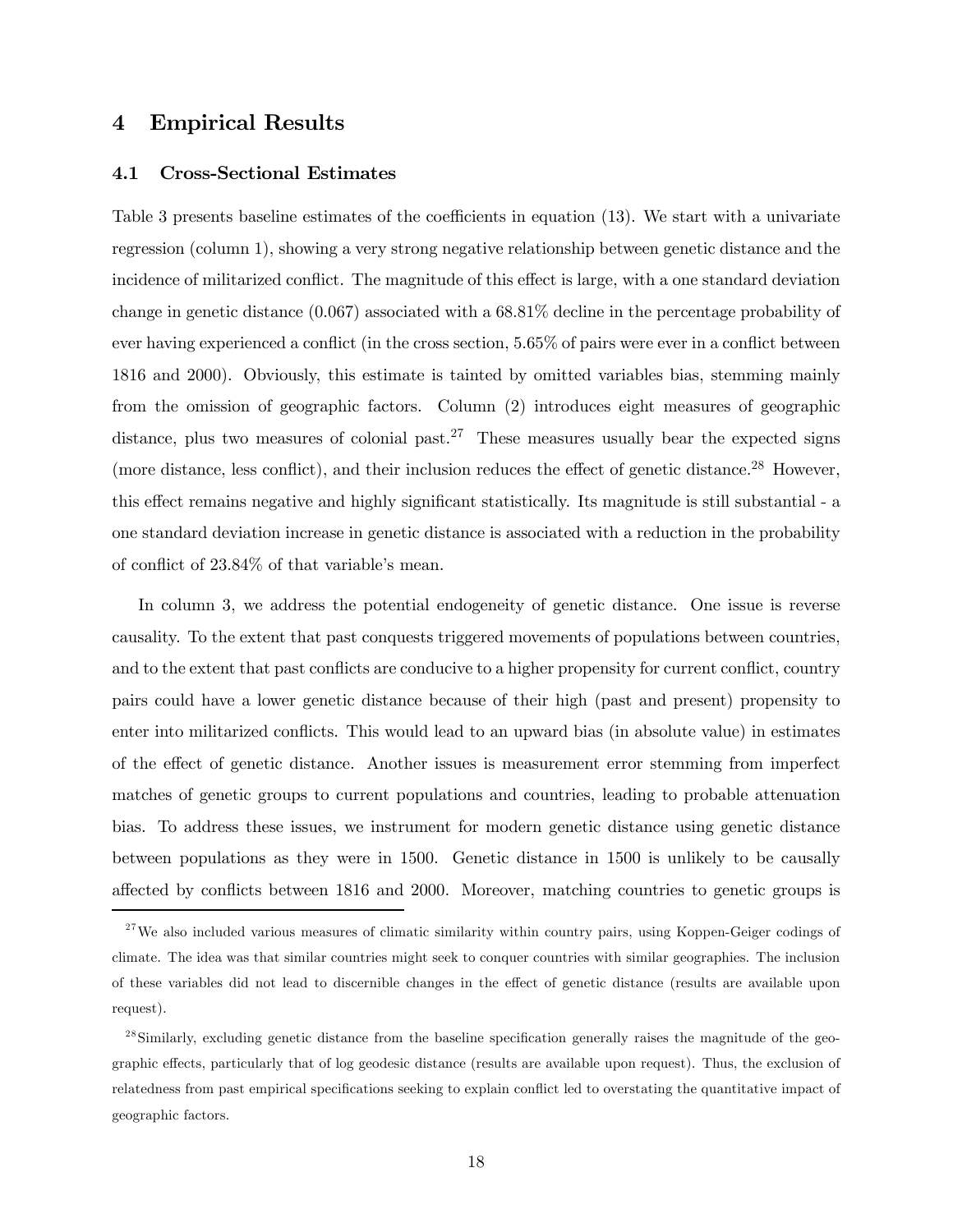much more straightforward for 1500 for two reasons. First, Cavalli-Sforza et al. (1994) explicitly collected data for populations as they were in 1492. Second, matching genetic groups to countries is easier for the period predating the great migrations that followed the discovery of the New World, because there is no need to track the Old World origin of current New World populations.

The results using IV reinforce those previously reported. Interestingly, the standardized effect of genetic distance rises by over  $50\%$  - to  $36.79\%$  - relative to the estimates of column (2), suggesting that the latter understated the effect. The higher effect of genetic distance under IV is likely to reflect lower prevalence of measurement error, since arguments about reverse causality would suggest that instrumenting should reduce the effect of genetic distance. To adopt a conservative approach, in the rest of the analysis we will provide estimates both with and without instrumenting, keeping in mind that non-instrumented probit estimates of the effect of genetic distance are likely to be an understatement of the true magnitude.

The remaining columns of Table 3 conduct a variety of additional tests. In column 4 we isolate countries that are non-contiguous. In the baseline sample, 34% of conflicts occur between contiguous countries, and isolating pairs composed of non-contiguous countries is a further way to ensure that genetic distance does not simply capture the effect of geographic proximity. The standardized effect of genetic distance actually rises modestly, as a one standard deviation increase in genetic distance is associated with a 27.34% decrease in the mean probability of conflict. This reinforces our confidence that the effect is not driven by geographic distance or other possibly omitted factors specific to contiguous countries.

Finally, we consider the determinants of wars rather than conflicts more broadly (column 5). We redefine the dependent variable as a binary indicator of war, i.e. a dummy variable equal to one if the pair ever experienced a conflict of intensity equal to 5 (corresponding to conflicts with more than 1, 000 total battle deaths), over the sample period. Only 2.09% of the country pairs in our sample ever experienced a full-blown war, so-defined, between 1816 and 2000. Again, genetic distance reduces the propensity for war in a statistically significant way: a standard deviation increase in genetic distance reduces the probability of ever having experienced a war by 20.57% of this variable's mean, an effect comparable to that for conflict more broadly. As before, the standardized magnitude of the effect rises (here by about 40%) when instrumenting with genetic distance as of 1500.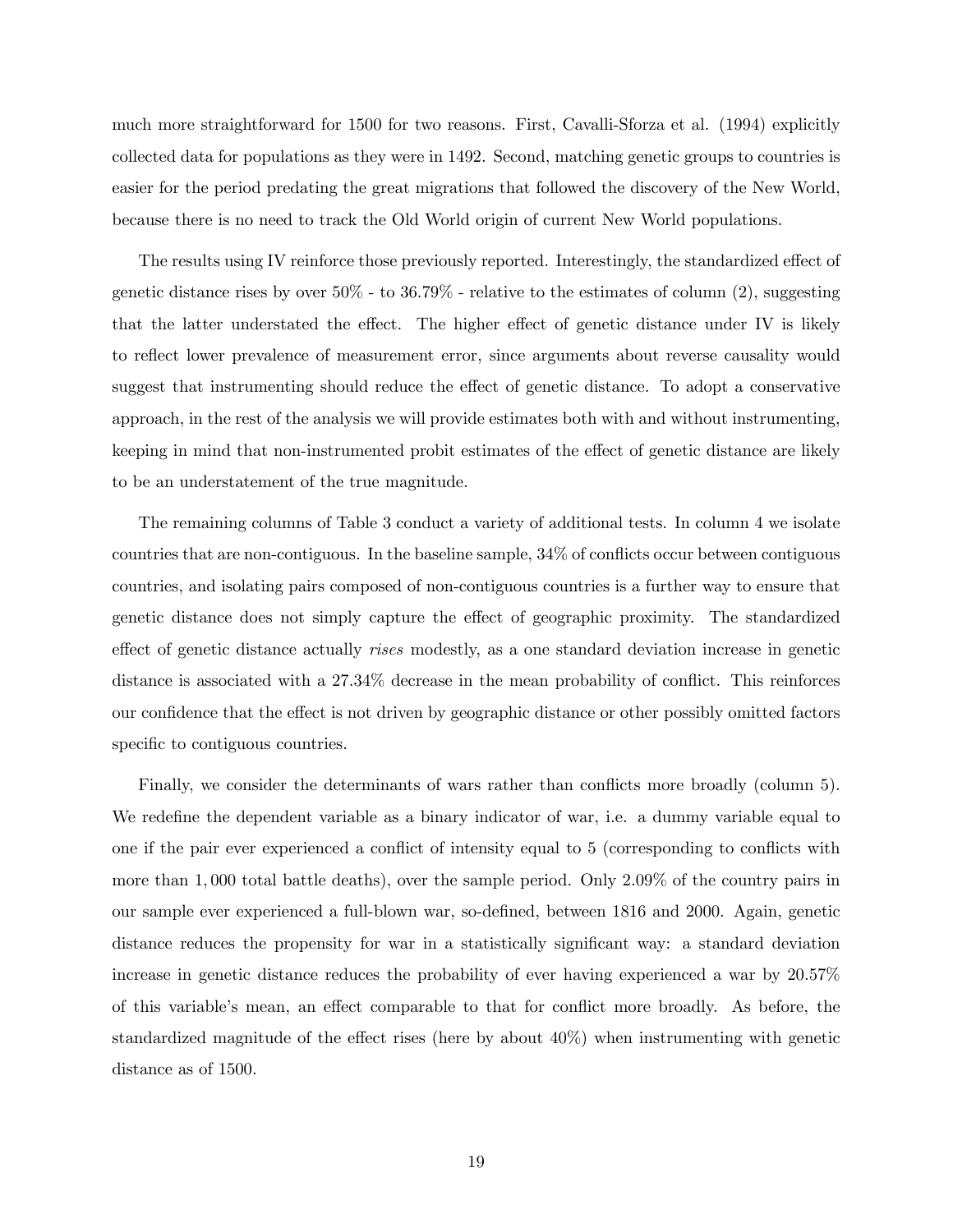#### 4.2 Baseline Panel Estimates

For the rest of this paper, we focus on panel estimates. This is justified by the need to control for time varying factors, such as the extent to which the countries in a pair are democratic, the intensity of trade links between pairs, income differences, and variables reflecting other potential determinants of conflicts (the presence of alliances, the number of other conflicts occurring at the time, etc.). Table 4 presents baseline estimates from the panel specification of equation (14) over the period 1816-2000 (later we will turn to estimates for the post-1950 period, for which more time-varying controls are available).

The results are consistent with those already discussed: genetic distance significantly reduces the probability of conflict, although the magnitude is smaller in the panel than in the cross-section. In the specification with the broadest set of controls (column 3), the standardized magnitude of the effect is 8.52% of the mean percentage probability of conflict (in the panel, this mean probability is 0.721%). Another noteworthy finding in this table relates to the central tenet of liberal peace theory, namely the idea that democracies tend not to go to war with each other. A dummy variable equal to 1 if both countries are democracies (defined as a combined Polity score greater than 5) has a negative and highly significant marginal effect, with roughly the same magnitude as that of genetic distance. Column (3) includes other time-varying controls such as the number of peaceful years in the pair prior to the current year, the number of wars taking place globally at time  $t$ , and whether the two countries are members of the same alliance. All of these bear coefficients with the expected signs. We continue to condition on the full set of controls in the baseline specification of column 3 in all the regressions that follow.

To assess the sensitivity of our results to assumptions about the distribution of the error term, we considered a logit rather than a probit estimator. The findings do not change (column 4). We continue to use a probit estimator in the rest of this paper, because it is computationally faster. Finally, in column 5, we instrument for current genetic distance using genetic distance between populations as they were in 1500. As in the cross-section, the effect of genetic distance rises by over  $50\%$  - to  $13.19\%$  - relative to the estimate of column  $(3)$ .

#### 4.3 Estimates by Type of Conflict

In this subsection, we examine whether the effect of genetic distance differs by type of conflict, focusing on territorial versus non-territorial conflicts. We exploit information available in the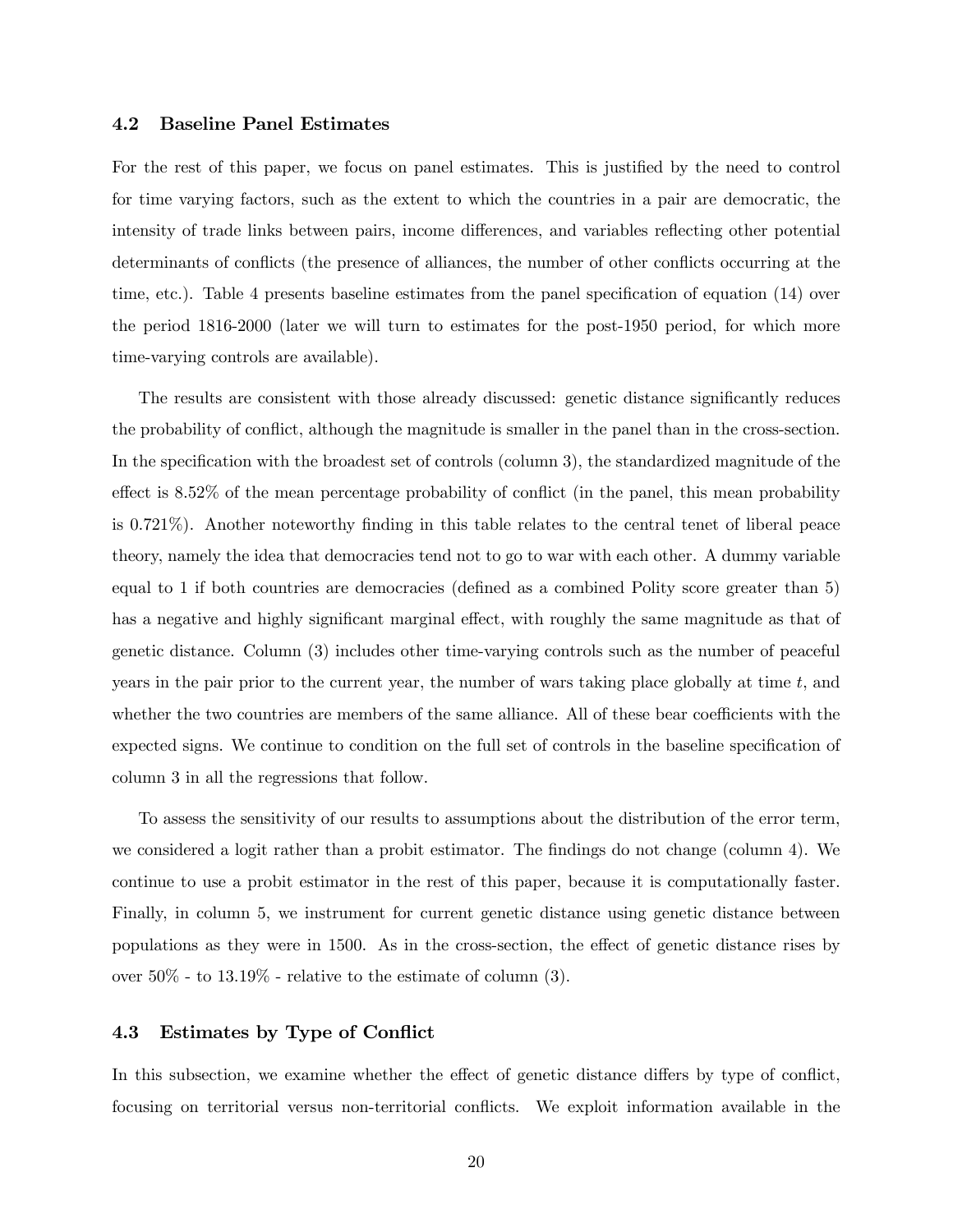Correlates of War database on the type of dispute. The database codes, for each country in a conflict pair, whether it seeks a revision in the territorial *status*  $quo.<sup>29</sup>$  We define a territorial conflict as one for which either country seeks a territorial revision either as the most inportant or the second most important rationale for the dispute. This coding rule is the most conservative in characterizing a conflict as non-territorial.30

Table 5 presents the results, using both probit and IV probit estimators on the panel dataset, using the same baseline specification with the broadest set of controls. The first two columns repeat the baseline regressions on all types of conflicts, to facilitate comparisons. Columns (3) and (4) focus on the determinants of territorial conflicts. The effect of genetic distance, while it remains negative and statistically significant at the 1% level, is much reduced in magnitude. In contrast, for non-territorial conflicts (columns 5 and 6), the standardize effect is larger than in the baseline. Thus, interestingly, the effect of genetic distance on the probability of conflict seems to arise, in quantitative terms, mostly from non-territorial conflicts.

These results provide further insights on the potential mechanisms through which relatedness may affect conflict. Most importantly, we can rule out that the effect of genetic distance on conflict is working exclusively through geographic/territorial channels. The fact that the effect is stronger for non-territorial conflict is consistent with our broad theoretical framework, where the effect stems from disputes over sets of common issues, which may or may not be related to territorial expansion. In addition, these results confirm that the effect of relatedness on conflict is unlikely to capture geographic factors remaining after inclusion of numerous geographic controls. One would expect that geographic factors should play a larger role as a determinant of territorial conflicts, so a high and significant impact of genetic distance on non-territorial conflicts is further evidence that relatedness exerts an effect separate from that of geographic distance. Finally, to the extent that conflict is motivated by goals of territorial conquest, pairs with a history of persistent territorial conflicts may have experienced some degree of population mixing, raising the possibility of genetic distance being endogenous to territorial conflict. Such endogeneity concerns are alleviated by the fact that genetic distance mostly affects non-territorial conflicts.

 $^{29}$ Non-territorial issues include a desire to change the other country's regime or to change the other country's policies. See also Vasquez and Henehan (2001) for more details on the Correlate of Wars coding of revisionist states and territorial conflicts. These codings have been widely used in the political science literature on interstate conflicts.

 $30$ With this definition, our original conflict variable is the sum of the indicators for territorial and non-territorial conflicts. Of the 3,728 conflicts in our baseline sample, 1,096 were coded as territorial and 2,632 as non-territorial.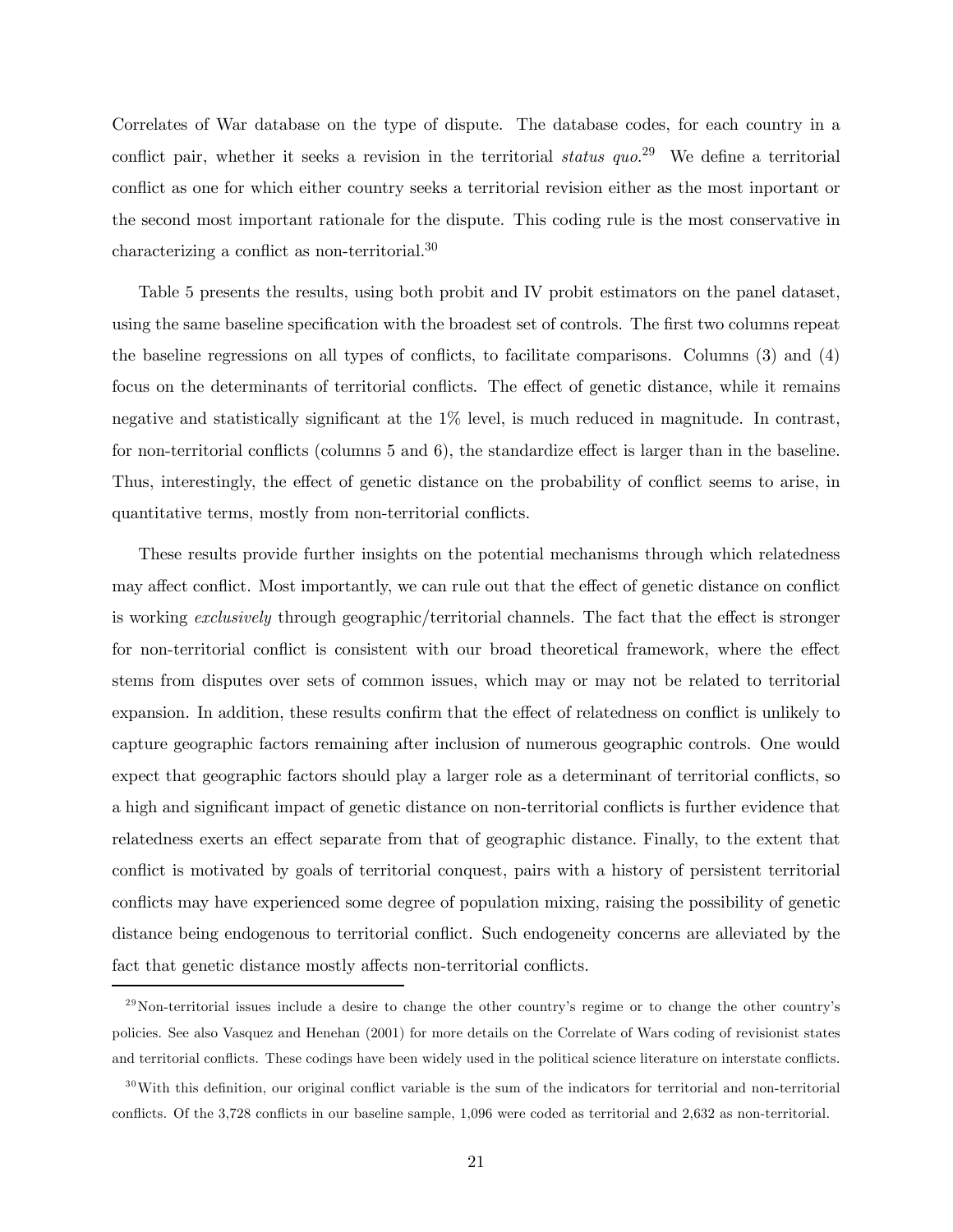#### 4.4 Estimates Across Time and Space

To examine if specific historical periods account for the finding of a negative effect of relatedness on conflict, we broke down the sample by time period. Results are presented in Table 6. We find that results are remarkably robust across time periods. The coefficient on genetic distance is negative and roughly of the same magnitude whether considering the pre- or post-1900 periods. The coefficient for the pre-1900 period is not statistically significant, perhaps because there are many fewer observations in the early periods (only 799 country pairs as opposed to 13, 175 for the broader sample), and few observations with conflict (436 out of a total of 3, 728 conflicts in the broader sample). Focusing on the 20th century, the effect is particularly pronounced and significant for the post 1946 period - in other words our finding is not simply an artifact of the Second World War, which pitted a lot of European populations against each other.<sup>31</sup> In fact, our finding holds even after the end of the Cold War (column 6). The coefficient is negative whatever the subperiod under consideration.

In further regressions that are available upon request, we broke down the sample across space, by continent. We again uncovered a negative effect of genetic distance on conflict within every continent. The results were particularly striking for Europe, for which a separate matrix of  $F_{ST}$ genetic distances is available.<sup>32</sup> Despite the paucity of observations (only 291 country pairs), the effect of genetic distance remained negative and significant at the 5% level, and slightly larger in standardized magnitude compared to worldwide results. While the relationship between war and relatedness holds strongly within Europe, this continent does not drive the results obtained in the worldwide regressions, as they hold even when all European countries are excluded from the sample. The effect was consistently negative for all other continents where conflicts occurred.<sup>33</sup> Overall, the regional breakdown suggests that the negative effect of relatedness on war is remarkably consistent

 $312,053$  observations involve militarized conflicts in the post 1946 period, while the 1939-1946 period involved 634 bilateral conflict-years, or 17% of the total number of observations with conflicts between 1816 and 2001.

<sup>&</sup>lt;sup>32</sup>Estimates using the European matrix, where there are 26 distinct genetic groups, are based on more precise measures compared to the worldwide sample, as detailed in Spolaore and Wacziarg (2009). More extensive estimation results focusing on Europe, showing the robustness of the effect of genetic distance to the inclusion of additional microgeography controls and sample splits by time periods, are available upon request.

<sup>&</sup>lt;sup>33</sup>The coefficient was negative and significant at the 10% level for Asia and Africa, and negative but insignificant for the Americas. The number of intracontinental interstate conflicts experienced by these continents were 787 (Asia), 252 (Africa) and 433 (Americas). There were no conflicts within Oceania in our baseline sample.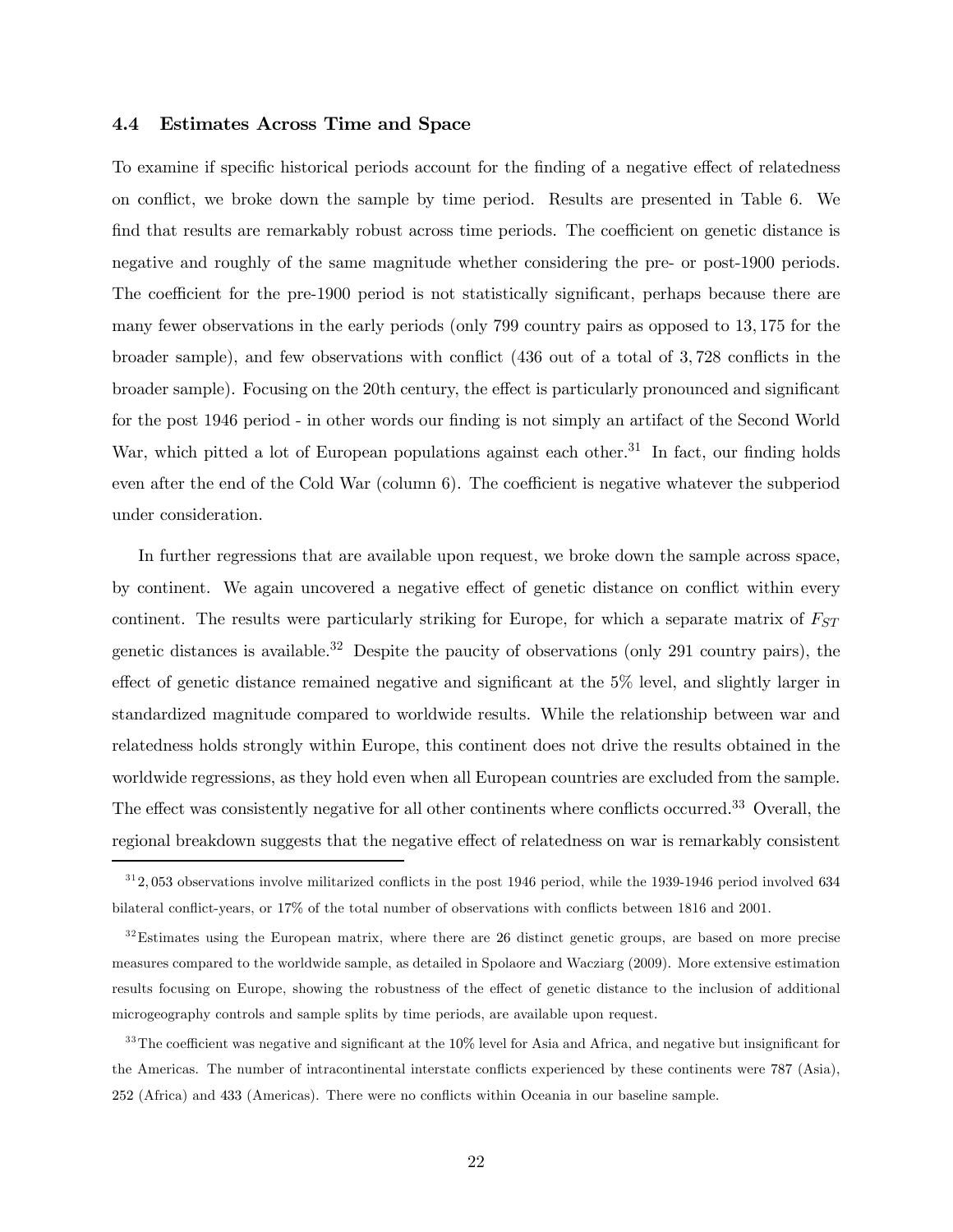across space.

#### 4.5 Adding Linguistic and Religious Distance

While genetic distance is a precise and continuous measure of the degree of relatedness between populations and countries, other measures exist. The existing literature on interstate conflict has examined linguistic and religious ties in an effort to tell apart primordialist theories of conflict from instrumentalist theories (Richardson, 1960, Henderson, 1997). Thus, it is important to evaluate whether these variables trump genetic distance, and more generally how their inclusion affects our main coefficient of interest. Linguistic relatedness is associated with genetic relatedness because, like genes, languages are transmitted intergenerationally: populations speaking similar languages are likely to be more related than linguistically distinct populations (Cavalli-Sforza et al., 1994).<sup>34</sup> Religious beliefs, also transmitted intergenerationally, are one type of human traits that can affect conflict. In what follows, we evaluate whether the effect of genetic distance is reduced or eliminated when controlling for linguistic and religious distance, and whether these variables have an independent effect on the incidence of interstate conflict.<sup>35</sup>

Prior to discussing the results, we briefly describe how these measures were constructed. To capture linguistic distance, we used the data and approach in Fearon (2003), making use of linguistic trees from Ethnologue to compute the number of common linguistic nodes between languages in the world, a measure of their linguistic similarity (the linguistic tree in this dataset involves up to 15 nested classifications, so two countries with populations speaking the same language will share 15 common nodes).<sup>36</sup> Using data on the distribution of each linguistic group within and across

 $34$ On the other hand, there are many reasons why genetic and linguistic distance are imperfectly correlated. Rates of genetic and linguistic mutations may differ; populations of a certain genetic make-up may adopt a foreign language as the result of foreign rule, as happened when the Magyar rulers imposed their language in Hungary. Other salient examples include countries colonized by European powers, adopting their language (English, French, Portuguese or Spanish), while maintaining very distinct populations genetically. See Spolaore and Wacziarg (2009) for an extensive discussion of these points.

<sup>&</sup>lt;sup>35</sup>Pairwise correlations between measures of genetic, linguistic and religious distances appear in Appendix 2, panel b. These correlations are generally positive, as expected, but not very large. For instance, the correlation between  $F_{ST}$  genetic distance and weighted linguistic distance is 0.164. Religious distance bears a correlation of 0.544 with linguistic distance, and 0.210 with genetic distance.

 $36$ As an alternative, we used a separate measure of linguistic distance, based on lexicostatistics, from Dyen, Kruskal and Black (1992). This is a more continuous measure than the one based on common nodes, but it is only available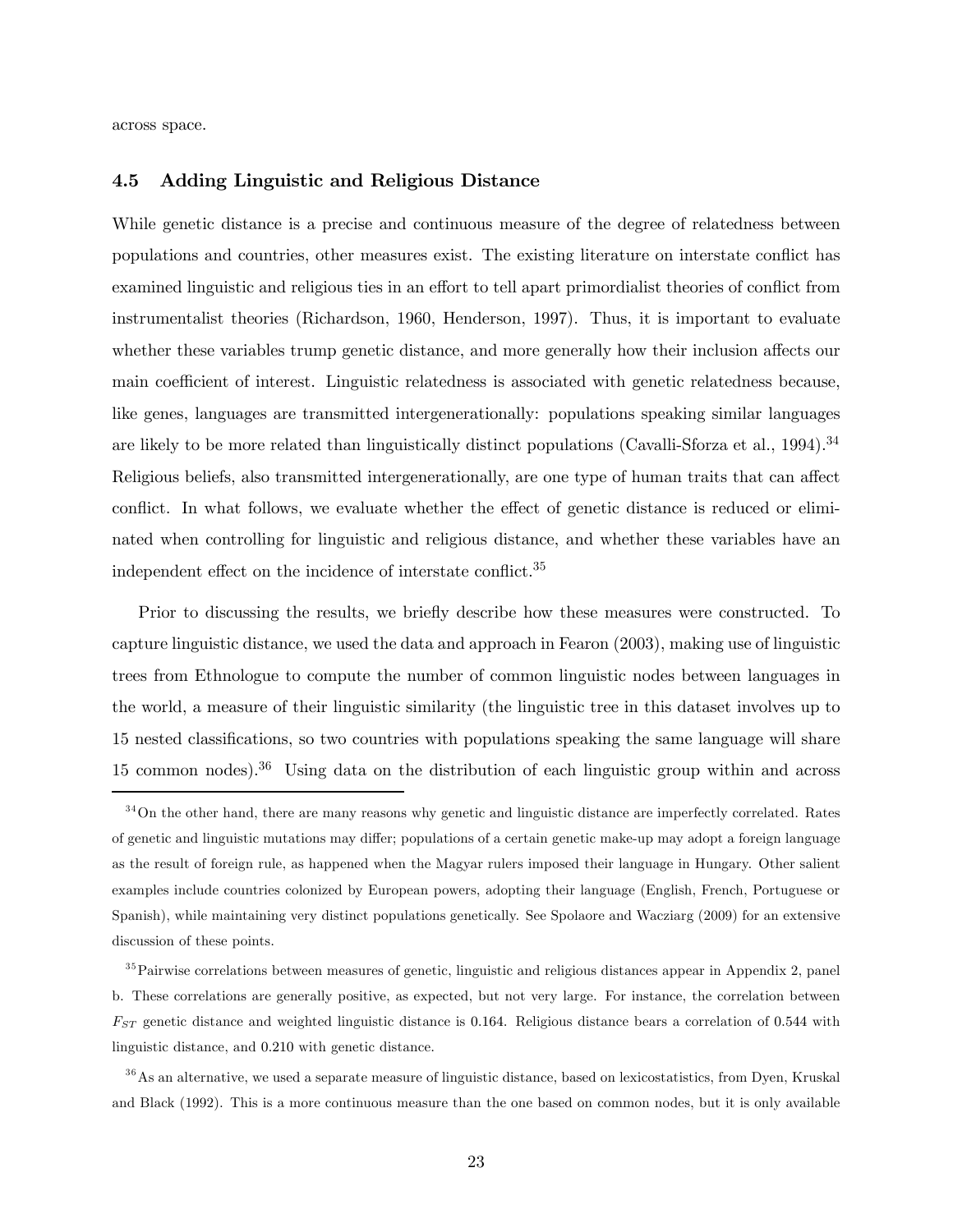countries, from the same source, we again computed a measure of the number of common nodes shared by languages spoken by plurality groups within each country in a pair. We also computed a weighted measure of linguistic similarity, representing the expected number of common linguistic nodes between two randomly chosen individuals, one from each country in a pair (the formula is analogous to that of equation 12).<sup>37</sup> Following Fearon (2003), we transformed these measures so that they reflect linguistic distance (LD) rather than similarity, and are bounded by 0 and 1:

$$
LD = \sqrt{\frac{(15 - \# \text{ Common Nodes})}{15}}
$$
\n(15)

To measure religious distance we followed an approach based on religious trees, similar to that used for linguistic distance, using a nomenclature of world religions obtained from Mecham, Fearon and Laitin (2006). This nomenclature provides a family tree of World religions, first distinguishing between monotheistic religions of Middle-Eastern origin, Asian religions and "others", and further subdividing these categories into finer groups (such as Christians, Muslims and Jews, etc.). The number of common classifications (up to 5 in this dataset) is a measure of religious similarity. We matched religions to countries using Mecham, Fearon and Laitin's (2006) data on the prevalence of religions by country and transformed the data in a manner similar to that in equation (15), again computing plurality and weighted distances separately.

Table 7 presents estimates of the effect of genetic distance on the propensity for interstate conflict when linguistic and religious distance are included. Since the use of these variables constrains the sample (a loss of some 77, 081 observations, or almost 15% of the sample), we start in column (1) with the baseline estimates for this new sample: they are in line with those reported above. When adding linguistic distance and religious distance either alone or together (columns 2-4), interesting results emerge. First, the coefficient on genetic distance is barely affected. Second, linguistic distance exerts a null effect when controlling for genetic distance. Third, religious distance is negatively related with conflict, though the effect is only significant at the 7.6% level, and its

for countries speaking Indo-European languages. It captures the number of common meanings, out of a list of 200, that are conveyed using "cognate" or related words. Summing over the 200 meanings, a measure of linguistic distance is the percentage of non-cognate words. Using the expected (weighted) measure of cognate distance led to effects of genetic distance very similar to those obtained when controlling for the Fearon measure, albeit on a much smaller sample of countries speaking Indo-European languages. These results are available upon request.

 $37$ The two measures deviate from each other whenever a country includes populations speaking different languages. Using the measure based on the plurality language or the weigthed measure did not make any difference for our results. As we did for genetic distance, we focus on weighted measures.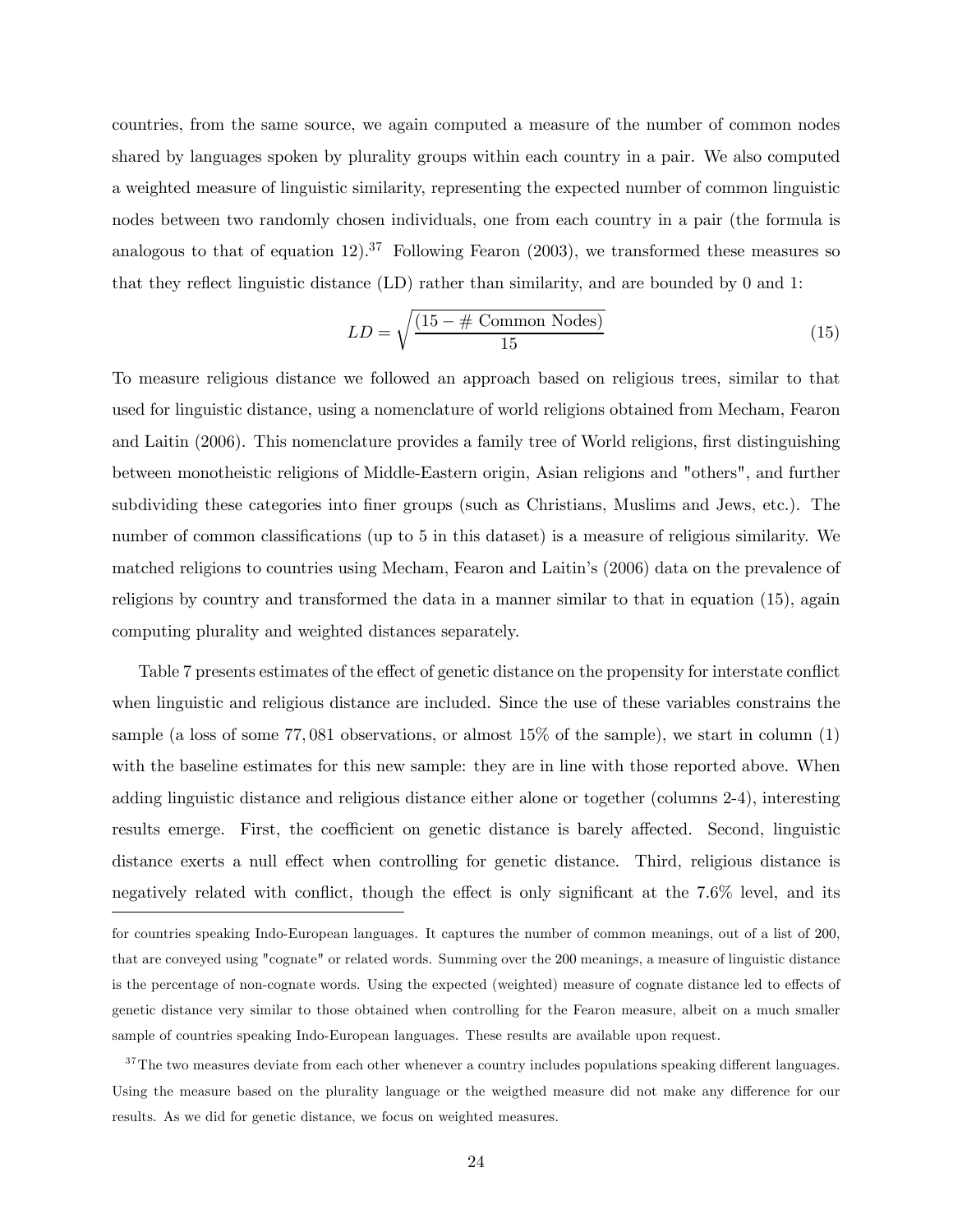significance level drops to 13% when including linguistic distance along with religious distance.<sup>38</sup> This latter finding, while weak, is consistent with the view that religion is one of the vertically transmitted traits that make populations more or less related to each other, and its effect on conflict goes in the same direction as that of genetic distance, a broader measure of relatedness.<sup>39</sup>

#### 4.6 Nonlinearities and Determinants of Conflict Intensity

In this subsection, we consider several extensions of our baseline specification. Our goal is to characterize whether relatedness may operate differently for different pairs of countries, and to investigate its effect on the intensity of conflict. To do so, we first look for interactive and nonlinear effects of genetic distance (Table 8). We then seek to evaluate the effect of genetic distance on the intensity of conflict, rather than on a binary indicator of conflict incidence (Table 9).

We first isolate countries that are non contiguous. In the baseline sample,  $34\%$  of conflicts occur between contiguous countries, and isolating pairs composed of non-contiguous countries is a further way to control for geographic proximity. The standardized effect of genetic distance actually rises modestly, as a one standard deviation increase in genetic distance is associated with a  $9.41\%$ decrease in the mean probability of conflict (versus 8.52% in the baseline regression). This reinforces our confidence that the effect is not driven by geographic distance or other possibly omitted factors specific to contiguous countries.

In columns (3) through (5) of Table 8 we add several interaction terms to the baseline specification. The effect of genetic distance does not appear quantitatively more or less pronounced for pairs that are contiguous, for pairs that are geographically proximate (i.e. countries are either contiguous or separated by a distance less than 2, 500 km), or for pairs that include a major power. We then allow for a linear spline, i.e. a different slope for the effect of genetic distance whether it is greater than the sample median of 0.095, or lower. Column (6) shows no evidence of such a differential effect (varying the spline threshold did not matter greatly). Finally, introducing a squared term in genetic distance (column 7) does not reveal much evidence of a nonlinear effect. In

 $38$ This result contrasts with that in Henderson (1997), who found evidence that religious *similarity* was negatively related to conflict. The difference may stem from a much bigger sample in our work, as well as our inclusion of a much broader set of controls (Henderson only controlled for contiguity).

 $39$ The estimated effects of religious and linguistic distance do not change much when genetic distance is excluded from the regression, although religious distance becomes more significant statistically. Corresponding results are available upon request.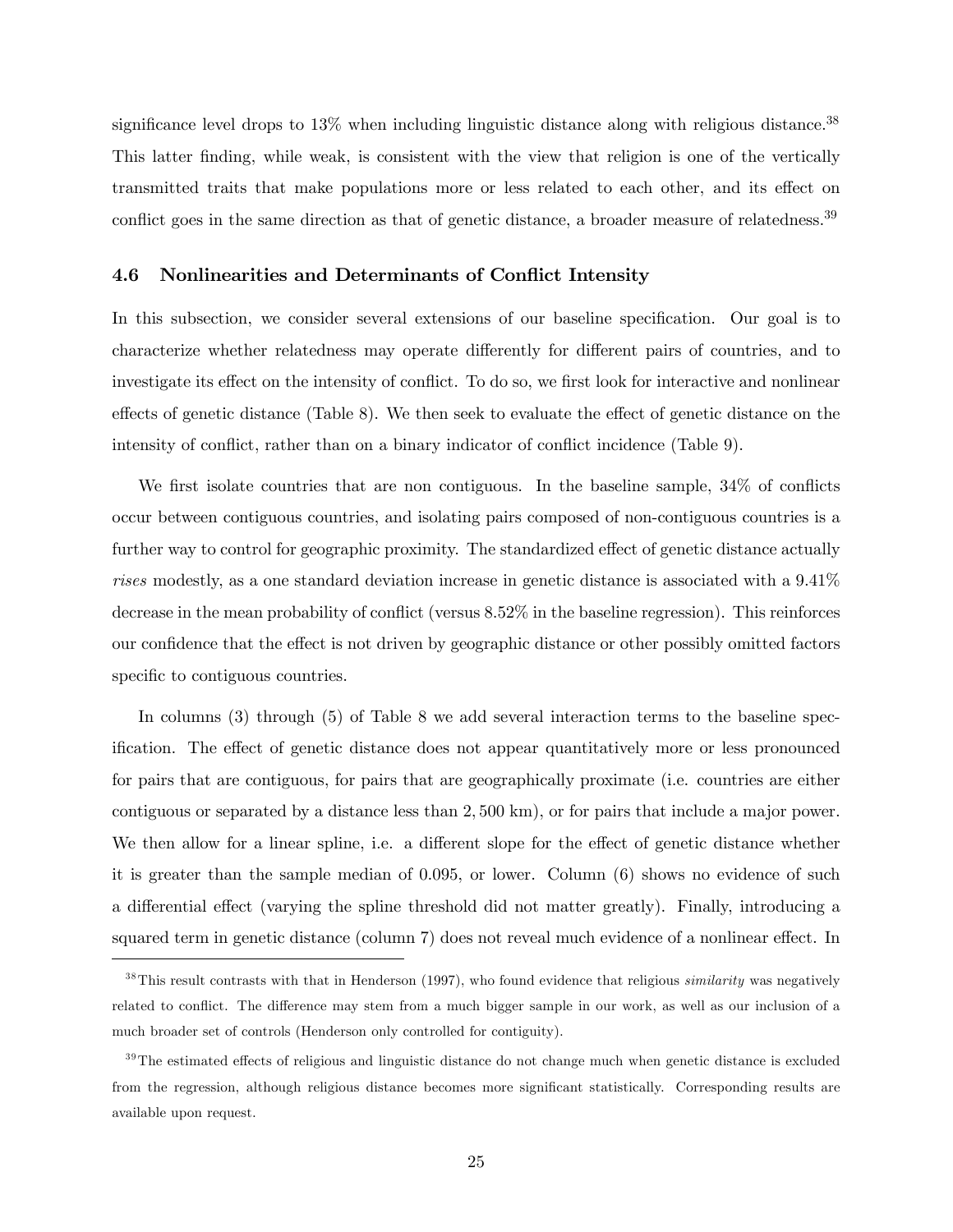sum, we find no evidence that the effect of genetic distance depends on other pair characteristics (such as geographic proximity) or that it is nonlinear.  $40$ 

Table 9 seeks to explain the intensity of militarized conflict as opposed to its incidence only. To do so, we modified the dependent variable in several ways. Column (1) simply uses the measure of the intensity of conflict from the Correlates of War dataset, rather than the binary transform of this variable we have been using so far. With least squares estimation, there is evidence that genetic distance bears a negative relationship with conflict intensity. However, column (2), limiting the sample to pairs having experienced conflict, demonstrates that genetic distance does not affect the intensity of conflict (among levels 3, 4 and 5) once we condition on the subsample with conflict. This result rationalizes our focus on a bilateral measure of conflict rather than on the continuous measure. In line with results in Tables 3 and 4, instrumenting for genetic distance based on the current match of populations to countries using genetic distance based on the 1500 match increases the estimated magnitude of the effect by 64% (column 3).

In columns (4) and (5) we consider the determinants of war casualties. We find that genetic distance reduces war casualties, but again this effect is almost entirely driven by the extensive margin, since genetic distance has a statistically insignificant effect on war casualties for observations with nonzero casualties. Our last test (column 6) is to redefine the dependent variable as a binary indicator of war, i.e. a dummy variable taking on a value of one if conflict intensity is 5 (corresponding to conflicts with more than 1, 000 total battle deaths). Genetic distance reduces the propensity for war in a statistically significant way: a standard deviation increase in genetic distance reduces the probability of full-blown war by 2.96% of this variable's mean, an effect quantitatively smaller than that on conflict more broadly (the underlying probability of a country pair-year being at war in our baseline sample is relatively low, on the order of 0.195%). These results are consistent with those found with the cross-sectional approach of Table 3.

To summarize, the effect of genetic distance is very robust to using alternative measures of conflict. We also uncover little evidence that genetic distance affects the intensity of conflict conditional on a conflict occurring.

 $^{40}$ In further tests available upon request, we allowed for nonlinear effects of geographic distance to capture the possibility that genetic distance may have captured the non-linear effect of physical distance, finding no evidence of this. We also allowed for an interaction term between genetic and geodesic distance, but this term was found to be insignificant.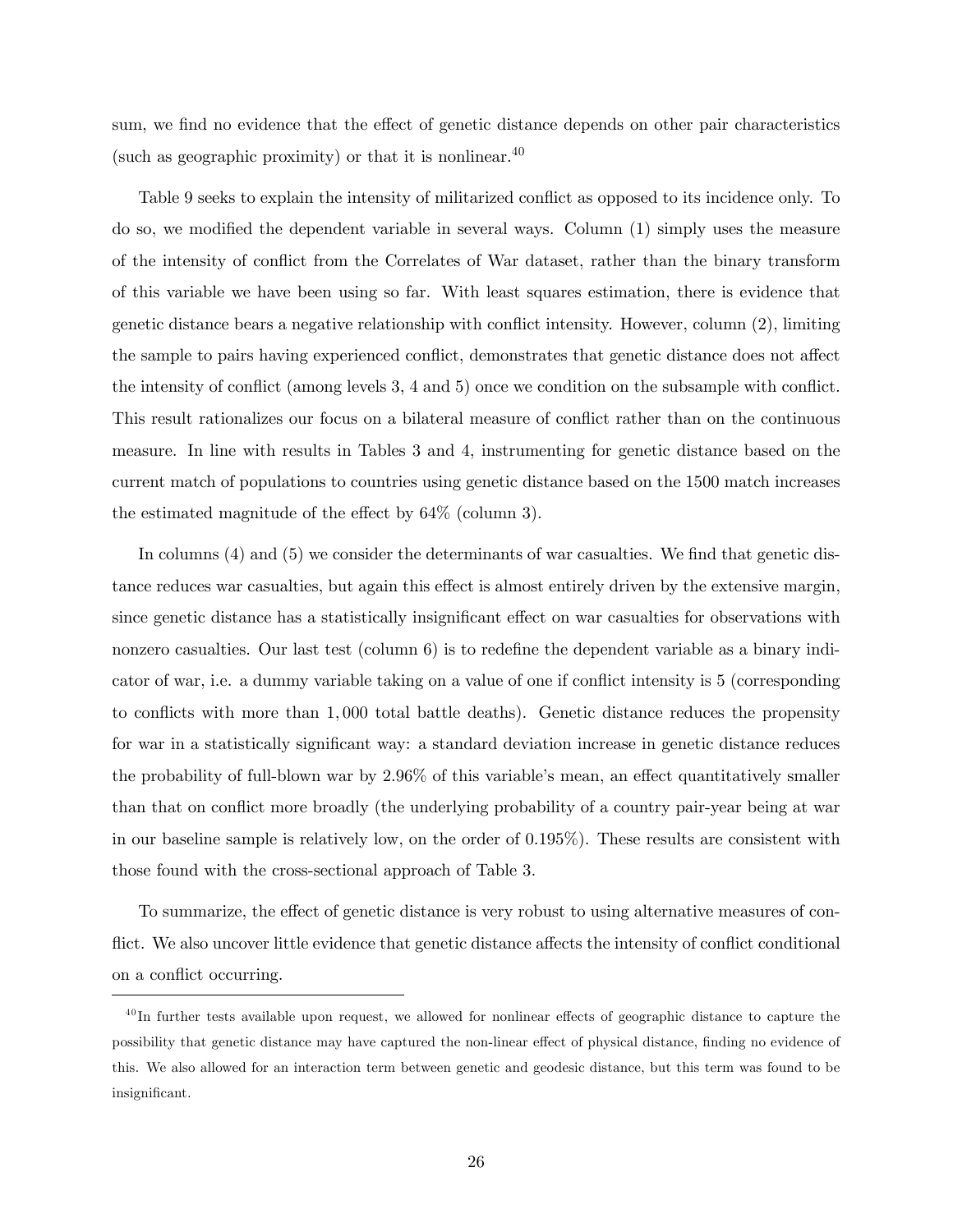#### 4.7 Analysis for the 1950-2000 period

Several important correlates of war, such as measures of trade intensity and differences in income, are missing from our specification due to their lack of availability over the long time period covered by the baseline specification (1816-2001). In order to incorporate these additional controls, we focus on the 1950-2000 period for which various measures of trade and income are available.

A long tradition associated with liberal peace theory, going back to Montesquieu (1748) and Kant (1795), holds that extensive bilateral commercial links between countries reduce the probability of conflict, since valuable gains from trade would be lost in a militarized conflict. In a recent paper, Martin, Mayer and Thoenig (2008, henceforth MMT) added an additional hypothesis: if the countries in a pair trade a lot with third parties, their bilateral trading link matters less, so controlling for bilateral trade, multilateral trade intensity should increase the probability of conflict among the countries in a pair. The issue we face is that the omission of these trade terms may bias the coefficient estimate on genetic distance, to the extent that genetic distance and trade are correlated.

We obtained the same data on bilateral and multilateral trade openness used in MMT's paper, and included their measures of trade in our baseline specification.<sup>41</sup> These measures include a metric of bilateral trade openness (the ratio of bilateral imports to GDP, averaged across the two countries in a pair), a metric of multilateral trade intensity (defined as the ratio of the sum of all bilateral imports from third countries to GDP, averaged between the two countries in a pair), and the interaction of each of these metrics with log geodesic distance. All of these measures were lagged by 4 years to limit the incidence of reverse causality running from conflict to trade, exactly as was done in MMT.

Results appear in Table 10. In column (1), we replicate the baseline specification for the smaller sample covering 1950-2000. We recover the pattern of coefficients on the trade terms as the one reported in MMT: bilateral openness reduces conflict, multilateral openness raises conflict, and these effects are more pronounced quantitatively for pairs that are closer to each other. Our finding lend further support to liberal peace theory, as recently amended by MMT. The effect of genetic distance in this sample is slightly smaller than in the 1816-2001 sample: a standard deviation increase in genetic distance reduces the probability of conflict by 6.612% of this variable's mean. Adding the trade terms in column (2), this effect falls further, but remains negative and highly

 $^{41}$ The data was obtained from http://team.univ-paris1.fr/teamperso/mayer/data/data.htm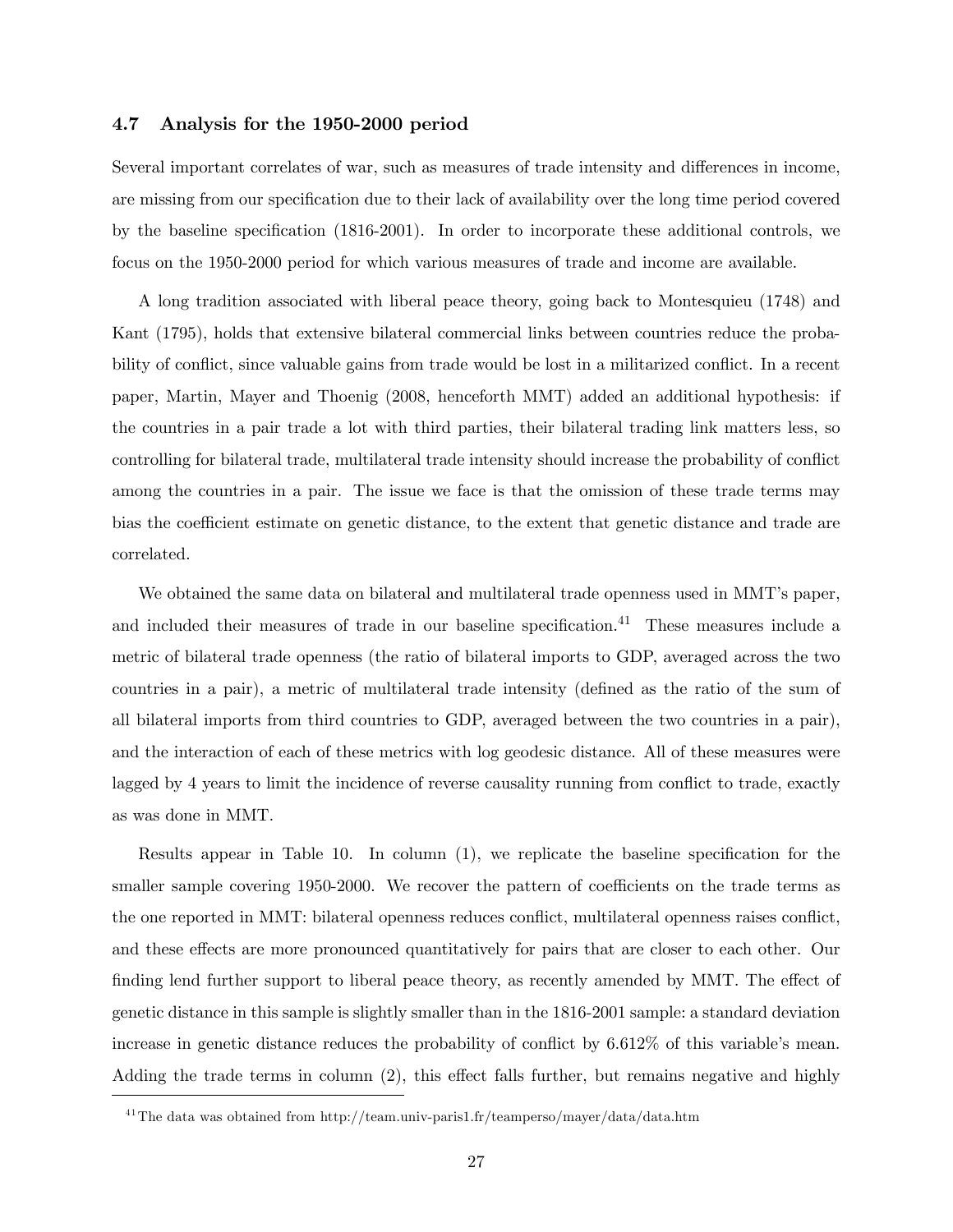significant statistically. In column (3), we include additional trade-related variables, a dummy for whether the two countries in a pair belong to a free trade area, and the number of GATT members in the pair. The coefficient on genetic distance is barely affected.

Another omitted variables concern stems from the results in Spolaore and Wacziarg (2009), where genetic distance was found to be robustly correlated with absolute differences in per capita income across pairs of countries. To the extent that differences in income capture power imbalances, or the extent of possible spoils of war, they may influence the probability of conflict (this could go in either direction: power imbalances may make a weaker prey easier to capture militarily, but also more willing to surrender peacefully). In column (5), we add the absolute value of log income differences (the same variable used as a dependent variable in Spolaore and Wacziarg, 2009) to the specification that includes the broadest set of controls (including trade controls from MMT).<sup>42</sup> The coefficient on income differences is positive and significant, indicating that heterogeneity in income levels across the countries in a pair is conducive to conflict, but its inclusion does not affect the coefficient on genetic distance. Finally, column (6) substitutes the absolute difference in total GDP instead of differences in per capita GDP. Heterogeneity in total GDP does not affect conflict propensity, and its inclusion does not affect the coefficient on genetic distance.

To summarize, the inclusion of a wide set of trade-related controls and of income differences, while confirming past results in MMT, does not change the basic message that relatedness has a positive effect on conflict.

#### 4.8 Analysis of UN voting patterns

In our theoretical framework, Corollary 2 suggests that one way relatedness could affect conflict is through its effect on the degree of similarity in countries' ideal points over non rival issues. Stated simply, related populations may have more or less similar preferences over sets of international issues, quite apart from the effect of relatedness on the range of issues relevant to the pair, stemming from past interactions. In the theory section, we remained agnostic as to the possible direction of this relationship. In this subsection we seek to uncover empirically the direction of the effect by analyzing the degree of countries' similarity in stated preferences over global diplomatic issues. To do so, we use data on their voting patterns at the UN General Assembly. The data comes from Gartzke (2006), who states that "dozens or hundreds of resolutions appear in each session of the

 $^{42}$ The source for the income data is the Penn World Tables, version 6.1 (Heston, Summers and Aten, 2002).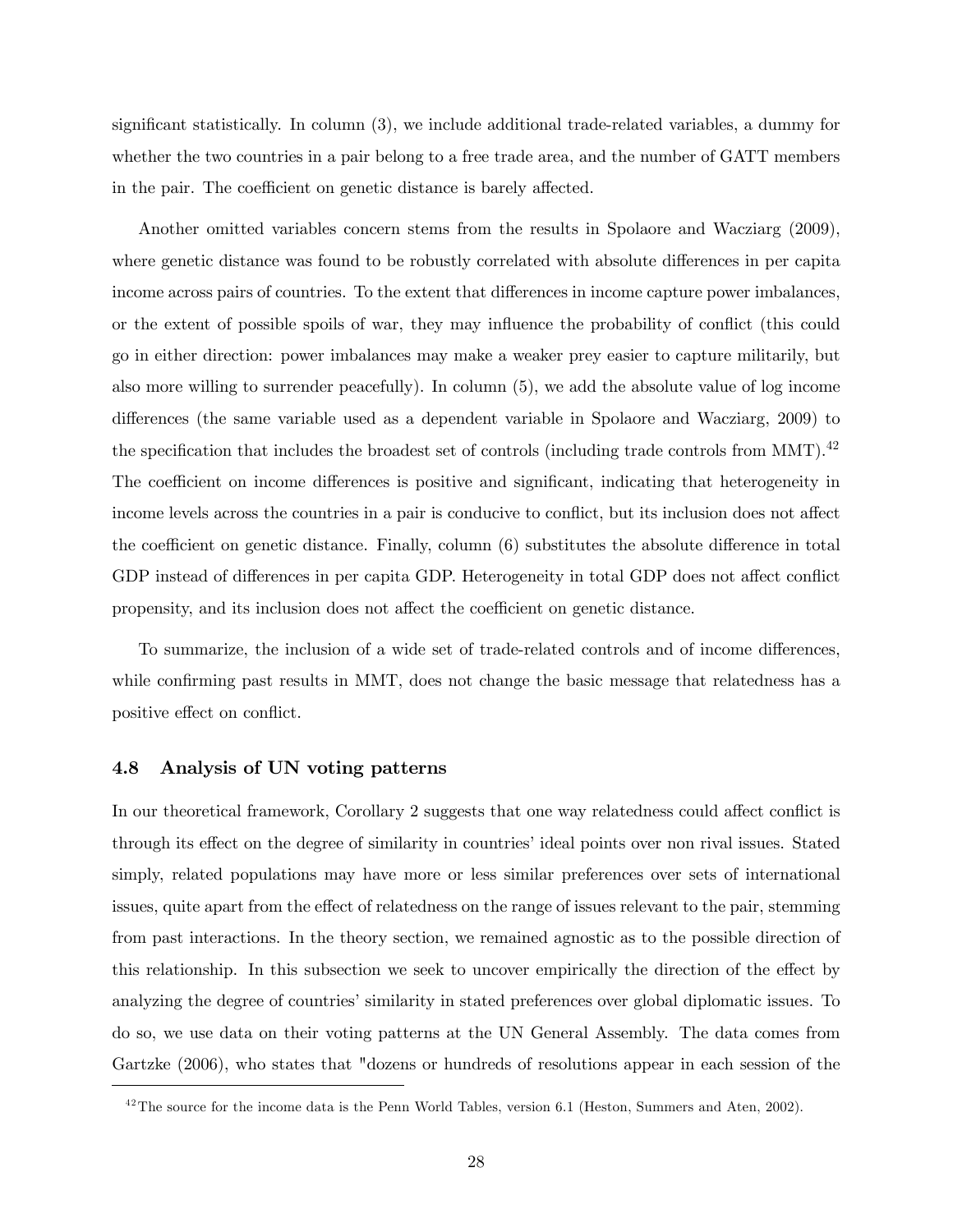General Assembly." Most of these votes constitute symbolic position taking by UN members, who usually do not have a direct stake in the issue they vote on. Another advantage of this data is that all UN members take positions (including abstaining) on a constant set of issues.

Based on data on votes themselves, Gartzke constructed an index of the "affinity of nations", which is simply the bilateral correlation of votes for each country pair in a given year. The measure ranges from −1 to 1 and is available from 1946 to 2002. Two separate indices are available depending on whether abstentions are considered a form of position taking, or excluded. We use both indices as dependent variables to examine the effect of genetic distance on the degree of similarity in preferences over diplomatic issues considered at the UN General Assembly. We maintain the same baseline specification used to estimate the determinants of conflicts (Table 3, column 3), regressing UN vote correlation indices on genetic distance, geographic distance and other controls.

Estimates suggest that genetic distance is positively associated with UN vote correlations. That is, countries that are more related have more different preferences over issues arising at the UN Assembly. Column (2) of Table 11 shows this is the case unconditionally. The effect remains positive and significant when including a set of geographic and historical controls (columns 2 and 3). The effect remains when considering only the 1990-2000 time period where votes were less likely to be aligned with the major geopolitical blocs of the Cold War era. The effect is also robust to excluding abstensions from the calculation of UN vote correlations. In terms of magnitude, using the baseline regression of column (3), a one standard deviation increase in genetic distance is associated with an increase in the UN vote correlation equal to 10.10% of this variables standard deviation, i.e. the standardized beta is 10.10%. This standardized measure of magnitude rises to 11.49% when excluding abstentions.

To summarize, this evidence suggests that any positive effect of relatedness on conflict arising from the role of past interactions in generating grievances is likely to be reinforced by the negative effect of relatedness on preference similarity (in the parlance of our model,  $\delta$  is negative).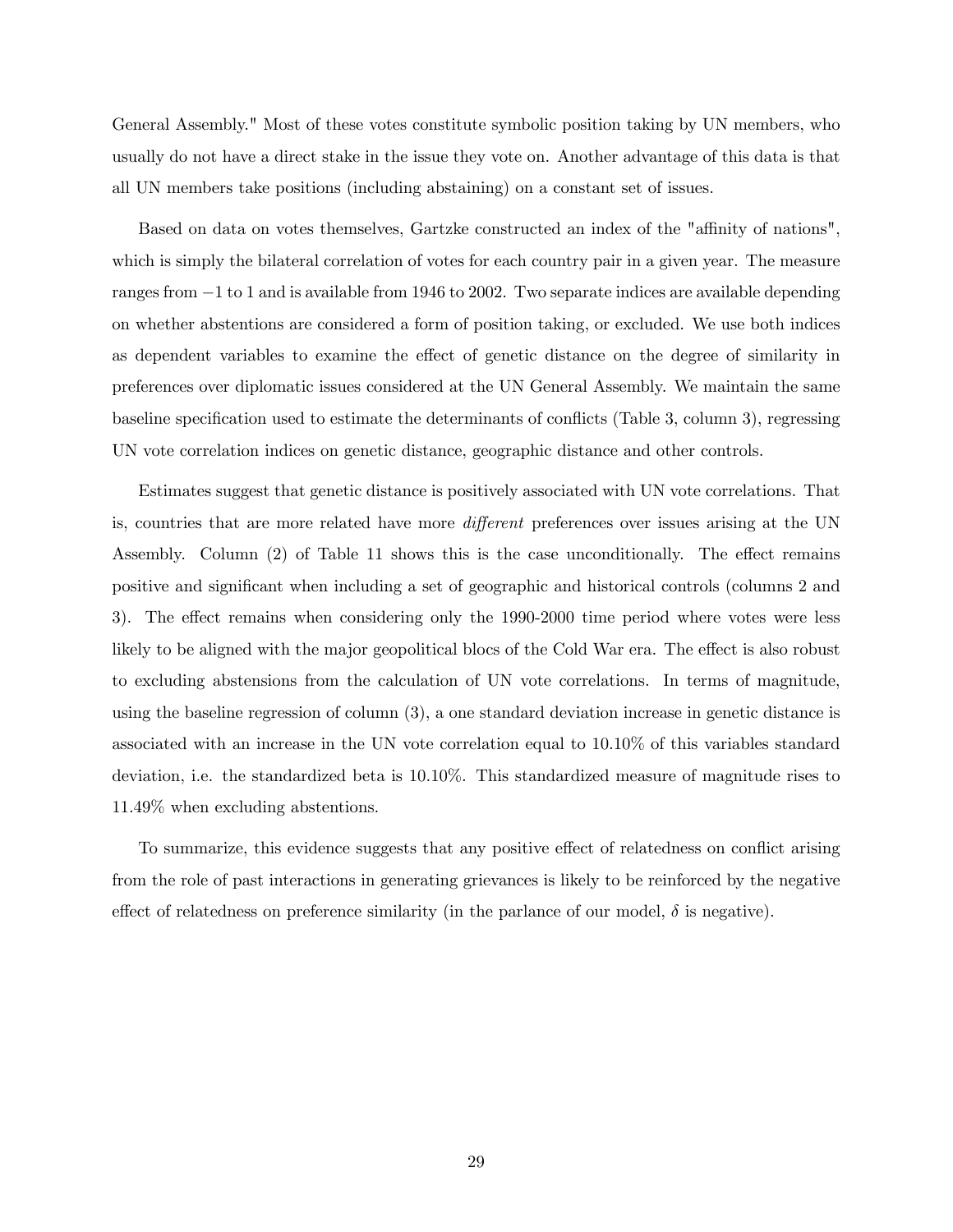# 5 Conclusion

In this paper, we examined the empirical relationship between the occurrence of international conflicts and the degree of relatedness between countries. We found that populations that are genetically closer are more prone to engage in militarized conflicts with each other, even after controlling for a wide set of measures of geographic distance, income differences, and other factors affecting conflict, including measures of bilateral and multilateral trade and differences in democracy levels. The effect of genetic distance on conflict is large in magnitude, and even higher when instrumenting using historical genetic distance. We also provided a theoretical model of conflict and relatedness that is consistent with these results. In the simplest version of our model, populations that share a more recent common history have had less time to diverge in preferences and characteristics that determine the set of common issues they care about, and over which they are prone to fight.

To our knowledge, this is the first paper that documents a link between genetic distance and international conflict, and provides an interpretation in terms of historical relatedness. As we have discussed in the introduction, our results provide strong evidence against the primordialist view that ethnic dissimilarity should breed war and plunder.

More broadly, this paper is part of a growing literature in political economy focusing on the effects of long-term historical variables on political, economic and institutional outcomes, both theoretically and empirically. It would be interesting to link our approach to the extensive literature on ethnic fractionalization and polarization within countries (see Alesina et al. 2003, Fearon, 2003) and to study the effects of long-term genealogical relatedness across groups on civil conflicts and other intrastate outcomes. A positive relationship between relatedness and conflict within states would be consistent, for example, with the finding in Fearon and Laitin (2003) that ethnic fractionalization and civil wars are unrelated. Further research on this question should focus on reliable subnational data on inter-group relatedness.<sup>43</sup>

<sup>&</sup>lt;sup>43</sup> Another area of research where our approach could be fruitful is the study of national formation and breakup, and their connections with international conflict (Spolaore, 2004; Alesina and Spolaore, 2005, 2006) and civil conflict (Spolaore, 2008). A first attempt to use genetic distance to study the political economy of national borders is Desmet et al. (2007).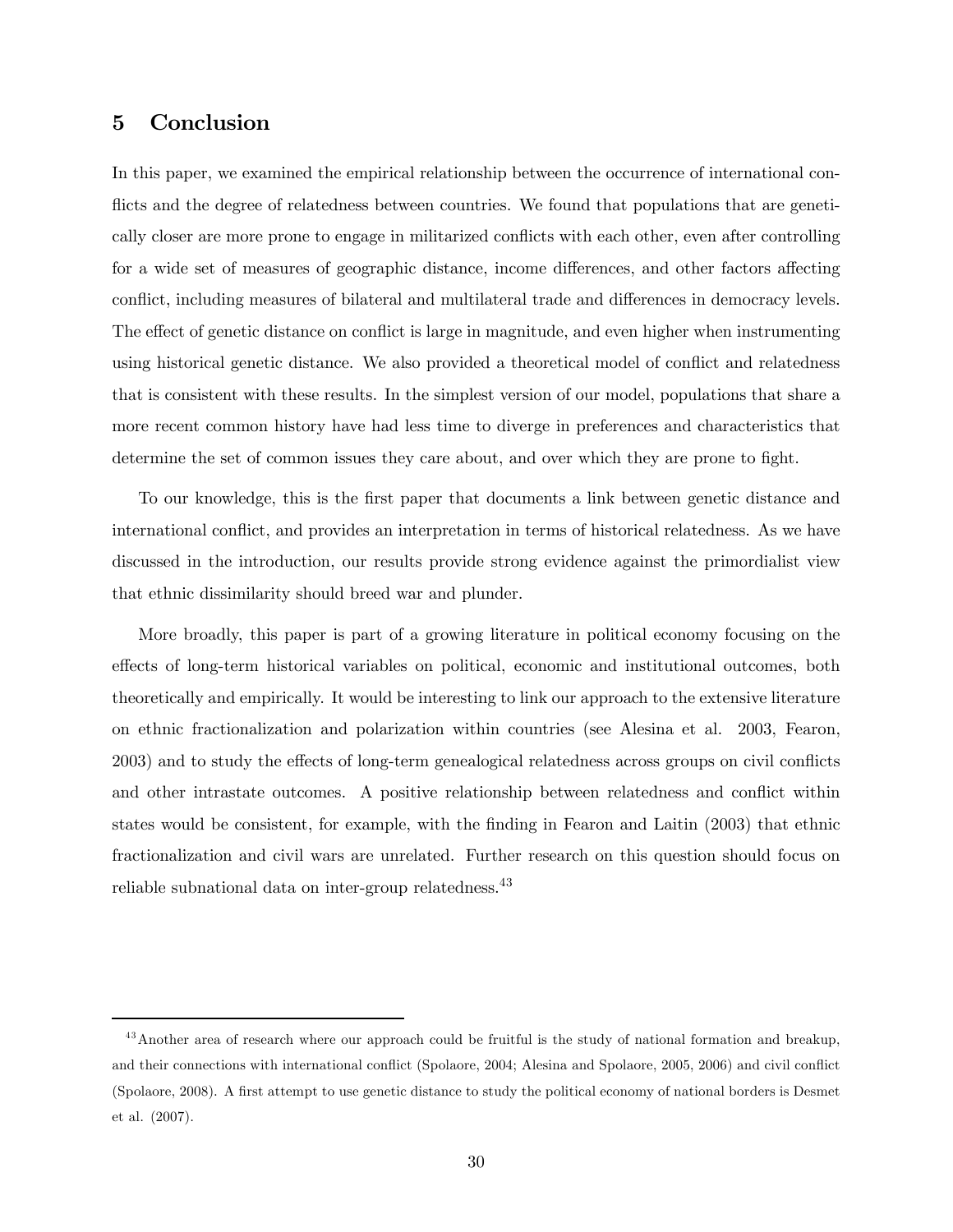# References

Alesina, A., A. Devleeschauwer, W. Easterly, S. Kurlat, and R. Wacziarg (2003), "Fractionalization," Journal of Economic Growth, 8: 55-194.

Alesina, A. and E. Spolaore (2005), "War, Peace and the Size of Countries," Journal of Public Economics, 89(7): 1333-1354.

Alesina, A. and E. Spolaore (2006), "Conflict, Defense Spending, and the Number of Nations," European Economic Review, 50(1): 91-120.

Barbieri, K. (2002), *The Liberal Illusion: Does Trade Promote Peace?*, University of Michigan Press, Ann Arbor.

Bernheim, B., B. Peleg, and M. Whinston (1987) "Coalition-Proof Nash Equilibria I. Concepts," Journal of Economic Theory, 42(1): 1-12.

Bisin, Alberto and Thierry Verdier (2000), "Beyond the Melting Pot: Cultural Transmission, Marriage, and the Evolution of Ethnic and Religious Traits," Quarterly Journal of Economics, 105, 955-988.

Bisin, A. and T. Verdier (2001), "The Economics of Cultural Transmission and the Evolution of Preferences," Journal of Economic Theory, 97: 98-319.

Blainey, G. (1988), The Causes of War, Free Press, 3rd edition.

Boulding, K. E. (1962), Conflict and Defense: A General Theory, New York: Harper.

Boyd, R. and P. J. Richerson (1985), Culture and the Evolutionary Process, Chicago: University of Chicago Press.

Bowles, Samuel (2009), "Did Warfare Among Ancestral Hunter-gatherers Affect the Evolution of Human Social Behavior?" Science, June, 324(5932): 1293-1298.

Bremer, S. A. (1992), "Dangerous Dyads: Conditions Affecting the Likelihood of Interstate War 1816-1965," Journal of Conflict Resolution, 36(2): 309-341.

Bremer, S.A. (2000), "Who Fights Whom, When, Where, and Why?", in J.A. Vasquez, ed. (2000), What Do We Know About War?, Lanham: Rowman & Littlefield.

Bueno de Mesquita, B. and D. Lalman (1992), War and Reason: Domestic and International Imperatives. New Haven: Yale University Press.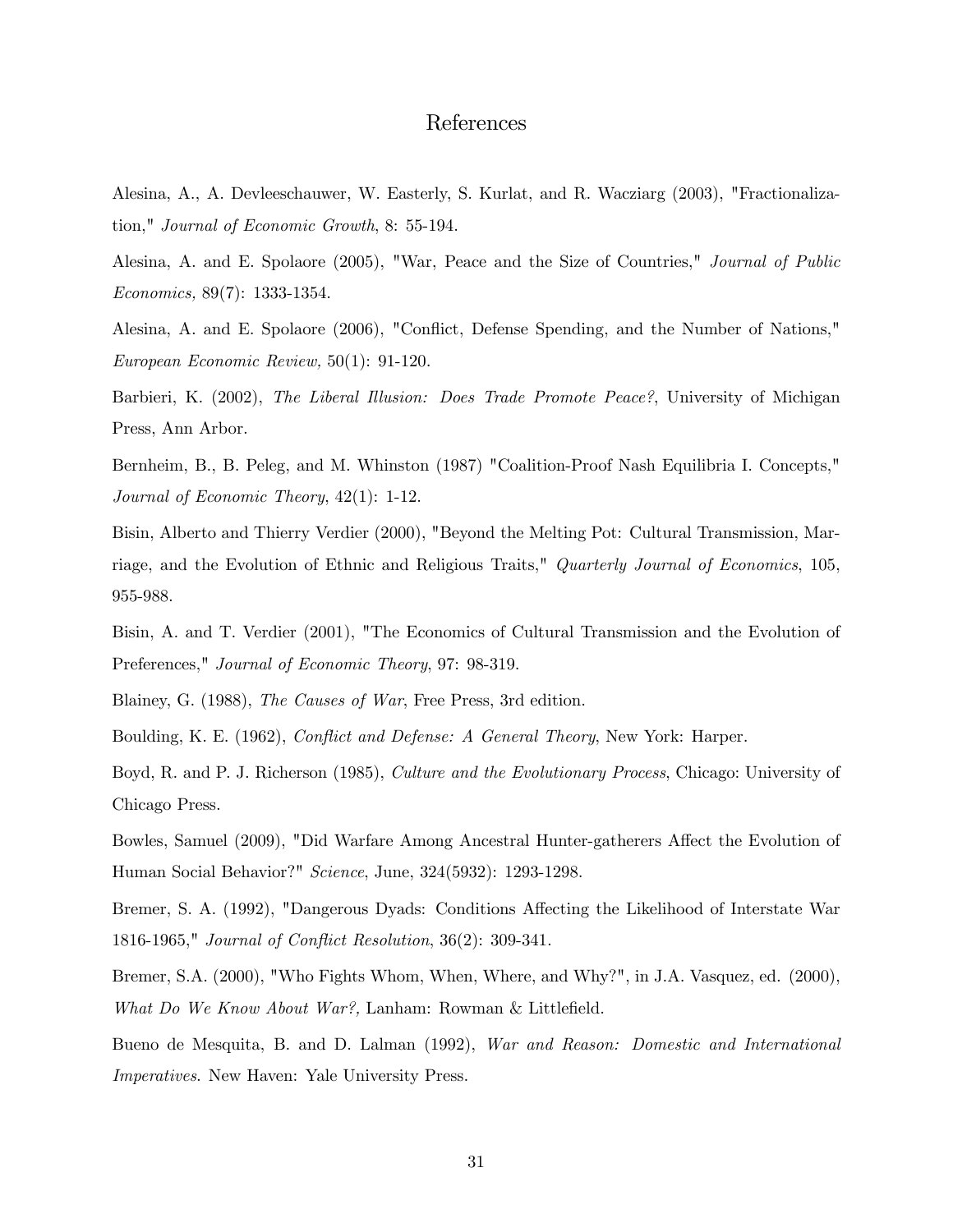Bueno de Mesquita, B., J. D. Morrow, R. M. Siverson, A. Smith (1999), "An Institutional Explanation of the Democratic Peace," American Political Science Review, 93(4): 791-807.

Cavalli-Sforza, L. L. and M. W. Feldman (1981), Cultural Transmission and Evolution, Princeton: Princeton University Press.

Cavalli-Sforza, L. L., P. Menozzi and A. Piazza (1994), The History and Geography of Human Genes, Princeton: Princeton University Press.

Desmet, K., M. Le Breton, I. Ortuno-Ortin and S. Weber (2006), "Nation Formation and Genetic Diversity," CEPR Discussion Paper 5918.

Dyen, I., J. B. Kruskal and P. Black (1992), "An Indo-European Classification: A Lexicostatistical Experiment," Transactions of the American Philosophical Society, 82: 1-132.

Faten G., G. Palmer, and S. A. Bremer (2004), "The MID3 Data Set, 1993-2001: Procedures, Coding Rules, and Description," Conflict Management and Peace Science, 21: 133-154.

Fearon, J. (1995), "Rationalist Explanations for War," International Organization, 49: 379-414.

Fearon, J. (2003), "Ethnic and Cultural Diversity by Country," Journal of Economic Growth, 8: 195-222.

Fearon, J. and D. Laitin (2003), "Ethnicity, Insurgency, and Civil War," American Political Science Review, 97(1): 75-90.

Ferguson, N. (2006), The War of the World. Twentieth-Century Conflict and the Descent of the West, New York: The Penguin Press.

Garfinkel, M. R. (1990), "Domestic Politics and International Conflict," American Economic Review, 84(5): 1294-1309.

Garfinkel, M. R. and S. Skaperdas (2006), "Economics of Conflict: An Overview," in K. Hartley and T. Sandler (eds) Handbook of Defense Economics, Volume 2, North Holland, Amsterdam.

Gartzke, E. (2006), "The Affinity of Nations Index, 1946-2002," Version 4.0, University of California San Diego, http://dss.ucsd.edu/~egartzke/ (accessed 06/06/2009).

Gartzke, E. and K. S. Gleditsch (2006), "Identity and Conflict: Ties that Bind and Differences that Divide," European Journal of International Relations, 12(1): 53-87.

Gleditsch, N. P. and J. D. Singer (1975), "Distance and International War, 1816-1965," in Proceedings of the International Peace Research Association (IPRA) Fifth General Conference (Oslo: IPRA): 481-506.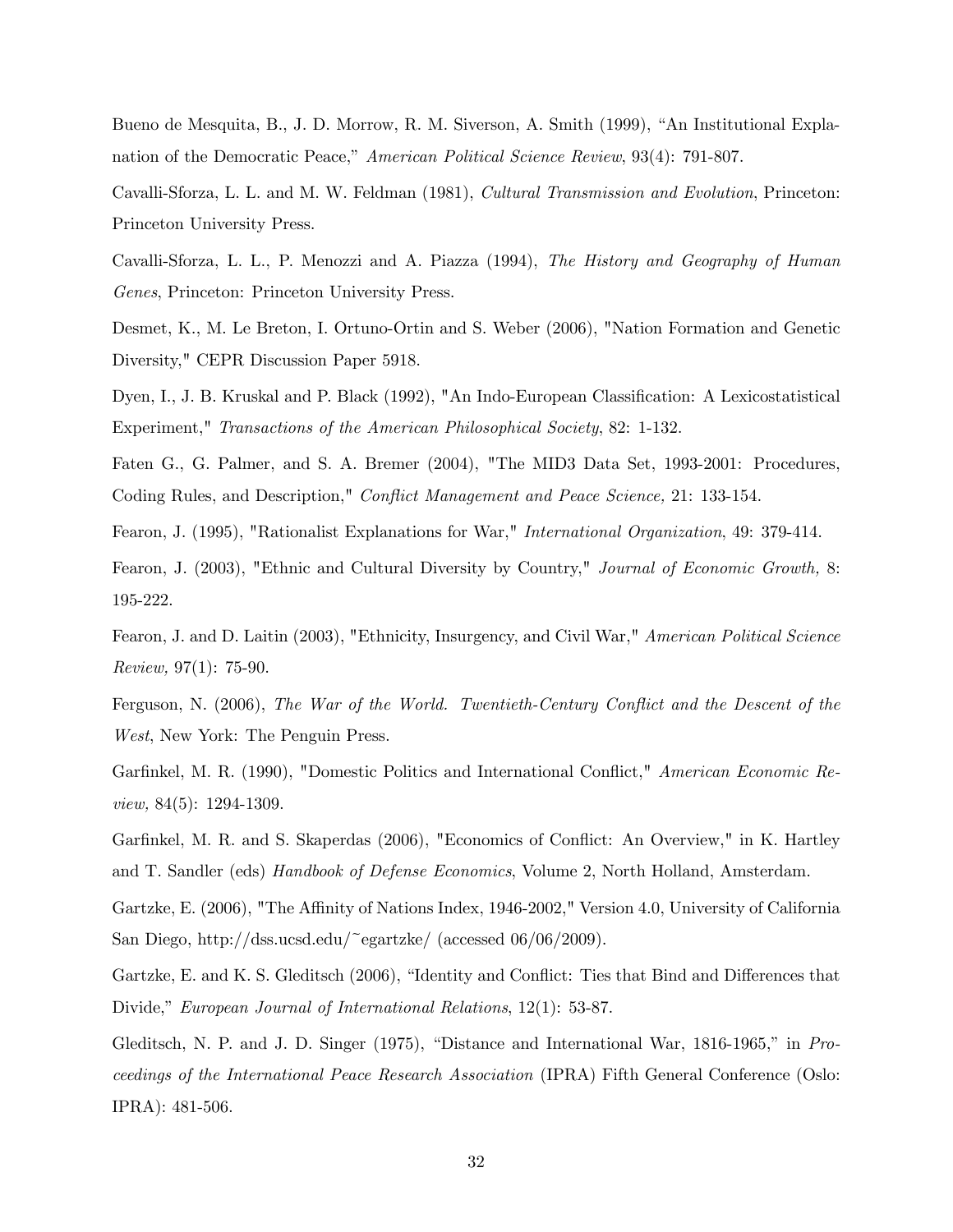Gowa, J. (2000), Ballots and Bullets: The Elusive Democratic Peace, Princeton University Press, Princeton.

Henderson, E. A. (1997), "Culture or Contiguity. Ethnic Conflict, the Similarities of States, and the Onset of War, 1820-1989," Journal of Conflict Resolution, 41(5): 649-668.

Hess, G. D., Orphanides, A., (1995) "War Politics: an Economic Rational-Voter Framework," American Economic Review 85(4): 828-846.

Hess, G. D., Orphanides, A., (2001) "War and Democracy," Journal of Political Economy, 109: 776-810.

Heston, A., R. Summers, and B. Aten, "Penn World Table Version 6.1," Center for International Comparisons at the University of Pennsylvania (CICUP), 2002.

Hirshleifer, J. (1991), "The Technology of Conflict as an Economic Activity," American Economic Review, 81(2): 130-134.

Hirshleifer, J.(1995), "Anarchy and its Breakdown," Journal of Political Economy, 103(1): 26-52.

Hirshleifer, J. (1998), "The Bioeconomic Causes of War", Managerial and Decision Economics,  $19(7/8): 457-466.$ 

Huntington, S. (1993), "The Clash of Civilizations," Foreign Affairs 72(3): 22-49.

Jackson M. and M. Morelli (2007), "Political Bias and War," American Economic Review, 97(4): 1353-1373.

Jones, D. M., S. A. Bremer, and J. D. Singer (1996), "Militarized Interstate Disputes, 1816—1992: Rationale, Coding Rules, and Empirical Patterns," Conflict Management and Peace Science, 15: 163-213.

Kant, I. (1795), Toward Perpetual Peace, New Haven: Yale University Press, 2006.

Keegan, J. (1984), A History of Warfare, New York: Vintage.

Kimura, M. (1968), "Evolutionary Rate at the Molecular Level," Nature, 217: 624-626.

Levy, G. and R. Razin (2004), "It Takes Two: An Explanation for the Democratic Peace," Journal of the European Economic Association, 2(1): 1-29.

Maoz, Z. and B. Russet (1993), "Normative and Structural Causes of the Democratic Peace, 1946- 1986," American Political Science Review, 89.

Martin, P., T. Mayer and M. Thoening (2008) "Made Trade Not War?," Review of Economic Studies, 75: 865-900.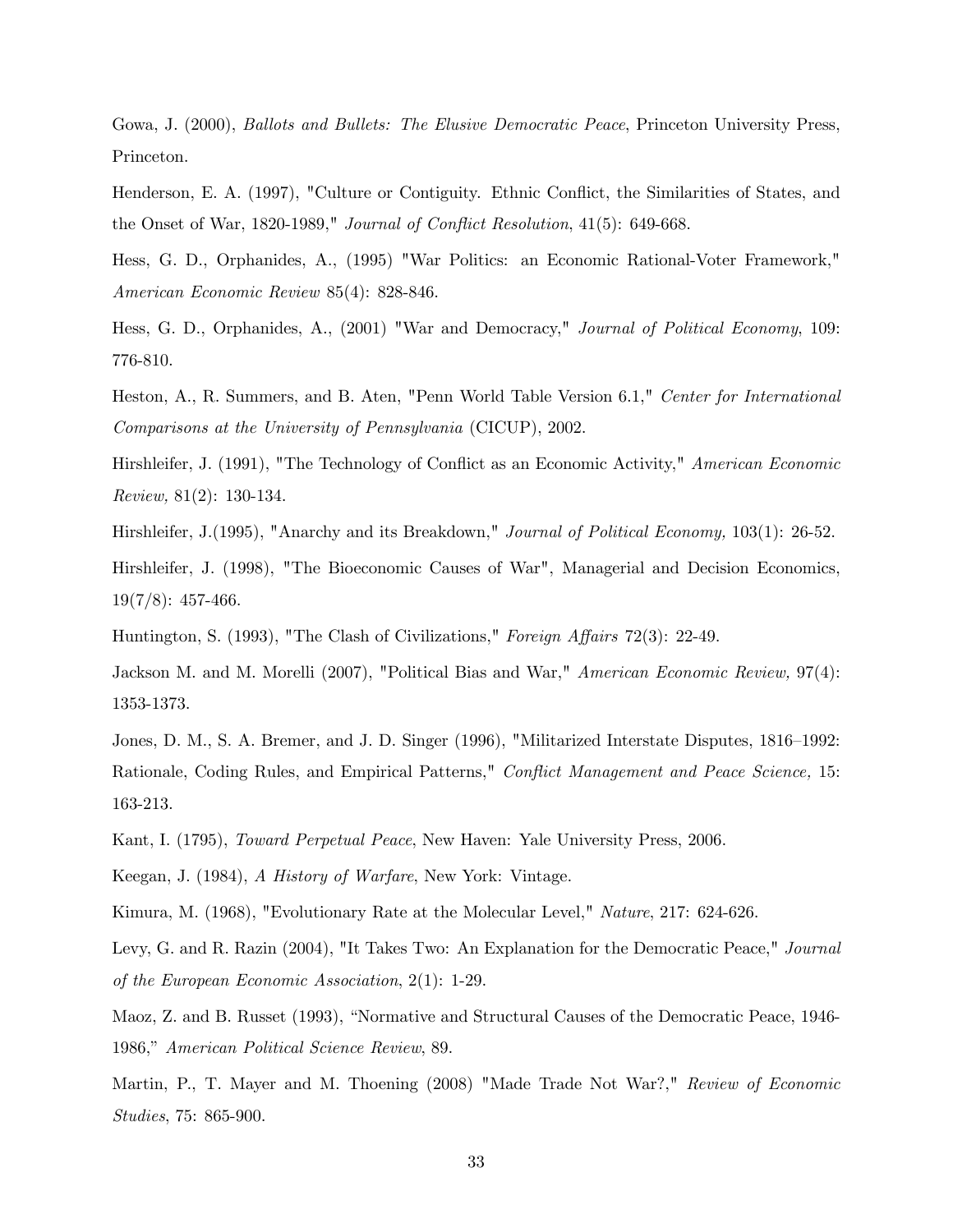Maynes, C (1993), "Containing Ethnic Conflict," Foreign Policy, 90: 3-21.

Mecham, R. Q., J. Fearon and D. Laitin (2006), "Religious Classification and Data on Shares of Major World Religions," unpublished, Stanford University.

Merton, R. (1957), Social Theory and Social Structure, Glencoe: Free Press.

Montesquieu, C. de (1748), The Spirit of the Laws, Cambridge: Cambridge University Press, 1989.

Nye, J. S. (2008), Understanding International Conflicts. An Introduction to Theory and History, Longman, 7th edition.

Oneal, J. R. and B. M. Russett (1999a), "The Kantian Peace: The Pacific Benefits of Democracy, Interdependence, and International Organizations," World Politics, 52(1): 1-37.

Oneal, J. R. and B. M. Russett (1999b), "Assessing the Liberal Peace with Alternative Specifications: Trade Still Reduces Conflict," Journal of Peace Research, 36(4): 423-442.

Polachek, S. (1980), "Conflict and Trade", Journal of Conflict Resolution, 24: 55-78.

Powell, R. (1999), In the Shadow of Power: States and Strategies in International Politics, Princeton: Princeton University Press.

Richardson, L. (1960), Arms and Insecurity, Pacific Grove: Boxwood.

Richerson P. J. and R. Boyd (2004), Not By Genes Alone: How Culture Transformed Human Evolution, Chicago: University of Chicago Press.

Russett, B.M. and J.R. Oneal (2001), Triangulating Peace. Democracy, Interdependence, and International Organizations. Norton: New York.

Schelling, T. (1960), *The Strategy of Conflict*, Cambridge, MA: Harvard University Press.

Schneider, G, K. Barbieri and N. P. Gleditsch, eds. (2003), Globalization and Armed Conflict, Lanham: Rowman and Littlefield.

Singer, J. D. (1972), The Wages of War, 1816-1965: A Statistical Handbook, New York: Wiley.

Singer, J. D. (2000), "The Etiology of Interstate War: A Natural History Approach," in J.A. Vasquez, ed. (2000), What Do We Know About War? Lanham: Rowman & Littlefield.

Skaperdas, S. (1992), "Cooperation, Conflict and Power in the Absence of Property Rights," American Economic Review, 82(4): 720-39.

Spolaore, E. (2004), "Economic Integration, International Conflict and Political Unions," Rivista di Politica Economica, 3-50.

Spolaore, E. (2008) "Civil Conflict and Secessions," Economics of Governance, 9(1): 45-63.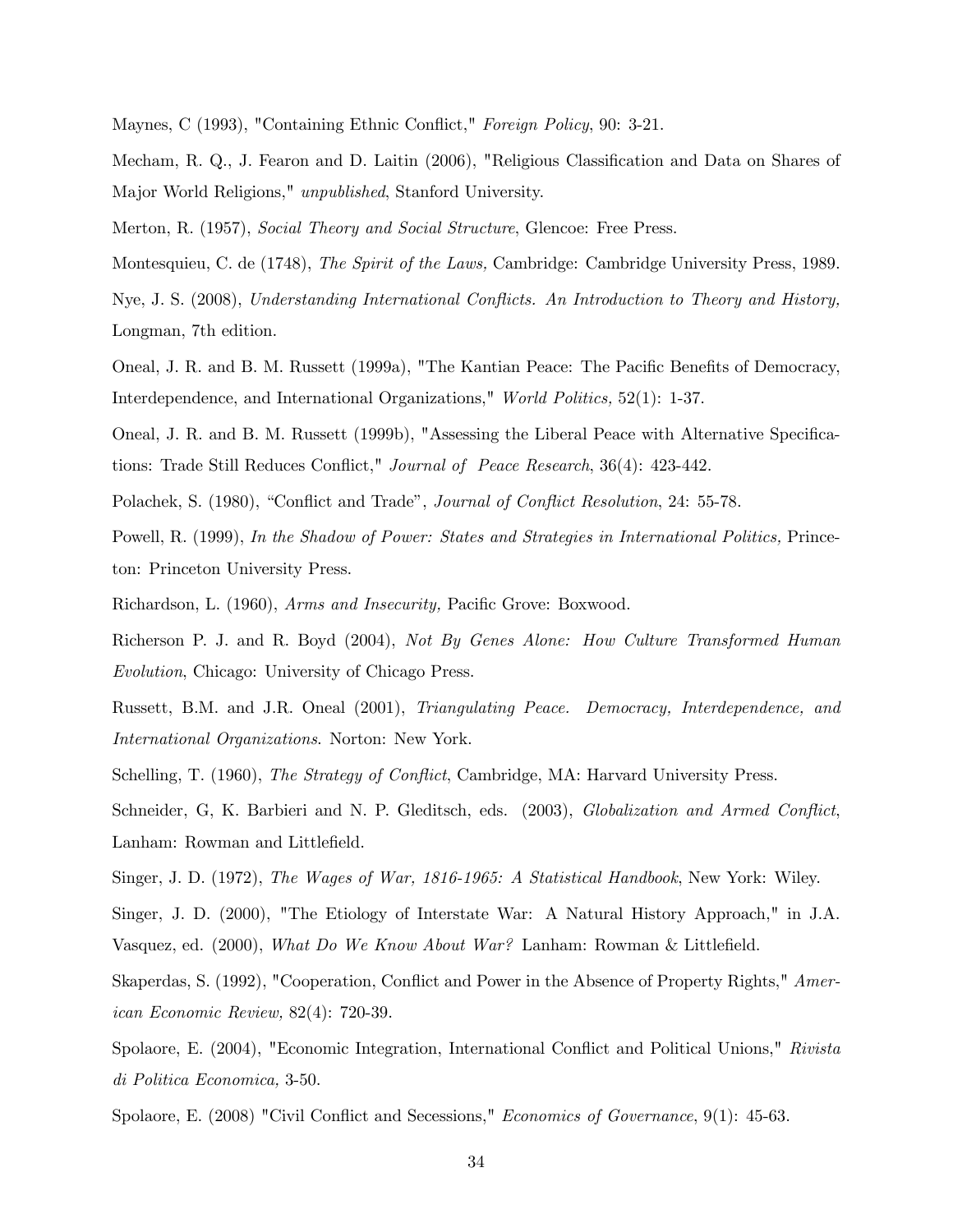Spolaore E. and R. Wacziarg (2009), "The Diffusion of Development," Quarterly Journal of Economics, 124(2): 469-529.

Stock, J. H. and F. Trebbi (2003), "Who Invented Instrumental Variable Regression?," Journal of Economic Perspectives, 17(3): 177-194.

Sumner, W. G. (1906), Folkways, New York: Ginn.

Vasquez, J. A. (1995), "Why Neighbors Fight? Proximity, Interaction or Territoriality," Journal of Peace Research, 32(93): 277-293.

Vasquez, J. A. ed. (2000), What Do We Know About War? Lanham: Rowman & Littlefield.

Vasquez, J. A. and M. T. Henehan (2001), "Territorial Disputes and the Probability of War, 1816- 1992," Journal of Peace Research, 38(2): 123-138.

Wright, Q. (1942), A Study of War [1964 abridged ed.], Chicago: University of Chicago Press.

Wright, S. (1950), "The Genetical Structure of Populations," Nature, 166(4215): 247-249.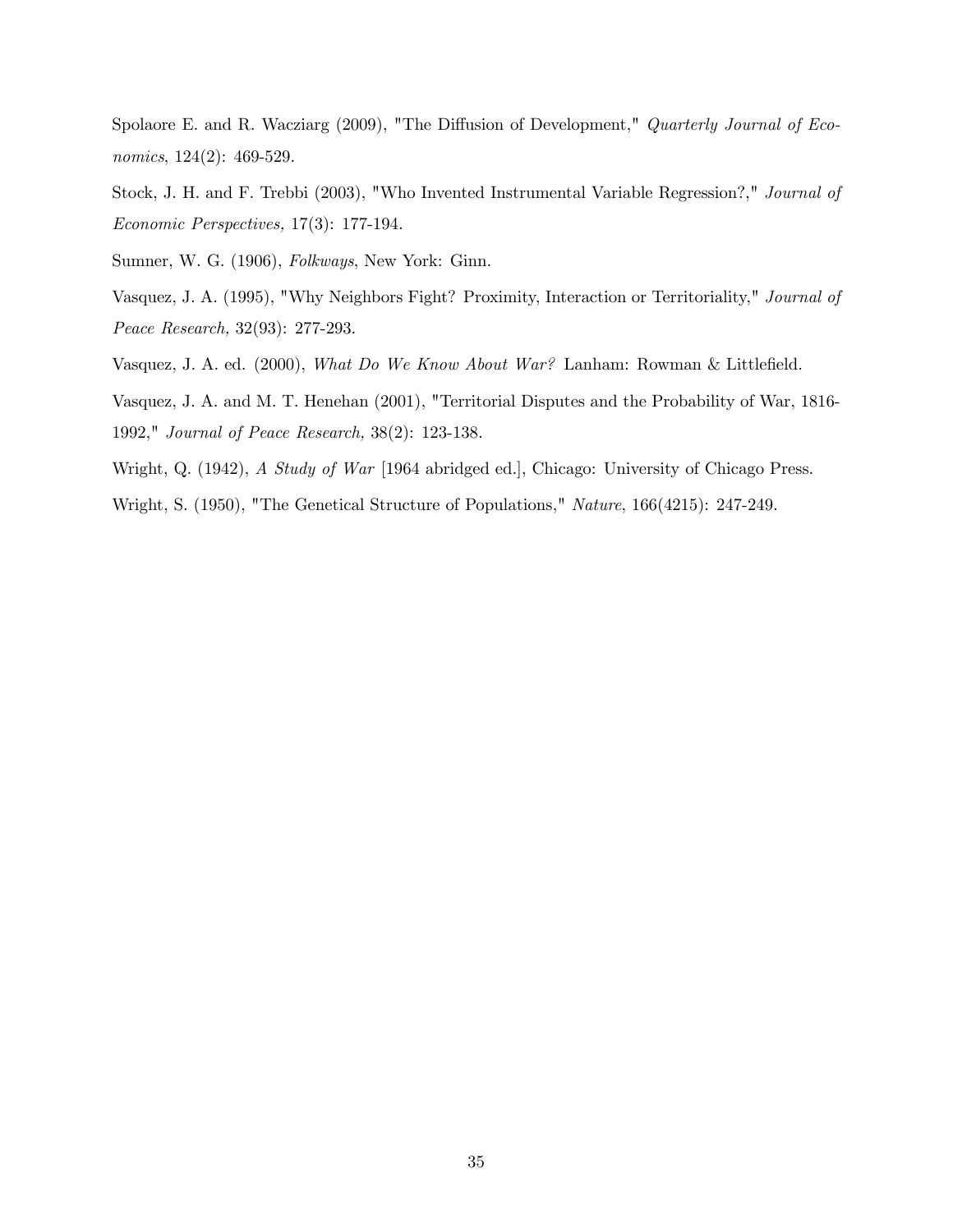# Appendix 1: Disagreement and Coordination Failure

#### A1. Extent of Disagreement

We now relax Assumptions 1 and extend the analysis to the more general case in which the extent of disagreement  $\Delta_{ij}(k) = |x_i^*(k) - x_j^*(k)|$  is not necessarily equal to 1 for all issues, but may vary in functions of the inherited characteristics of the two states.44 A priori, the relationship between inherited characteristics and extent of disagreement can go either way. More closely related populations may face less disagreement over non-rival common issues (e.g., specific international public goods), which would reduce the probability of conflict, ceteris paribus. On the other hand, closely related populations that care a lot about the same non-rival issue may also have strongly divergent preferences over the details of how the issue should be settled, and hence be farther away in their ideal points (for example, related populations that care about the same religious/cultural issue may also greatly diverge in their ideal outcomes). Here we present a direct formalization linking the extent of disagreement to the distance in inherited characteristics, and study the relation between probability of conflict and genetic distance in this more general setting (in Section 4 we presented some evidence on voting patterns at the United Nations that empirically showed an inverse relation between relatedness and the extent of agreement over international issues).

Assume that for any set of issues between any two points on the real line, a fraction  $\rho$  is rival and a fraction  $(1 - \rho)$  is non-rival, and that the extent of disagreement over non-rival common issues between state i and state j may depend on the distance in inherited characteristics  $V(i, j)$ :

$$
\Delta_{ij}(k) = \Delta_0 + \delta V(i, j) \tag{16}
$$

where  $\Delta_0 \geq 0$  and  $\delta$  is a parameter measuring the relation between distance  $V(i, j)$  and disagreement  $\Delta_{ij}(k)$ , and k is a non-rival issue. The other assumptions of our model are maintained. All states at a distance  $V(i, j) > R$  share no common issues, and hence face no conflict. For states at a distance  $V(i, j) \leq R$ , violent conflict is the only equilibrium if and only if  $\alpha[\rho + (1 - \rho)\Delta_0][R - V(i, j)] > \omega$ . To simplify notation, we assume that all relevant issues share the same  $\alpha$  (the results would not change qualitatively if we assume that relevant rival issues enter the utility function with parameter

<sup>&</sup>lt;sup>44</sup>Clearly if  $\Delta_{ij}(k)$  is independent of  $V(i, j)$  for all issues, the qualitative results from the basic setting will not be affected.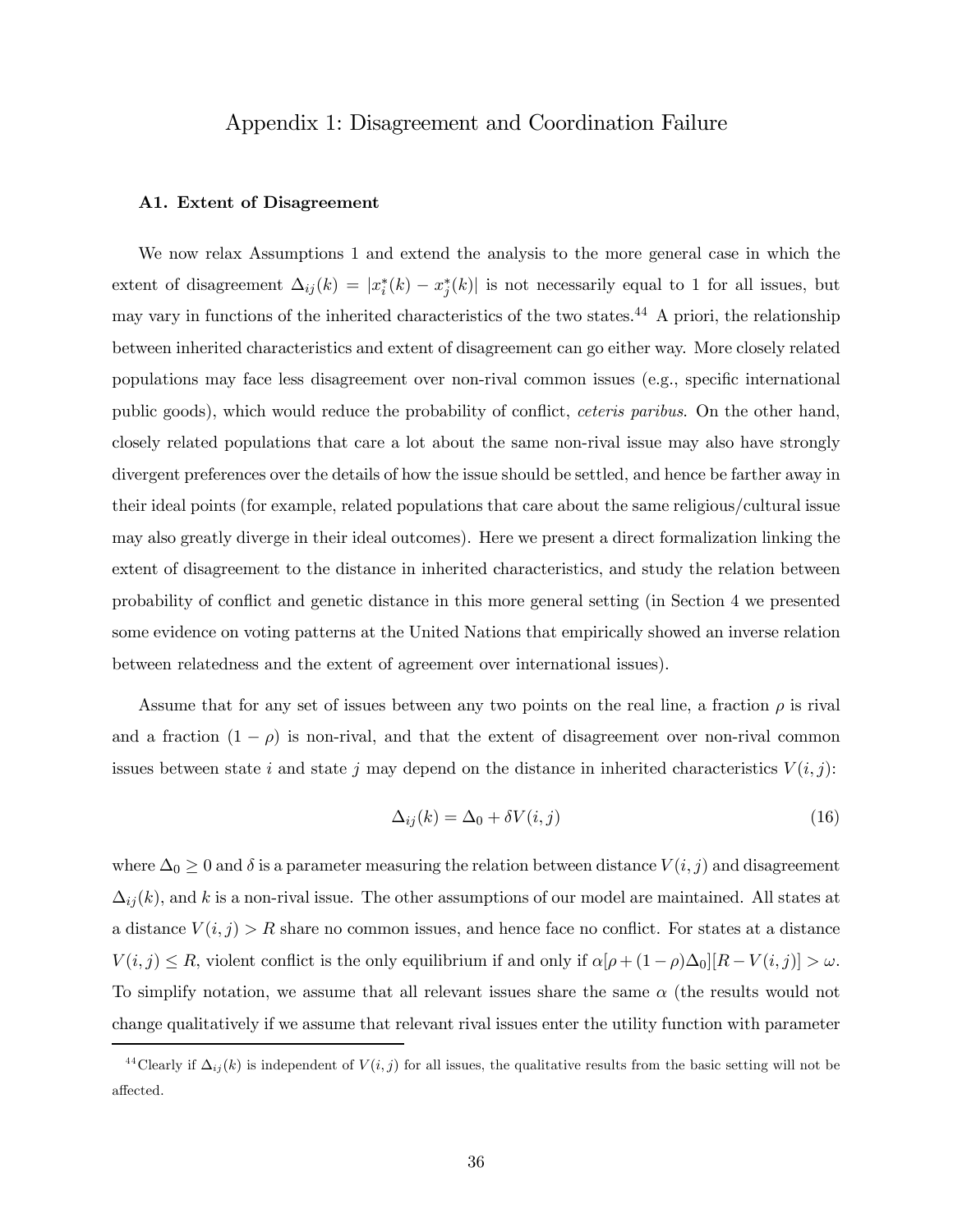$\alpha_r > 0$  while non-rival issues enter with parameter  $\alpha_{nr} > 0$ . Assuming again that  $\omega$  is a random variable distributed uniformly between 0 and  $\overline{\omega}$ , we now have:

Proposition 2: The probability of conflict between the two states is given by:

$$
\text{Prob}(Conflict) = \frac{\alpha}{\omega} \left\{ [\rho + (1 - \rho)\Delta_0]R - [\rho + (1 - \rho)(\Delta_0 - \delta)]V(i, j) - (1 - \rho)\delta[V(i, j)]^2 \right\} \tag{17}
$$

 $A$  negative relationship between probability of conflict and distance  $V(i,j)$  holds  $(i.e.,\frac{d\mathrm{Prob}(Conflict)}{dV(i,j)}<\frac{1}{2}$ 0) if  $\delta$  is small enough:

$$
\delta < \frac{\rho + (1 - \rho)\Delta_0}{(1 - \rho)[1 - 2V(i, j)]} \tag{18}
$$

The above inequality is always satisfied if  $\delta \leq 0$ . If  $\delta > 0$ , the inequality is more easily satisfied the larger the fraction of rival issues  $\rho$ , and the larger the extent of disagreement which is independent of distance  $\Delta_0$ . An analogous condition can be stated in terms of expected probability of conflict and genetic distance. By taking expectations of the above  $Prob(Conflict)$ , using the facts that  $E\{V(i,j) | g(i,j) = 1\} = \varepsilon, E\{V(i,j)^2 | g(i,j) = 1\} = 2\varepsilon^2, E\{V(i,j) | g(i,j) = 2\} = \frac{3}{2}\varepsilon$  and  $E{V(i, j)^2 | g(i, j) = 2} = 4\varepsilon^2$ , we have:

$$
E[\text{Prob}(Conflict) | g(i,j) = 2] - E[\text{Prob}(Conflict) | g(i,j) = 1]
$$
\n
$$
= -\frac{\alpha}{\overline{\omega}} \{ [\rho + (1 - \rho)(\Delta_0 - \delta)]\varepsilon + 2(1 - \rho)\delta\varepsilon^2 \}
$$
\n(19)

which immediately implies:

**Corollary 2:** Expected conflict is decreasing in genetic distance (i.e.,  $E[Prob(Conflict)]$ )  $g(i, j) = 2] < E[Prob(Conflict) | g(i, j) = 1])$  if:

$$
\delta < \frac{\rho + (1 - \rho)\Delta_0}{(1 - \rho)\varepsilon(1 - 2\varepsilon)}\tag{20}
$$

Consequently, an inverse relationship between conflict and genetic distance is consistent with a small or negative effect of distance  $V(i, j)$  on the extent of disagreement over non-rival issues, and/or with a predominance of rival issues in international disputes.

#### A2. Coordination Failure

Our framework can be further extended by relaxing Assumption 2 - that is, by allowing for the possibility of coordination failure. As we have noted in Section 2,  $(C, C)$  is always a Nash equilibrium . Nonetheless, both states would be better off with a peaceful negotiation than with violent conflict  $(C, C)$ , because of the costs of war, which are not borne in a peaceful outcome. As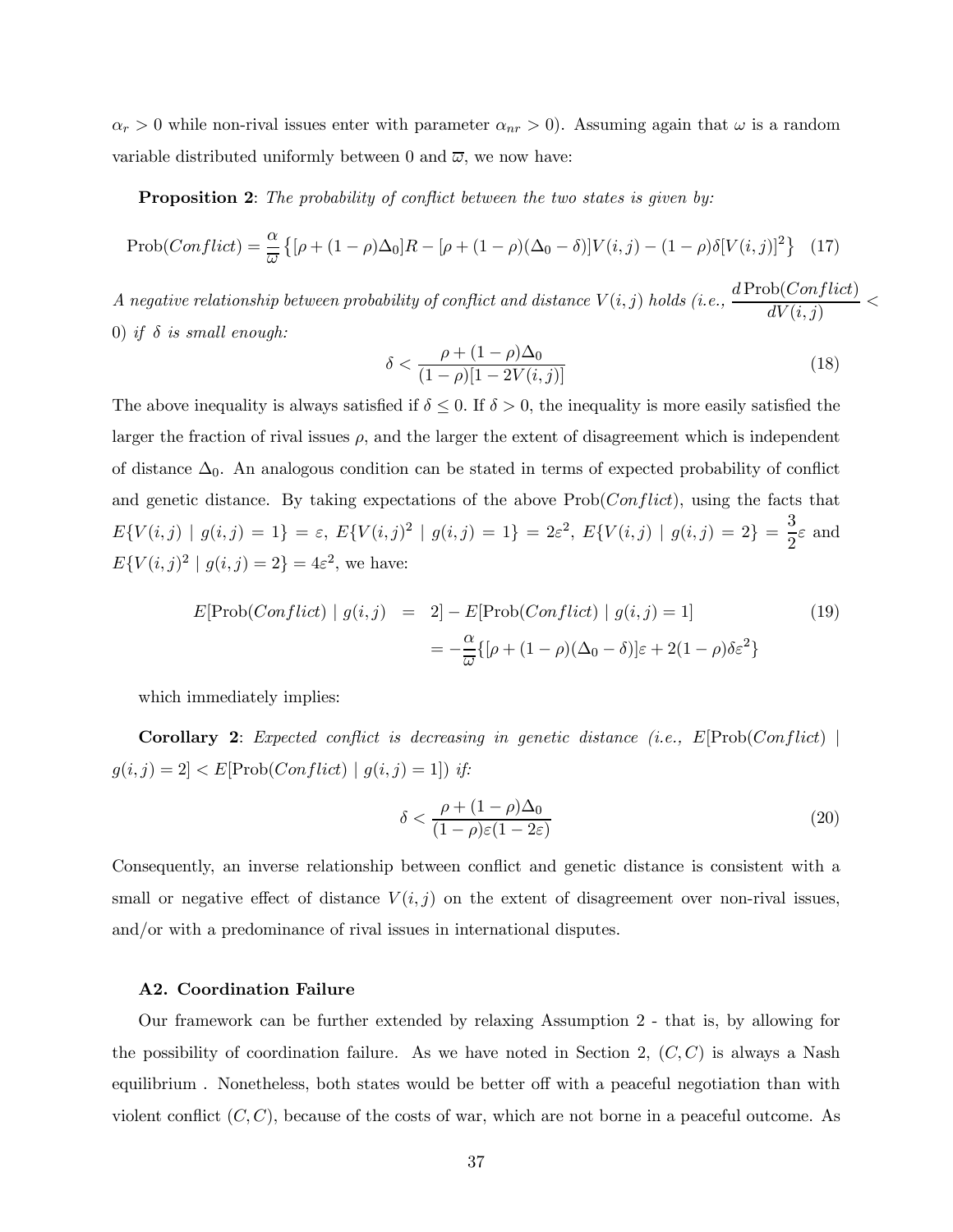we have seen, if  $(N, N)$  is a Nash equilibrium, it is the unique coalition-proof Nash equilibrium. as defined by Bernheim, Peleg and Whinston (1987). But what if states fail to coordinate on such superior  $(N, N)$  equilibrium, and end up in the inferior  $(C, C)$  equilibrium, even when the conditions for a peaceful equilibrium are satisfied? In principle, such coordination failure could be more likely across populations that are genealogically more distant, since their norms, habits, languages etc. would tend to be more different, and they might therefore find communication and coordination more difficult. Then, such coordination failure effect would reduce the negative correlation between genetic distance and probability of conflict (in contrast, if coordination failure were more likely between more closely related populations, the effect of relatedness on conflict would be strengthened). A formalization of these ideas is provided as follows. Let  $\chi(i, j)$  denote the probability that state i and state j would fail to coordinate on the peaceful outcome when it is an equilibrium, and assume that such coordination failure is a function of the distance in fundamental characteristics, measured by  $V(i, j) = v_i$  and  $v_j$ :

$$
\chi(i,j) = \chi_0 + \theta V(i,j) \tag{A1}
$$

with  $\chi_0 \geq 0$  and  $\theta$  is a parameter measuring the relation between distance  $V(i, j)$  and probability of coordination failure  $\chi(i, j)$ . Also assume that all parameters satisfy the appropriate restrictions to ensure that  $0 \leq \chi(i, j) \leq 1$ . Therefore, for  $V(i, j) \leq R$ , and assuming again that  $\omega$  is a random variable distributed uniformly between 0 and  $\overline{\omega}$ , we have:

**Proposition 3:** The probability of conflict between the two states when all common issues are rival  $(\rho = 1)$  is:

$$
\text{Prob}\{\text{Conflict}\} = \chi(i,j)\,\text{Pr}\,\text{ob}[\alpha[R - V(i,j)] \leq \omega] + \text{Prob}[\alpha[R - V(i,j)] > \omega] \tag{A2}
$$
\n
$$
= \chi(i,j) + [1 - \chi(i,j)]\frac{\alpha}{\omega}[R - V(i,j)]
$$

The probability of conflict is decreasing in distance  $V(i, j)$  if:

$$
\theta < \frac{1 - \chi_0}{\frac{\overline{\omega}}{\alpha} - R - 2V(i, j)}\tag{A3}
$$

An analogous condition holds for the more general case  $\rho \leq 1$  (see generalization below).

The above inequality always holds for  $\theta < 0$ . For a positive  $\theta$ , it is more easily satisfied for smaller  $\chi_0$ , larger  $\alpha$  and  $R$ , and larger  $V(i, j)$ .

An analogous condition holds regarding the relation between expected probability of conflict and genetic distance: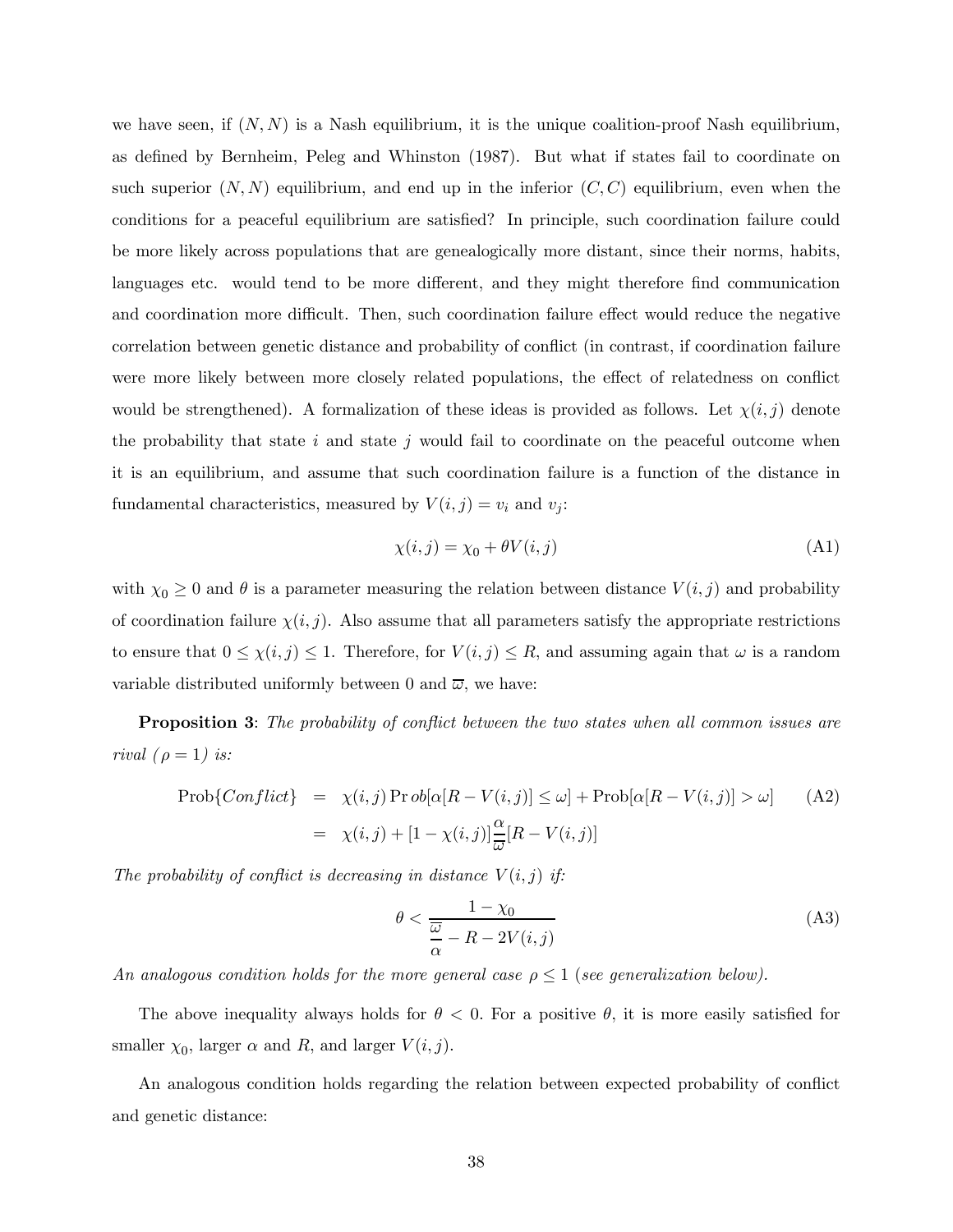**Corollary 3:** Expected conflict is decreasing in genetic distance (i.e.,  $E[Prob(Conflict)]$ )  $g(i,j) = 2] < E[\hbox{Prob}(Conflict)~|~g(i,j) = 1]) ~if:$ 

$$
\theta < \frac{1 - \chi_0}{\left[\frac{\overline{\omega}}{\alpha} - R - 2\varepsilon\right]\varepsilon} \tag{A4}
$$

Consequently, if observed conflict partly stems from coordination failure, an inverse relationship between conflict and genetic distance (as the one we actually observe in the data) is consistent with a small (or even negative) effect of relatedness on the probability of coordination failure (low  $\theta$ ).

**Generalization of Proposition 3 for**  $\rho \leq 1$ : For the more general case  $\rho \leq 1$ , we have:

$$
Prob{Conflict} = \chi(i, j) + [1 - \chi(i, j)] Prob{C, C\text{ }Unique\text{ }Eq}
$$
\n(A5)

where:

lines illustrated above).

$$
\text{Prob}\{C, C \text{ Unique } Eq\} = \frac{\alpha}{\omega} \left\{ [\rho + (1 - \rho)\Delta_0]R - [\rho + (1 - \rho)(\Delta_0 - \delta)]V(i, j) - (1 - \rho)\delta[V(i, j)]^2 \right\}
$$
\n(A6)

By substituting  $\chi(i, j) = \chi_0 + \theta V(i, j)$  and taking the derivative of the probability of conflict with respect to distance  $V(i, j)$ , we have the following generalization of Proposition 3:

The effect of distance  $V(i, j)$  on the probability of conflict is negative if:

$$
\theta < \frac{(1 - \chi_0) \{ \rho + (1 - \rho)(\Delta_0 - \delta) + 2(1 - \rho) \delta V(i, j) \}}{\frac{\overline{\omega}}{\alpha} - [\rho + (1 - \rho)\Delta_0]R - 2[\rho + (1 - \rho)(\Delta_0 - \delta)]V(i, j) - 3(1 - \rho)\delta[V(i, j)]^2}
$$
(A7)

which reduces to the condition  $\theta < \frac{1 - \chi_0}{\frac{\overline{\omega}}{\alpha} - R - 2V(i,j)}$ for  $\rho = 1$  (an analogous condition can be obtained for the relation between expected probability of conflict and genetic distance, along the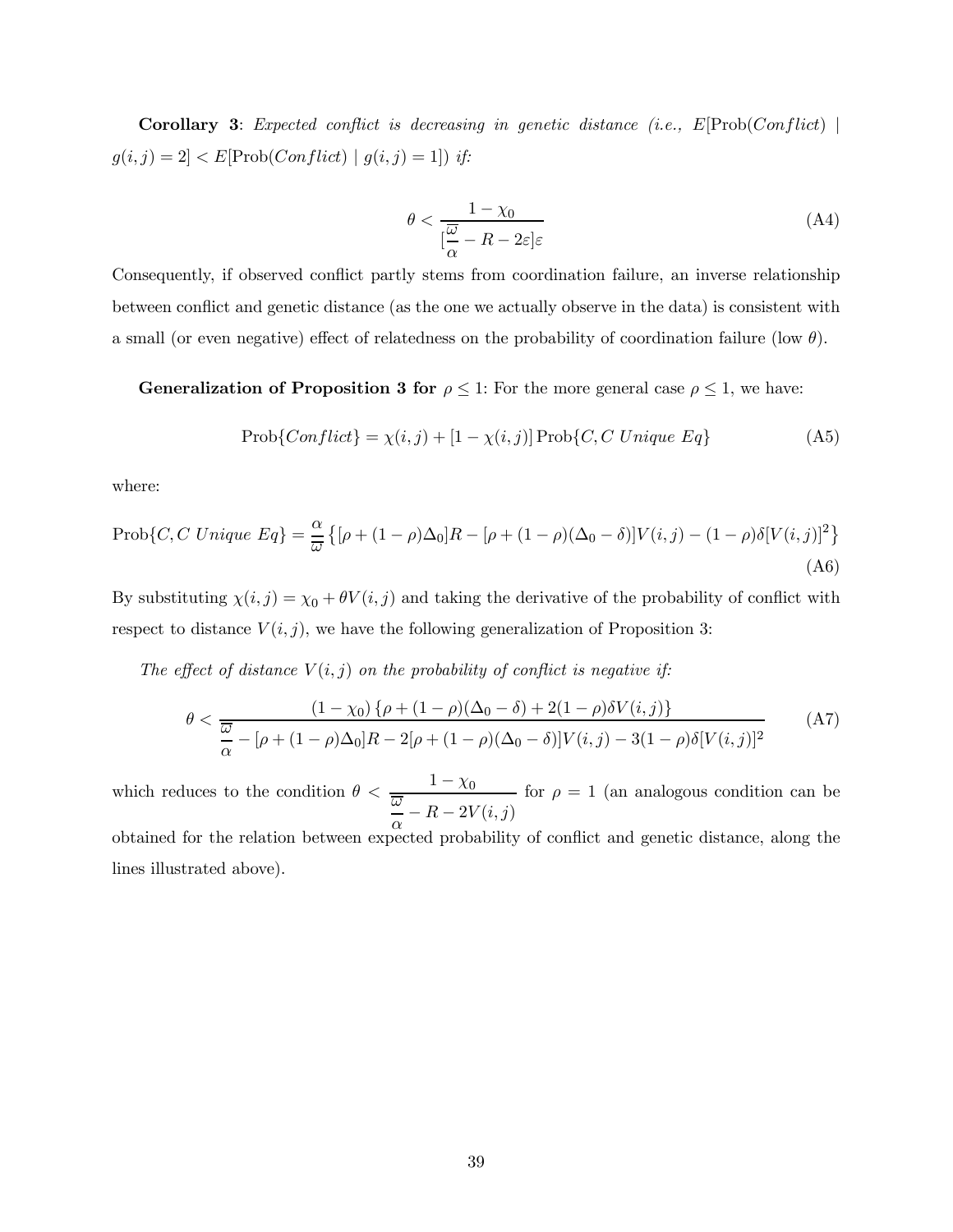# **Appendix 2 – Summary statistics and correlations for the main variables in the analysis**

| Variable                               | # Obs.  | <b>Mean</b> | Std. Dev. | Min      | <b>Max</b> |
|----------------------------------------|---------|-------------|-----------|----------|------------|
| Conflict $(\% )$                       | 517,251 | 0.721       | 8.459     | 0        | 100        |
| War $(%)$                              | 517,251 | 0.195       | 4.415     | $\Omega$ | 100        |
| <b>Fst genetic distance</b>            | 517,251 | 0.102       | 0.066     | $\Omega$ | 0.355      |
| Log geodesic distance                  | 517,251 | 8.690       | 0.816     | 2.349    | 9.899      |
| Dummy for contiguity                   | 517,251 | 0.026       | 0.159     | $\Omega$ |            |
| Religious Distance Index,<br>weighted  | 443,472 | 0.811       | 0.186     | .089     |            |
| Linguistic Distance Index,<br>weighted | 440,170 | 0.944       | 0.160     | $\Omega$ |            |

# **Panel a – Summary Statistics**

**Panel b – Pairwise Correlations** 

|                            | Conflict   | War(%)     | <b>FST</b> | Log        | Contiguity | Religious  | Linguistic |
|----------------------------|------------|------------|------------|------------|------------|------------|------------|
|                            | $(\% )$    |            | genetic    | geodesic   |            | distance   | distance   |
|                            |            |            | distance   | distance   |            |            |            |
| War $(\%)$                 | $0.519*$   |            |            |            |            |            |            |
|                            | (517, 251) | (517, 251) |            |            |            |            |            |
| <b>Fst</b> genetic         | $-0.058*$  | $-0.026*$  |            |            |            |            |            |
| distance                   | (517, 251) | (517, 251) | (517, 251) |            |            |            |            |
| Log geodesic               | $-0.101*$  | $-0.033*$  | $0.404*$   |            |            |            |            |
| distance                   | (517, 251) | (517, 251) | (517, 251) | (517, 251) |            |            |            |
| Dummy for                  | $0.168*$   | $0.043*$   | $-0.148*$  | $-0.391*$  |            |            |            |
| contiguity                 | (517, 251) | (517, 251) | (517, 251) | (517, 251) | (517, 251) |            |            |
| <b>Religious Distance</b>  | $-0.020*$  | 0.001      | $0.210*$   | $0.243*$   | $-0.175*$  |            |            |
| Index, weighted            | (443, 472) | (443, 472) | (443, 472) | (443, 472) | (443, 472) | (443, 472) |            |
| <b>Linguistic Distance</b> | $-0.035*$  | $-0.001$   | $0.164*$   | $0.255*$   | $-0.193*$  | $0.544*$   |            |
| Index, weighted            | (440, 170) | (440, 170) | (440, 170) | (440, 170) | (440, 170) | (440, 170) | (440, 170) |

(# of observations in parentheses)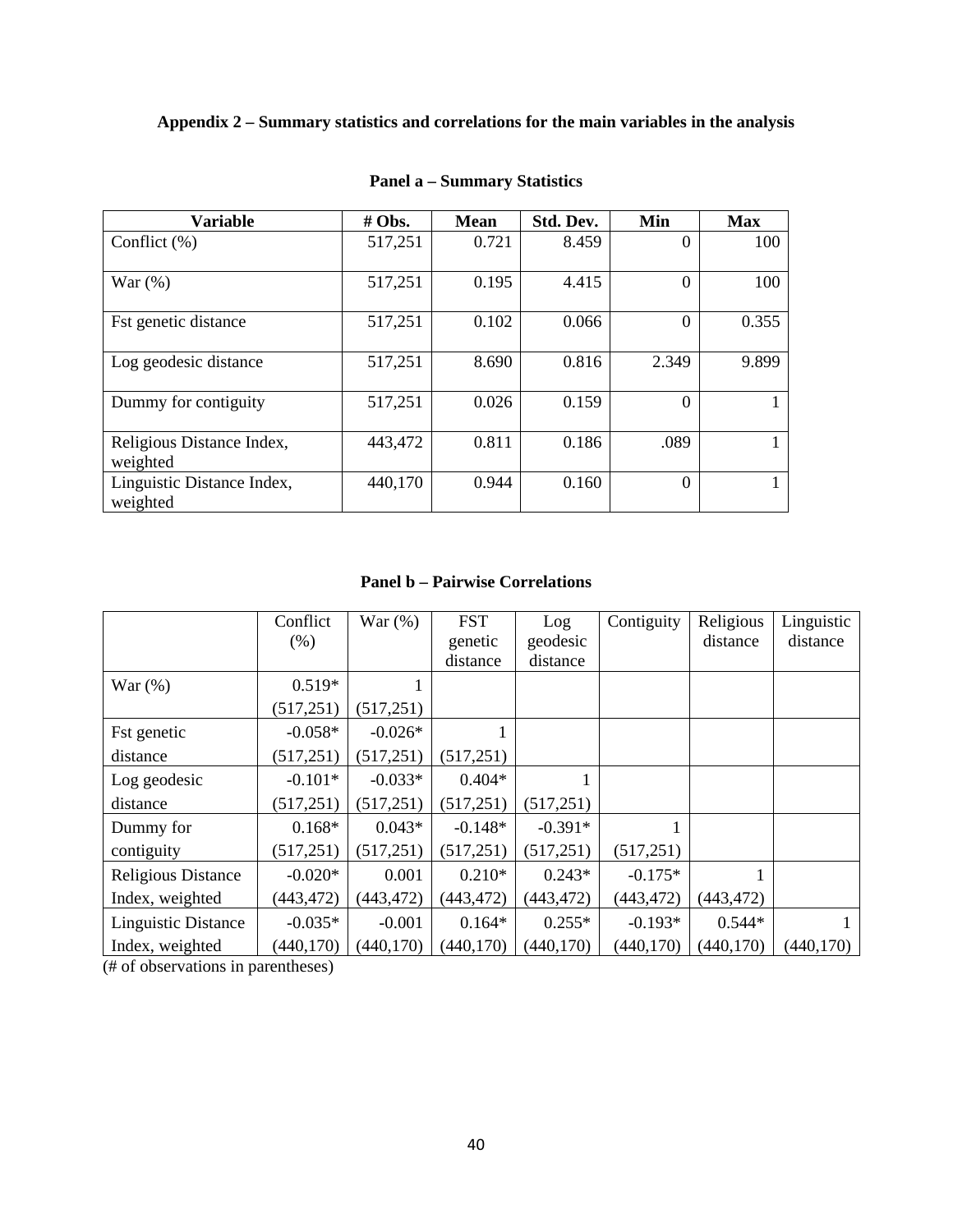|                                                                   | <b>Fst Genetic</b><br><b>Distance</b> | <b>Geodesic Distance,</b><br>km | Contiguity<br>dummy |
|-------------------------------------------------------------------|---------------------------------------|---------------------------------|---------------------|
| Overall Hostility Level $= 0$<br>(# of observations = $513,407$ ) | 0.102                                 | 7,635                           | 0.024               |
| Overall Hostility Level $= 2$<br>(# of observations = 116)        | 0.050                                 | 3,455                           | 0.284               |
| Overall Hostility Level $=$ 3<br>(# of observations = $626$ )     | 0.054                                 | 3,495                           | 0.372               |
| Overall Hostility Level $=$ 4<br>(# of observations = $2,092$ )   | 0.055                                 | 3,695                           | 0.408               |
| Overall Hostility Level $= 5$<br>(# of observations = $1,010$ )   | 0.063                                 | 5,562                           | 0.182               |

# **Table 1 – Means of Genetic Distance, Geodesic Distance and Contiguity Conditional on the Overall Level of Hostility \***

517,251 pair-year observations from 13,575 country pairs.

\* No observations involved an overall hostility level equal to 1 in the sample.

The overall hostility level is defined by COW as the maximum of each country's hostility level within a pair. Hostility levels are defined in COW as follows: 0=No hostility, 1=No militarized action, 2=Threat to use force, 3=Display of force, 4=Use of Force, 5=War.

## **Table 2 – Conditional Frequency of War (number of pair-year observations by quartile of genetic distance)**

| Conditioning      | <b>Bottom</b> | $0-25$ <sup>th</sup> | $25 - 50$ <sup>th</sup>          | $50-75^{\rm th}$                         | $75 - 100^{th}$ | <b>Total</b> |
|-------------------|---------------|----------------------|----------------------------------|------------------------------------------|-----------------|--------------|
| statement:        | decile of     | percentile           | percentile                       | percentile                               | percentile      |              |
|                   | genetic       | of genetic           | of genetic                       | of genetic                               | of genetic      |              |
|                   | distance      | distance             | distance                         | distance                                 | distance*       |              |
|                   |               |                      | <b>Hostility level = 5 (War)</b> |                                          |                 |              |
| None              | 277           | 487                  | 178                              | 301                                      | 44              | 1,010        |
|                   | $(27.4\%)$    | $(48.2\%)$           | $(17.6\%)$                       | $(29.8\%)$                               | (4.4%)          | $(100\%)$    |
| Common sea /      | 170           | 329                  | 129                              | 269                                      | 44              | 771          |
| $ocean = 0$       | $(22.0\%)$    | $(42.7\%)$           | $(16.7\%)$                       | $(34.9\%)$                               | $(5.7\%)$       | $(100\%)$    |
| Contiguity = $0$  | 175           | 368                  | 123                              | 291                                      | 44              | 826          |
|                   | $(21.2\%)$    | $(44.6\%)$           | $(14.9\%)$                       | $(35.2\%)$                               | $(5.3\%)$       | $(100\%)$    |
| Distance $> 1000$ | 163           | 349                  | 155                              | 289                                      | 44              | 837          |
| km                | $(19.5\%)$    | $(41.7\%)$           | $(18.5\%)$                       | $(34.5\%)$                               | $(5.3\%)$       | $(100\%)$    |
|                   |               |                      |                                  | <b>Hostility Level &gt; 3 (Conflict)</b> |                 |              |
| None              | 1,076         | 1,937                | 940                              | 717                                      | 134             | 3,728        |
|                   | $(28.9\%)$    | $(52.0\%)$           | $(25.2\%)$                       | $(19.2\%)$                               | $(3.6\%)$       | $(100\%)$    |
| Common sea /      | 582           | 1,128                | 569                              | 553                                      | 114             | 2,364        |
| $ocean = 0$       | $(24.6\%)$    | (47.7%)              | $(24.1\%)$                       | $(23.4\%)$                               | $(4.8\%)$       | $(100\%)$    |
| Contiguity = $0$  | 537           | 1,202                | 520                              | 616                                      | 119             | 2,457        |
|                   | $(21.9\%)$    | $(48.9\%)$           | $(21.2\%)$                       | $(25.1\%)$                               | $(4.8\%)$       | $(100\%)$    |
| Distance $> 1000$ | 512           | 1,210                | 780                              | 684                                      | 134             | 2,808        |
| km                | $(18.2\%)$    | $(43.1\%)$           | (27.8%)                          | $(24.4\%)$                               | $(4.8\%)$       | $(100\%)$    |

Based on 517,251 pair-year observations from 13,575 country pairs.

\* 32 of the 44 cases in rows 3-6 involve South Africa as a combatant.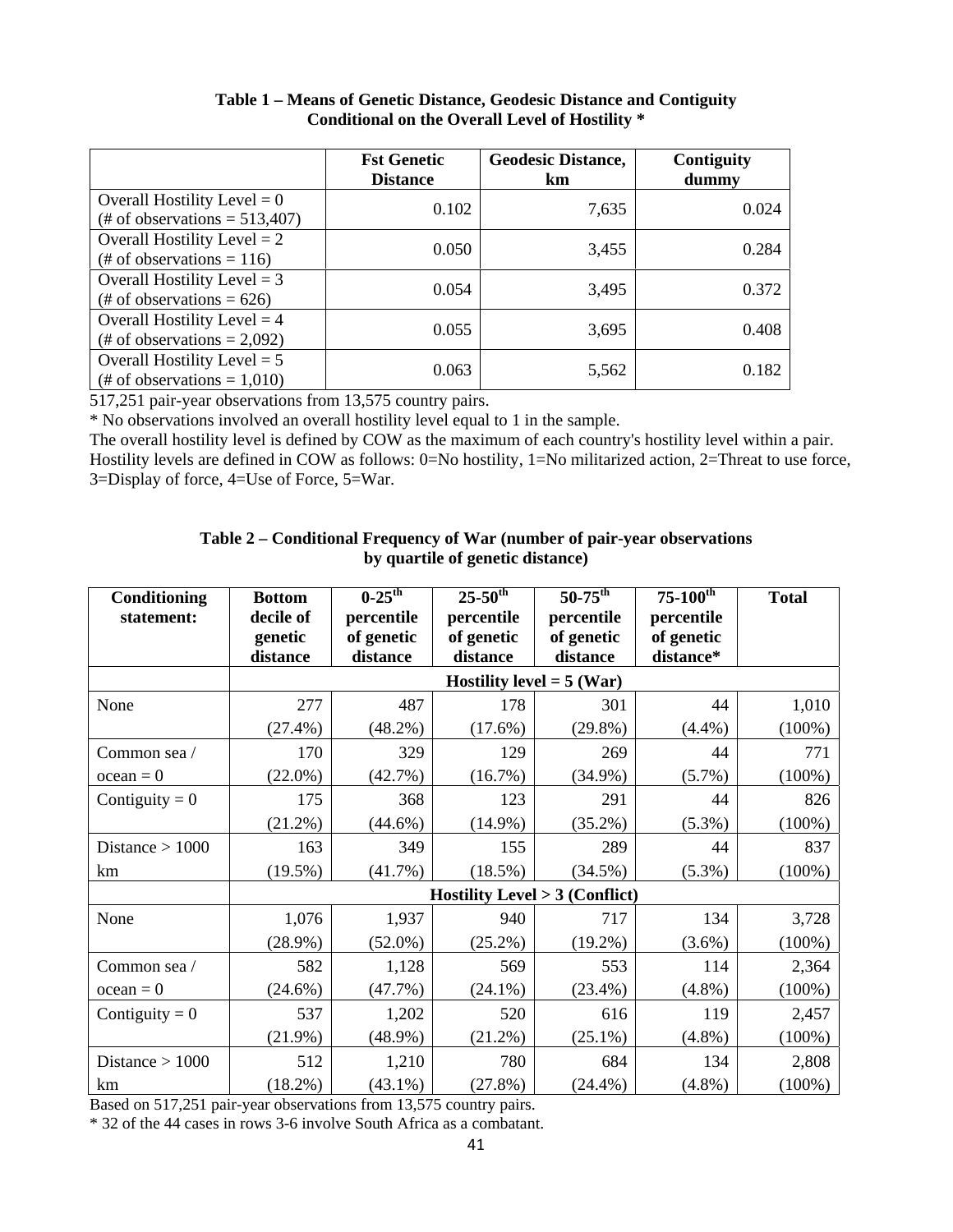|                                                                                                                                                  | $\widehat{\Xi}$             | $\widehat{\mathbf{c}}$    | $\widehat{\mathbf{c}}$         | $\widehat{\mathbf{f}}$      | $\widehat{\mathbf{e}}$ | $\widehat{\bullet}$ |
|--------------------------------------------------------------------------------------------------------------------------------------------------|-----------------------------|---------------------------|--------------------------------|-----------------------------|------------------------|---------------------|
|                                                                                                                                                  | Conflict,                   | Conflict                  | Conflict.                      | Conflict.                   | War, baseline          | War, baseline       |
|                                                                                                                                                  | specification<br>univariate | specification<br>baseline | baseline speci<br>fication, IV | noncontiguous<br>pairs only | specification          | specification,<br>≧ |
| Fst genetic distance                                                                                                                             | ;760**<br>$-57.3$           | $-19.8786***$             | $-30.6802**$                   | $-18.5357**$                | $-6.3389**$            | $-8.6043**$         |
|                                                                                                                                                  | (17.800)                    | $(-9.317)$                | $-8.843$                       | $(-9.379)$                  | (57.478)               | $( -5.746)$         |
| Log geodesic distance                                                                                                                            |                             | $-1.6281**$               | $-1.0182**$                    | $-1.4809**$                 | $-0.2929*$             | $-0.1728$           |
|                                                                                                                                                  |                             | $(-5.567)$                | $(-3.090)$                     | $(-5.065)$                  | $(-2.505)$             | $(-1.349)$          |
| Log absolute difference                                                                                                                          |                             | 0.1424                    | $-0.0677$                      | 0.1629                      | $-0.0197$              | $-0.0629$           |
| in longitudes                                                                                                                                    |                             | (0.731)                   | $(-0.336)$                     | (0.842)                     | $(-0.254)$             | $(-0.787)$          |
| Log absolute difference                                                                                                                          |                             | $-0.1130$                 | $-0.1312$                      | $-0.0729$                   | $-0.1314**$            | $-0.1366***$        |
| in latitudes                                                                                                                                     |                             | $(-0.887)$                | $(-1.002)$                     | $-0.614$                    | $(-2.612)$             | $(-2.660)$          |
| 1 for contiguity                                                                                                                                 |                             | 15.4610**                 | $16.2256**$                    |                             | $0.8262**$             | 0.9060              |
|                                                                                                                                                  |                             | (10.095)                  | (5.465)                        |                             | (2.701)                | 1.856               |
| Number of landlocked                                                                                                                             |                             | $-2.6247**$               | $-2.6311**$                    | $-2.4127**$                 | $-0.6406**$            | $-0.6500**$         |
| countries in the pair                                                                                                                            |                             | $(-9.471)$                | $(-9.566)$                     | $(-8.927)$                  | $(-5.531)$             | $(-5.635)$          |
| Number of island                                                                                                                                 |                             | $0.8212***$               | $0.8762**$                     | $0.6967***$                 | $0.4118**$             | $0.4439***$         |
| countries in the pair                                                                                                                            |                             | (2.923)                   | (3.005)                        | (2.755)                     | (3.828)                | (3.711)             |
| I if pair shares at least one                                                                                                                    |                             | 1.9440**                  | 1.9435**                       | 1.9330**                    | $-0.0154$              | $-0.0199$           |
| sea or ocean                                                                                                                                     |                             | (4.909)                   | (3.799)                        | (5.181)                     | $(-0.128)$             | $(-0.161)$          |
| Log product of land areas                                                                                                                        |                             | $0.8940**$                | $0.9045**$                     | 0.7960**                    | $0.3132***$            | $0.3201**$          |
| in square km                                                                                                                                     |                             | (18.992)                  | (17.145)                       | (18.528)                    | (17.452)               | (9.755)             |
| 1 for pairs ever in                                                                                                                              |                             | $7.3215***$               | 7.6147**                       | 8.6303**                    | $0.9013*$              | 0.9754              |
| colonial relationship                                                                                                                            |                             | (5.094)                   | (3.175)                        | (6.004)                     | (2.099)                | (1.463)             |
| 1 if countries were or are                                                                                                                       |                             | 1.9512                    | 2.2217                         | 1.6352                      | 1.0952*                | 1.1373              |
| the same country                                                                                                                                 |                             | (1.846)                   | (1.541)                        | (1.229)                     | (2.424)                | 1.564               |
| Observations                                                                                                                                     | 13.175                      | 13.175                    | 13.175                         | 12.928                      | 13.175                 | 13.175              |
| Standardized magnitude, %                                                                                                                        | $-68.81$                    | $-23.84$                  | $-36.79$                       | $-27.34$                    | $-20.57$               | $-27.92$            |
| Robust t statistics in parentheses; * significant at 5%; ** significant at 1%. The standardized magnitude refers to the effect of a one-standard |                             |                           |                                |                             |                        |                     |

Table 3 – Cross-sectional regressions, probit or IV probit estimator (1816-2001 sample)<br>(dependent variable: dummy for whether a country pair was ever involved in a conflict or war between 1816 and 2001) **(dependent variable: dummy for whether a country pair was ever involved in a conflict or war between 1816 and 2001) Table 3 – Cross-sectional regressions, probit or IV probit estimator (1816-2001 sample)** 

deviation increase in genetic distance as a percentage of the mean probability of conflict/war for the sample used in each regression.<br>Probit marginal effects are reported in all columns. For dummy variables, marginal effe Probit marginal effects are reported in all columns. For dummy variables, marginal effects are for discrete changes from 0 to 1. All marginal deviation increase in genetic distance as a percentage of the mean probability of conflict/war for the sample used in each regression. effects were multiplied by 100 for readability.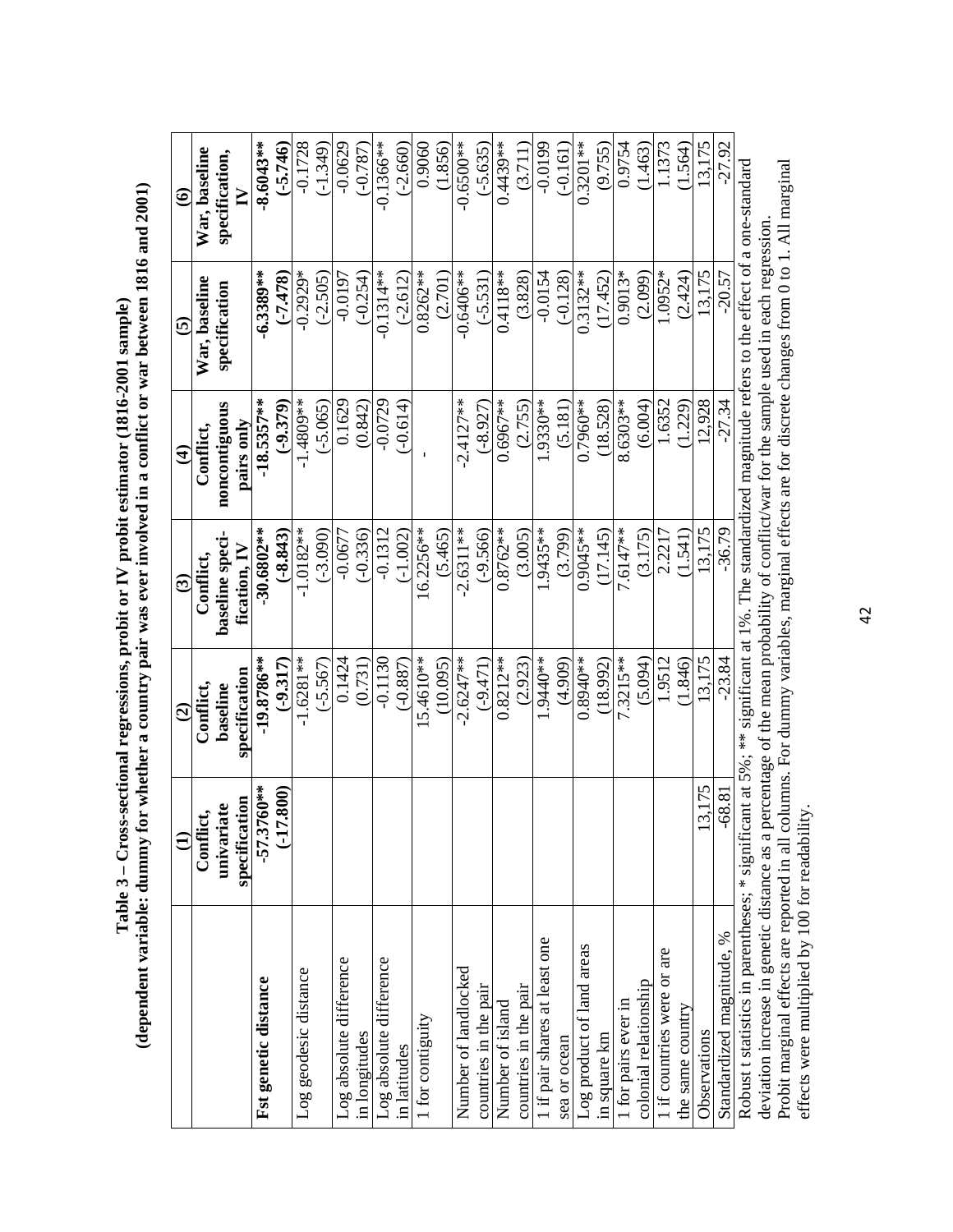**Table 4 – Baseline panel analysis, 1816-2001 (dependent variable: dichotomous indicator of conflict)** 

|                               | (1)           | (2)           | (3)               | (4)            | (5)              |
|-------------------------------|---------------|---------------|-------------------|----------------|------------------|
|                               | Univariate,   | Geography     | <b>Baseline</b> , | Baseline,      | Baseline,        |
|                               | probit        | controls,     | probit            | logit          | <b>IV</b> probit |
|                               |               | probit        |                   |                |                  |
| <b>Fst genetic distance</b>   | $-7.4543$     | $-1.3275$     | $-0.9313$         | $-0.7389$      | $-1.4414$        |
|                               | $(12.297)$ ** | $(5.837)$ **  | $(8.922)$ **      | $(-6.224)$ **  | $(-6.511)$ **    |
| Log geodesic distance         |               | $-0.1577$     | $-0.0735$         | $-0.0435$      | $-0.0531$        |
|                               |               | $(4.842)$ **  | $(4.487)$ **      | $(-2.964)$ **  | $(-2.787)$ **    |
| Log absolute difference       |               | $-0.0120$     | $-0.0003$         | $-0.0089$      | $-0.0085$        |
| in longitudes                 |               | (0.579)       | (0.029)           | $(-1.189)$     | $(-0.812)$       |
| Log absolute difference       |               | $-0.0607$     | $-0.0250$         | $-0.0249$      | $-0.0284$        |
| in latitudes                  |               | $(3.276)$ **  | $(2.927)$ **      | $(-3.909)$ **  | $(-3.166)$ **    |
| 1 for contiguity              |               | 0.8897        | 0.4227            | 0.1617         | 0.4346           |
|                               |               | $(7.713)**$   | $(7.760)$ **      | $(3.675)$ **   | $(3.716)$ **     |
| Number of landlocked          |               | $-0.2088$     | $-0.1197$         | $-0.0875$      | $-0.1219$        |
| countries in the pair         |               | $(6.219)$ **  | $(7.553)$ **      | $(-6.392)$ **  | $(-7.012)$ **    |
| Number of island              |               | 0.1712        | 0.0551            | 0.0468         | 0.0616           |
| countries in the pair         |               | $(4.312)$ **  | $(2.969)$ **      | $(3.240)$ **   | $(3.255)$ **     |
| 1 if pair shares at least one |               | 0.0782        | 0.1029            | 0.0657         | 0.1049           |
| sea or ocean                  |               | (1.900)       | $(4.501)$ **      | $(3.281)$ **   | $(3.264)$ **     |
| Log product of land areas     |               | 0.0986        | 0.0511            | 0.0398         | 0.0532           |
| in square km                  |               | $(13.263)$ ** | $(15.762)$ **     | $(12.889)$ **  | $(11.687)$ **    |
| 1 if both countries are       |               |               | $-0.0935$         | $-0.0816$      | $-0.1012$        |
| democracies (polity2>5)       |               |               | $(8.670)$ **      | $(-8.614)$ **  | $(-8.989)$ **    |
| 1 for pairs ever in           |               |               | 0.1478            | 0.0708         | 0.1541           |
| colonial relationship         |               |               | $(3.413)$ **      | $(2.096)*$     | $(2.272)$ *      |
| 1 if countries were or are    |               |               | 0.0444            | 0.0344         | 0.0526           |
| the same country              |               |               | (1.021)           | (1.031)        | (0.948)          |
| Number of peaceful years      |               |               | $-0.0066$         | $-0.0074$      | $-0.0069$        |
|                               |               |               | $(13.545)$ **     | $(-14.131)$ ** | $(-11.182)$ **   |
| Number of other wars          |               |               | 0.0035            | 0.0025         | 0.0039           |
| in year t                     |               |               | $(16.748)$ **     | $(9.447)$ **   | $(9.666)$ **     |
| Dummy for alliance            |               |               | $-0.0593$         | $-0.0450$      | $-0.0537$        |
| active in year t              |               |               | $(4.686)$ **      | $(-5.063)$ **  | $(-4.591)$ **    |
| Standardized magnitude, %     | $-68.203$     | $-12.146$     | $-8.521$          | $-6.791$       | $-13.190$        |

Robust t statistics in parentheses (clustering at the country pair level); \* significant at 5%; \*\* significant at 1%. The standardized magnitude is the effect of a one standard deviation increase in genetic distance as a percentage of the mean probability of conflict. Probit marginal effects reported in columns (1)-(3). Logit marginal effects reported in column (4). For dummy variables, marginal effects are for discrete changes from 0 to 1. All marginal effects were multiplied by 100 for readability (underlying average probability of conflict is 0.72%).

All specifications were estimated with 517,251 observations from 13,175 country pairs.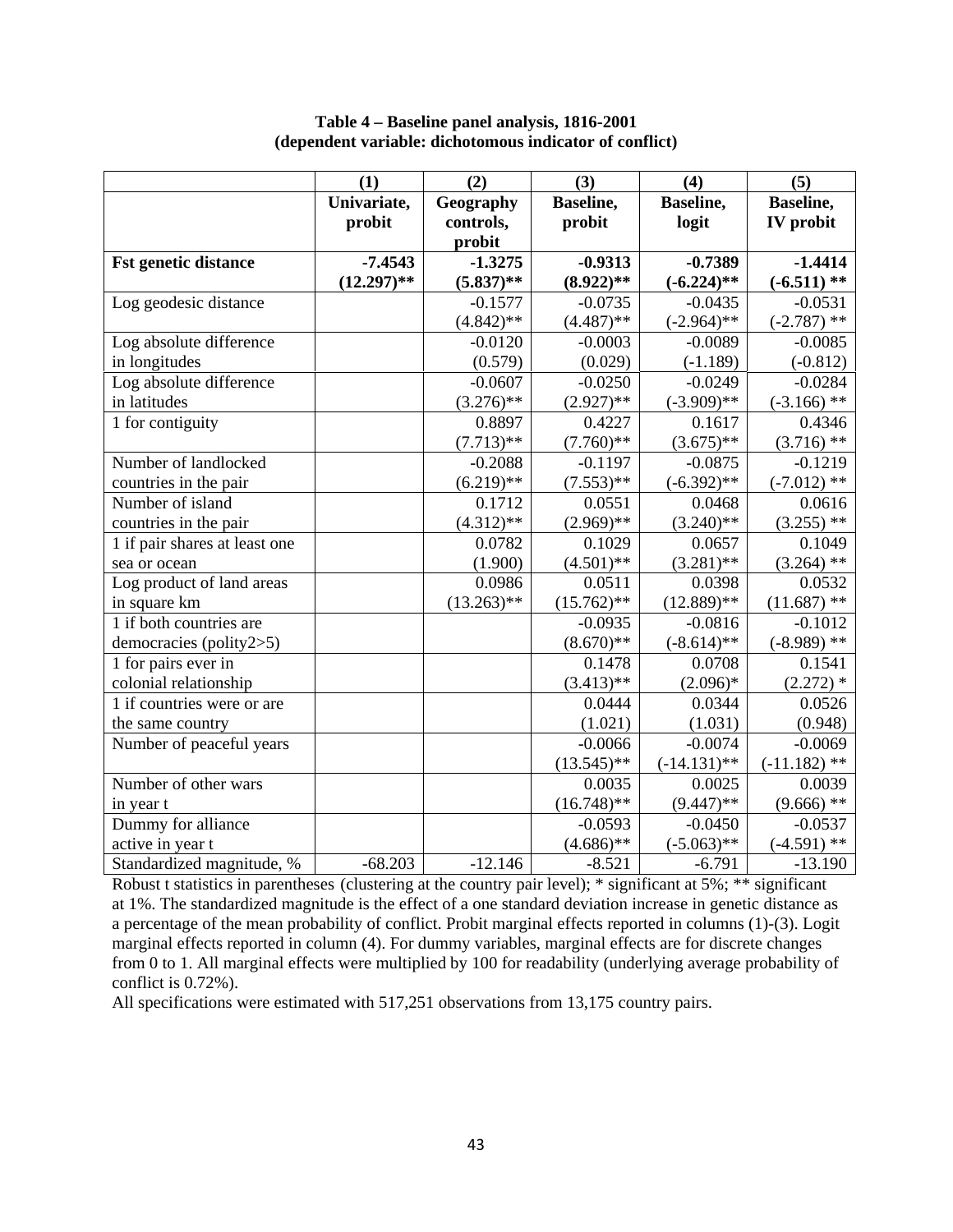|                                                |                | $\widehat{c}$                                                                                                 | $\widehat{\mathcal{C}}$ | $\widehat{\mathbf{f}}$ | $\widehat{\mathbf{e}}$ | $\widehat{\bullet}$ |
|------------------------------------------------|----------------|---------------------------------------------------------------------------------------------------------------|-------------------------|------------------------|------------------------|---------------------|
|                                                | Baseline       | Baseline                                                                                                      | Territorial             | <b>Territorial</b>     | Non territorial        | Non territorial     |
|                                                | specification, | specification.                                                                                                | conflicts.              | conflicts,             | conflicts,             | conflicts,          |
|                                                | probit         | IV probit                                                                                                     | probit                  | IV probit              | probit                 | IV probit           |
| Fst genetic distance                           | $-0.9313**$    | $-1.4114*$                                                                                                    | $-0.0001**$             | $-0.1485***$           | $-0.7940**$            | $-1.1945**$         |
|                                                | $(-8.922)$     | $(-6.511)$                                                                                                    | $(-4.801)$              | $(-2.836)$             | $(-8.345)$             | $(-6.718)$          |
| Log geodesic                                   | $-0.0735**$    | $-0.0531***$                                                                                                  | $-0.0037$               | $-0.0017$              | $-0.0692**$            | $-0.0517**$         |
| distance                                       | $(-4.487)$     | $(-2.786)$                                                                                                    | $(-1.532)$              | $(-0.552)$             | $(-5.288)$             | $(-3.365)$          |
| for contiguity                                 | 0.4227**       | $0.4346**$                                                                                                    | $0.1236***$             | $0.1277*$              | $0.1454**$             | $0.1501**$          |
|                                                | (7.760)        | (3.716)                                                                                                       | (7.732)                 | (2.407)                | (4.692)                | (2.933)             |
| Standardized magnitude, %                      | $-8.521$       | $-13.190$                                                                                                     | $-2.805$                | $-4.623$               | $-10.290$              | $-15.480$           |
| Robust t statistics in narentheses (clustering |                | z at the country pair level): * significant at $5\%$ : ** significant at 1%. The standardized magnitude refer |                         |                        |                        |                     |

**(dependent variable: dichotomous indicator of various types of conflicts, as specified in the second row)**  (dependent variable: dichotomous indicator of various types of conflicts, as specified in the second row) **Table 5 – Sample breakdown by type of conflict (1816-2001 panel)**  Table 5 - Sample breakdown by type of conflict (1816-2001 panel)

Robust t statistics in parentheses (clustering at the country pair level); \* significant at 5%; \*\* significant at 1%. The standardized magnitude refers ers conflicts. Probit marginal effects are reported in all columns. For dummy variables, marginal effects are for discrete changes from 0 to 1. All conflicts. Probit marginal effects are reported in all columns. For dummy variables, marginal effects are for discrete changes from 0 to 1. All to the effect of a one-standard deviation increase in genetic distance as a percentage of the mean probability of each of the various types of to the effect of a one-standard deviation increase in genetic distance as a percentage of the mean probability of each of the various types of  $1.14$  $\pi$ ms county pan rever), marginal effects were multiplied by 100 for readability. marginal effects were multiplied by 100 for readability. Robust t statistics in barenteses (crustering at me

All specifications were estimated with 517,251 observations from 13,175 country pairs. All specifications were estimated with 517,251 observations from 13,175 country pairs.

**Controls:** In addition to reported coefficients, every column includes controls for: Log absolute difference in longitudes, log absolute difference in dummy=1 if countries were or are the same country, number of peaceful years, number of other wars in year t, dummy for alliance active in year t. Controls: In addition to reported coefficients, every column includes controls for: Log absolute difference in longitudes, log absolute difference in dummy=1 if countries were or are the same country, number of peaceful years, number of other wars in year t, dummy for alliance active in year t. latitudes, number of landlocked countries in the pair, number of island countries in the pair, dummy=1 if pair shares at least one sea or ocean, log latitudes, number of landlocked countries in the pair, number of island countries in the pair, dummy=1 if pair shares at least one sea or ocean, log product of land areas in square km, dummy=1 if both countries are democracies (polity2>5), dummy=1 for pairs ever in colonial relationship, product of land areas in square km, dummy=1 if both countries are democracies (polity2>5), dummy=1 for pairs ever in colonial relationship,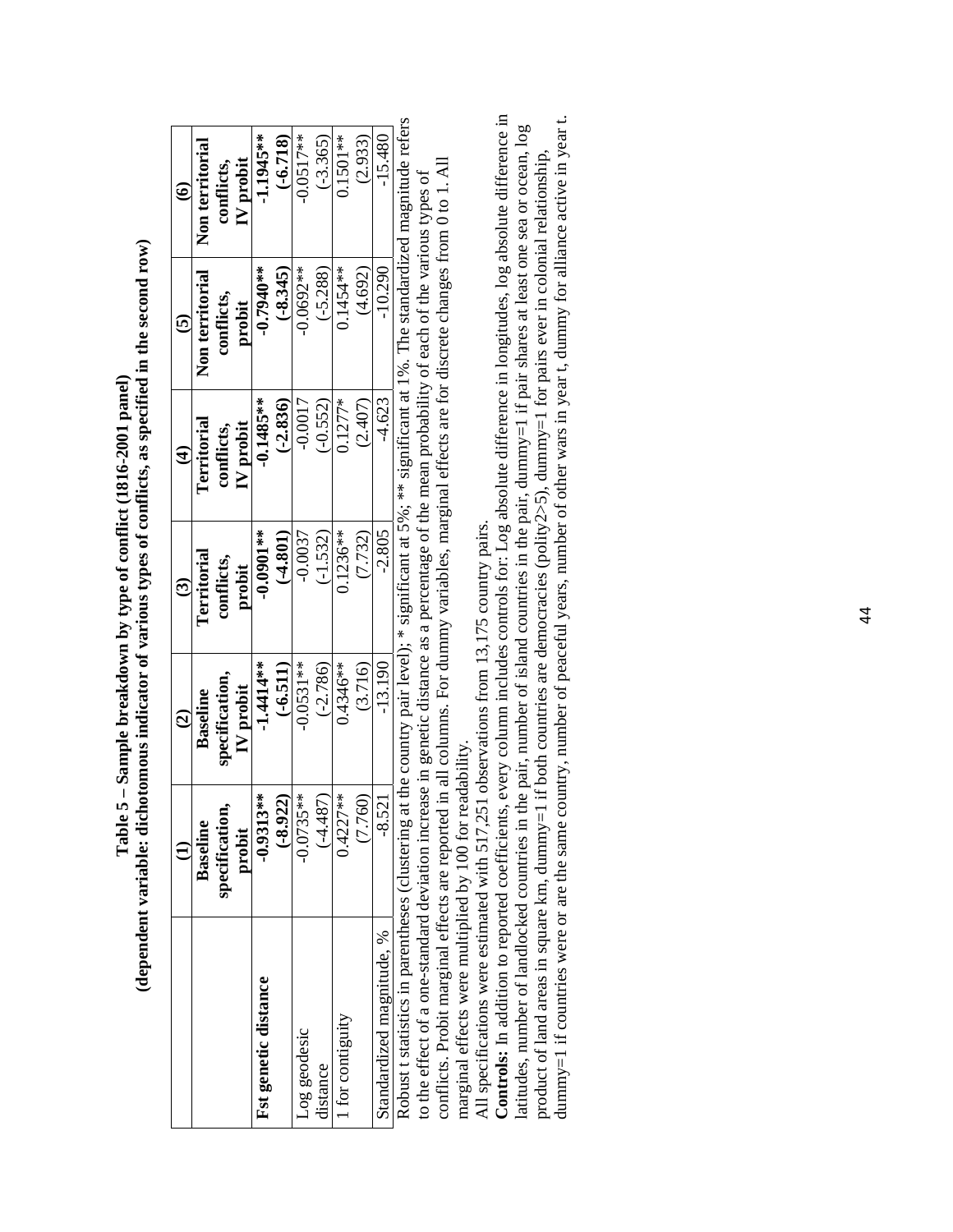| $(7.235)$ **<br>$(7.372)**$<br>$(4.225)$ **<br>0.5238<br>330,365<br>$-0.0717$<br>10,397<br>$-0.7591$<br>1919-1989<br>$-0.0216$<br>$7.293$ <sup>**</sup><br>0.2395<br>$(7.411)^{**}$<br>$-0.3915$<br>$2.919$ <sup>**</sup><br>423,790<br>13,175<br>1946-2001<br>$7.645$ <sup>**</sup><br>$8.668$ <sup>**</sup><br>$-0.0608$<br>0.3893<br>484,959<br>$-0.7590$<br>$4.247$ <sup>**</sup><br>13,175<br>901-2001<br>0.8359<br>$(3.759)$ **<br>799<br>$-0.3183$<br>32,292<br>$2.887$ <sup>**</sup><br>$-0.8059$<br>(0.526)<br>1816-1900<br>$.922$ <sup>**</sup><br>$.760$ <sup>**</sup><br>$.487$ <sup>**</sup><br>13,175<br>$-0.9313$<br>$-0.0735$<br>0.4227<br>517,251<br>$-2001$<br>eline<br>1816-<br>့စ<br>base<br>t for contiguity<br># observations<br>Log geodesic<br><b>Fst genetic</b><br># of pairs<br>distance<br>distance |                           |          | $\widehat{c}$ | $\widehat{\mathcal{O}}$ | $\widehat{\mathbf{f}}$ | $\widehat{\mathbf{e}}$ | $\hat{\bullet}$       |
|---------------------------------------------------------------------------------------------------------------------------------------------------------------------------------------------------------------------------------------------------------------------------------------------------------------------------------------------------------------------------------------------------------------------------------------------------------------------------------------------------------------------------------------------------------------------------------------------------------------------------------------------------------------------------------------------------------------------------------------------------------------------------------------------------------------------------------|---------------------------|----------|---------------|-------------------------|------------------------|------------------------|-----------------------|
|                                                                                                                                                                                                                                                                                                                                                                                                                                                                                                                                                                                                                                                                                                                                                                                                                                 |                           |          |               |                         |                        |                        | 1990-2001             |
|                                                                                                                                                                                                                                                                                                                                                                                                                                                                                                                                                                                                                                                                                                                                                                                                                                 |                           |          |               |                         |                        |                        | $-0.3555$             |
|                                                                                                                                                                                                                                                                                                                                                                                                                                                                                                                                                                                                                                                                                                                                                                                                                                 |                           |          |               |                         |                        |                        | $5.317$ <sup>**</sup> |
|                                                                                                                                                                                                                                                                                                                                                                                                                                                                                                                                                                                                                                                                                                                                                                                                                                 |                           |          |               |                         |                        |                        | $-0.0081$             |
|                                                                                                                                                                                                                                                                                                                                                                                                                                                                                                                                                                                                                                                                                                                                                                                                                                 |                           |          |               |                         |                        |                        | (1.449)               |
|                                                                                                                                                                                                                                                                                                                                                                                                                                                                                                                                                                                                                                                                                                                                                                                                                                 |                           |          |               |                         |                        |                        | 0.1203                |
|                                                                                                                                                                                                                                                                                                                                                                                                                                                                                                                                                                                                                                                                                                                                                                                                                                 |                           |          |               |                         |                        |                        | $(4.851)$ **          |
|                                                                                                                                                                                                                                                                                                                                                                                                                                                                                                                                                                                                                                                                                                                                                                                                                                 |                           |          |               |                         |                        |                        | 139,159               |
|                                                                                                                                                                                                                                                                                                                                                                                                                                                                                                                                                                                                                                                                                                                                                                                                                                 |                           |          |               |                         |                        |                        | 13,175                |
|                                                                                                                                                                                                                                                                                                                                                                                                                                                                                                                                                                                                                                                                                                                                                                                                                                 | Standardized magnitude, % | $-8.521$ | $-2.666$      | $-7.413$                | $-5.454$               | $-6.736$               | $-7.062$              |

**(dependent variable: dichotomous indicator of conflict; estimator: probit)**  (dependent variable: dichotomous indicator of conflict; estimator: probit) **Table 6 – Sample breakdown by historical subperiod**  Table 6 - Sample breakdown by historical subperiod

Robust t statistics in parentheses (clustering at the country pair level); \* significant at 5%; \*\* significant at 1%. The standardized magnitude is the Robust t statistics in parentheses (clustering at the country pair level); \* significant at 5%; \*\* significant at 1%. The standardized magnitude is the regression. Probit marginal effects are reported in all columns. For dummy variables, marginal effects are for discrete changes from 0 to 1. All regression. Probit marginal effects are reported in all columns. For dummy variables, marginal effects are for discrete changes from 0 to 1. All effect of a one standard deviation increase in genetic distance as a percentage of the mean probability of conflict for the sample used in each effect of a one standard deviation increase in genetic distance as a percentage of the mean probability of conflict for the sample used in each

**Controls:** In addition to reported coefficients, every column includes controls for: Log absolute difference in longitudes, log absolute difference in Controls: In addition to reported coefficients, every column includes controls for: Log absolute difference in longitudes, log absolute difference in dummy=1 if countries were or are the same country, number of peaceful years, number of other wars in year t, dummy for alliance active in year t. dummy=1 if countries were or are the same country, number of peaceful years, number of other wars in year t, dummy for alliance active in year t. latitudes, number of landlocked countries in the pair, number of island countries in the pair, dummy=1 if pair shares at least one sea or ocean, log latitudes, number of landlocked countries in the pair, number of island countries in the pair, dummy=1 if pair shares at least one sea or ocean, log product of land areas in square km, dummy=1 if both countries are democracies (polity2>5), dummy=1 for pairs ever in colonial relationship, product of land areas in square km, dummy=1 if both countries are democracies (polity2>5), dummy=1 for pairs ever in colonial relationship, marginal effects were multiplied by 100 for readability. marginal effects were multiplied by 100 for readability.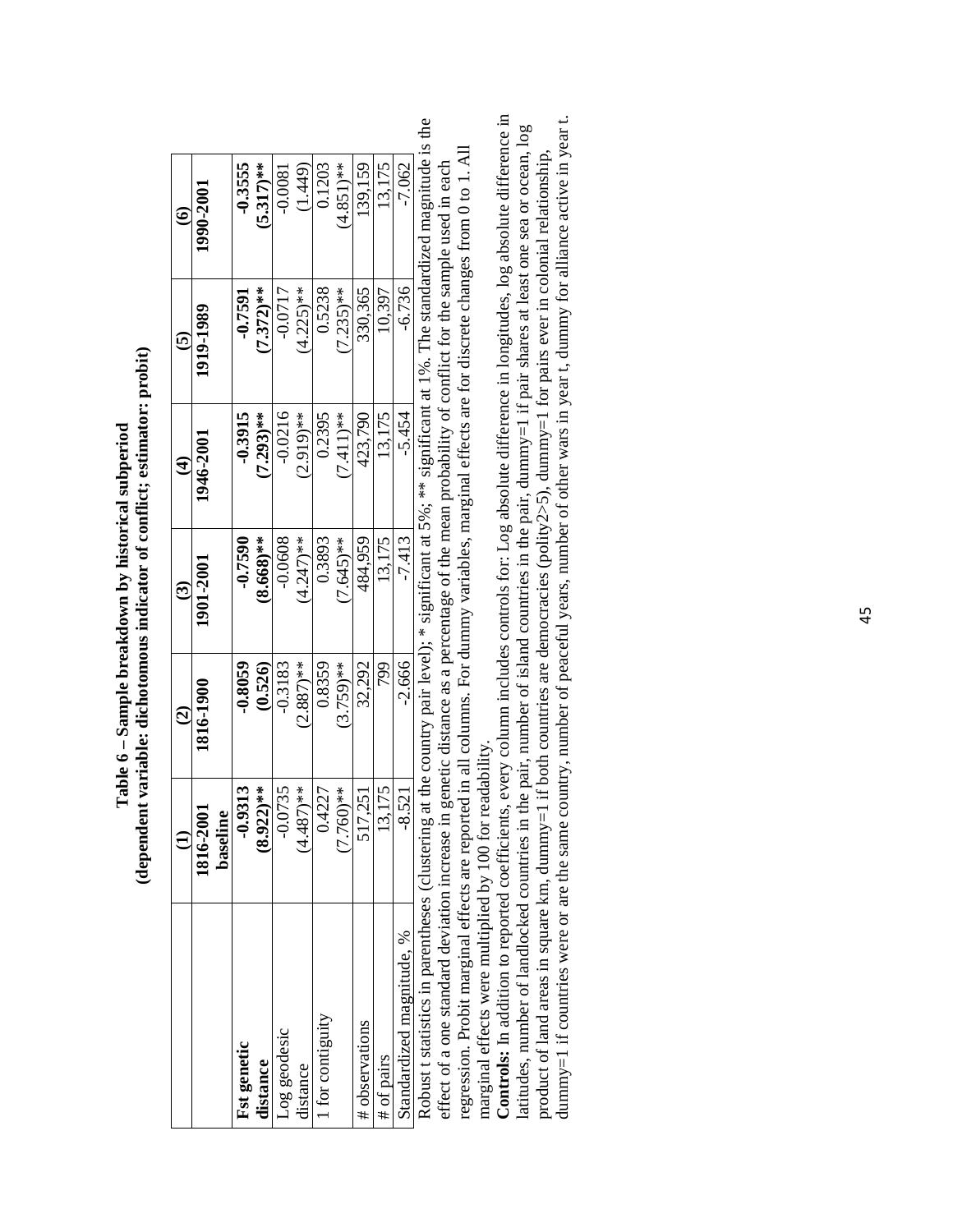|                           |                                       | $\widehat{\mathbf{c}}$  | ල                      | $\widehat{\mathbf{f}}$ |
|---------------------------|---------------------------------------|-------------------------|------------------------|------------------------|
|                           | eline specification<br>Base           | Add linguistic distance | Add religious distance | Add religious and      |
|                           | ommon sample)<br>$\tilde{\mathbf{c}}$ |                         |                        | linguistic distances   |
| Fst genetic distance      | $-1.1697$                             | -1.1717                 | $-1.1466$              | -1.1461                |
|                           | $(8.613)**$                           | $(8.608)$ **            | $(8.501)$ **           | $(8.495)$ **           |
| Log geodesic distance     | $-0.0920$                             | $-0.0921$               | $-0.0936$              | $-0.0936$              |
|                           | $(4.301)$ **                          | $(4.284)$ **            | $(4.390)$ **           | $(4.390)$ **           |
| for contiguity            | 0.5621                                | 0.5516                  | 0.5219                 | 0.5224                 |
|                           | $(7.894)$ **                          | $7.853$ <sup>**</sup>   | $(7.676)**$            | $7.719$ <sup>**</sup>  |
| inguistic Distance Index. |                                       | $-0.0298$               |                        | 0.0028                 |
| weighted                  |                                       | (0.539)                 |                        | (0.043)                |
| Religious Distance Index  |                                       |                         | $-0.0872$              | $-0.0882$              |
| weighted                  |                                       |                         | (1.777)                | (1.518)                |
| Standardized magnitude, % | $-9.096$                              | $-9.112$                | $-8.916$               | $-8.913$               |
|                           | j<br>í                                |                         |                        |                        |

**(dependent variable: dichotomous indicator of conflict; estimator: probit)**  (dependent variable: dichotomous indicator of conflict; estimator: probit) **Table 7 – Adding other measures of historical distance**  Table 7 - Adding other measures of historical distance

Robust t statistics in parentheses; \* significant at 5%; \*\* significant at 1%. The standardized magnitude is the effect of a one standard deviation Robust t statistics in parentheses; \* significant at 5%; \*\*\* significant at 1%. The standardized magnitude is the effect of a one standard deviation increase in genetic distance as a percentage of the mean probability of conflict. The table reports marginal effects from probit estimates. For increase in genetic distance as a percentage of the mean probability of conflict. The table reports marginal effects from probit estimates. For dummy variables, marginal effects are for discrete changes from 0 to 1. All coefficients were multiplied by 100 for readability. dummy variables, marginal effects are for discrete changes from 0 to 1. All coefficients were multiplied by 100 for readability.

All specifications were estimated with 440,170 observations from 10,021 country pairs. All specifications were estimated with 440,170 observations from 10,021 country pairs.

product of land areas in square km, dummy for both countries are democracies (polity2>5), dummy for pairs ever in colonial relationship, dummy product of land areas in square km, dummy for both countries are democracies (polity2>5), dummy for pairs ever in colonial relationship, dummy **Controls:** In addition to reported coefficients, all regressions include controls for log absolute difference in longitudes, log absolute difference in Controls: In addition to reported coefficients, all regressions include controls for log absolute difference in longitudes, log absolute difference in latitudes, number of landlocked countries in the pair, number of island countries in the pair, dummy for pair shares at least one sea or ocean, nog latitudes, number of landlocked countries in the pair, number of island countries in the pair, dummy for pair shares at least one sea or ocean, nog for countries were or are the same country, number of peaceful years, number of other wars in year t, dummy for alliance active in year t. for countries were or are the same country, number of peaceful years, number of other wars in year t, dummy for alliance active in year t.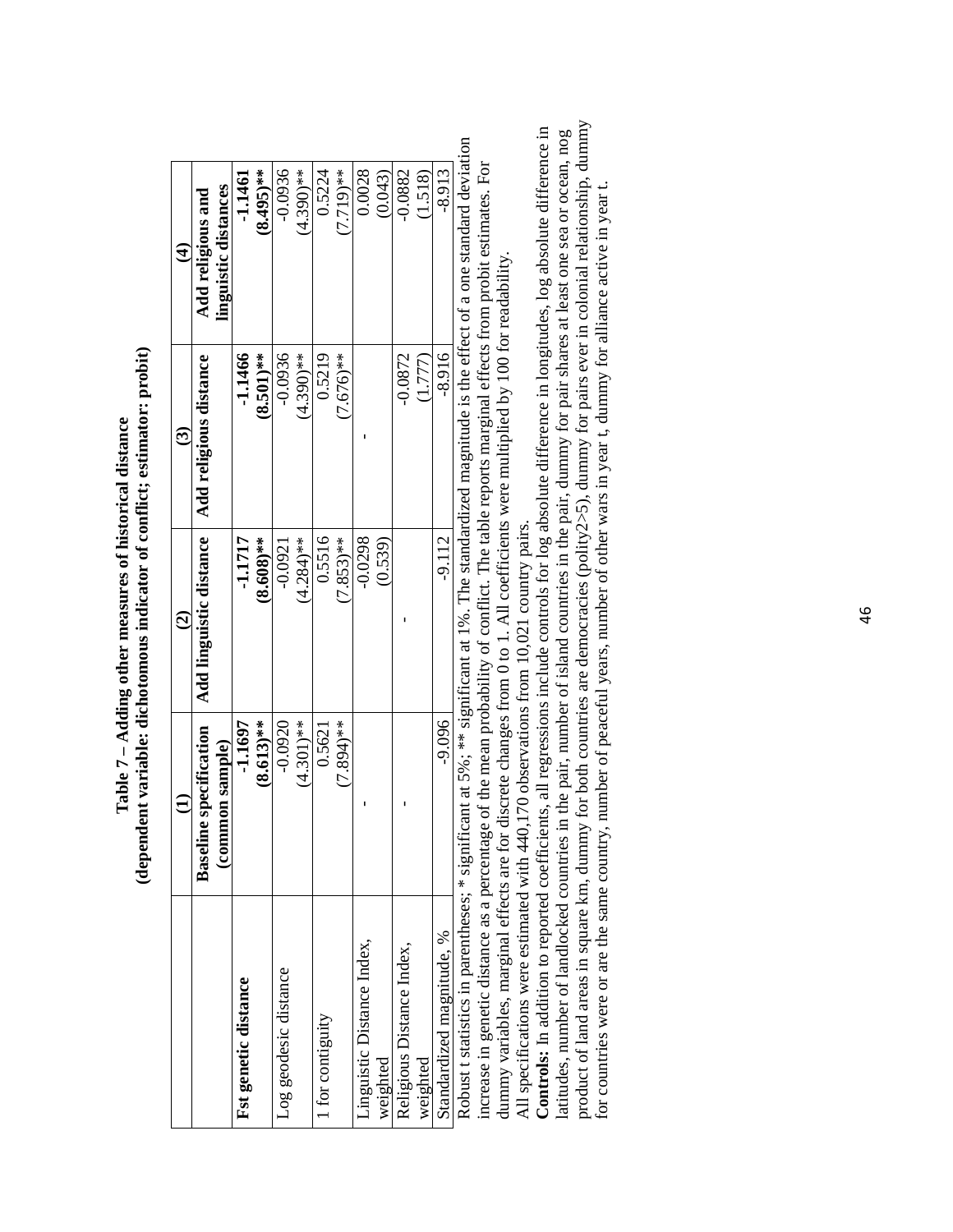|                                                                                                                                                         |             | $\widehat{c}$       | $\widehat{\mathbf{c}}$ | $\widehat{\mathbf{f}}$ | $\widehat{\mathbf{e}}$                                                                            | $\widehat{\mathbf{e}}$ | $\widehat{\epsilon}$ |
|---------------------------------------------------------------------------------------------------------------------------------------------------------|-------------|---------------------|------------------------|------------------------|---------------------------------------------------------------------------------------------------|------------------------|----------------------|
|                                                                                                                                                         | Baseline    | Excluding           | Contiguity             | Proximity              | Major                                                                                             | Spline                 | Quadratic            |
|                                                                                                                                                         |             | contiguous<br>pairs | interaction            | interaction            | interaction<br>power                                                                              |                        |                      |
| Fst genetic distance                                                                                                                                    | $-0.9313$   | $-0.6978$           | $-0.9706$              | $-0.9852$              | $-0.9319$                                                                                         | $-1.0774$              | $-0.3287$            |
|                                                                                                                                                         | $(8.922)**$ | $(8.332)**$         | $(8.982)$ **           | $(8.858)$ **           | $(8.882)**$                                                                                       | $(3.882)$ **           | (0.965)              |
| Log geodesic distance                                                                                                                                   | $-0.0735$   | $-0.0865$           | $-0.0750$              | $-0.0700$              | $-0.0592$                                                                                         | $-0.0731$              | $-0.0743$            |
|                                                                                                                                                         | $(4.487)*$  | $(6.131)$ **        | $(4.703)**$            | $(4.269)$ **           | $(4.171)**$                                                                                       | $(4.414)$ **           | $(4.652)$ **         |
| 1 for contiguity                                                                                                                                        | 0.4227      |                     | 0.3232                 | 0.4030                 | 0.4536                                                                                            | 0.4261                 | 0.4064               |
|                                                                                                                                                         | $(7.760)**$ |                     | $(4.976)**$            | $(7.639)$ **           | $(8.202)$ **                                                                                      | $(7.733)**$            | $(7.742)**$          |
| Fst Genetic Distance *                                                                                                                                  |             |                     | 0.5419                 |                        |                                                                                                   |                        |                      |
| Contiguity                                                                                                                                              |             |                     | (1.177)                |                        |                                                                                                   |                        |                      |
| Fst Genetic Dist ance *                                                                                                                                 |             |                     |                        | 0.3511                 |                                                                                                   |                        |                      |
| Proximity                                                                                                                                               |             |                     |                        | (1.309)                |                                                                                                   |                        |                      |
| Fst Genetic Distance *                                                                                                                                  |             |                     |                        |                        | 0.1382                                                                                            |                        |                      |
| major power dummy                                                                                                                                       |             |                     |                        |                        | (0.625)                                                                                           |                        |                      |
| 1 if at least one country                                                                                                                               |             |                     |                        |                        | 0.3043                                                                                            |                        |                      |
| is a major power                                                                                                                                        |             |                     |                        |                        | $(6.256)$ **                                                                                      |                        |                      |
| Fst Gen. Dist $*$ dummy                                                                                                                                 |             |                     |                        |                        |                                                                                                   | 0.1325                 |                      |
| for FST GD $>$ median                                                                                                                                   |             |                     |                        |                        |                                                                                                   | (0.586)                |                      |
| Squared Fst genetic                                                                                                                                     |             |                     |                        |                        |                                                                                                   |                        | $-2.9895$            |
| distance                                                                                                                                                |             |                     |                        |                        |                                                                                                   |                        | (1.915)              |
| # observations                                                                                                                                          | 517,251     | 503,748             | 517,251                | 517,251                | 517,251                                                                                           | 517,251                | 517,251              |
| # of pairs                                                                                                                                              | 13,175      | 12,928              | 13,175                 | 13,175                 | 13,175                                                                                            | 13,175                 | 13,175               |
| Standardized magnitude (%)                                                                                                                              | $-8.521$    | $-9.414$            | $-8.880$               | $-9.014$               | $-8.526$                                                                                          |                        |                      |
| Robust t statistics in parentheses (clustering at the country pair level); * significant at 5%; ** significant at 1%. The standardized magnitude is the |             |                     |                        |                        |                                                                                                   |                        |                      |
| effect of a one standard deviation increase in                                                                                                          |             |                     |                        |                        | genetic distance as a percentage of the mean probability of conflict. Probit marginal effects are |                        |                      |
| reported in all columns. For dummy variables, marginal effects are for discrete changes from 0 to 1. All marginal effects were multiplied by 100        |             |                     |                        |                        |                                                                                                   |                        |                      |

**Controls:** In addition to reported coefficients, every column includes controls for: Log absolute difference in longitudes, log absolute difference in latitudes, number of landlocked countries in the pair, number of isla **Controls:** In addition to reported coefficients, every column includes controls for: Log absolute difference in longitudes, log absolute difference in dummy=1 if countries were or are the same country, number of peaceful years, number of other wars in year t, dummy for alliance active in year t. dummy=1 if countries were or are the same country, number of peaceful years, number of other wars in year t, dummy for alliance active in year t.latitudes, number of landlocked countries in the pair, number of island countries in the pair, dummy=1 if pair shares at least one sea or ocean, log product of land areas in square km, dummy=1 if both countries are democracies (polity2>5), dummy=1 for pairs ever in colonial relationship, for readability. for readability.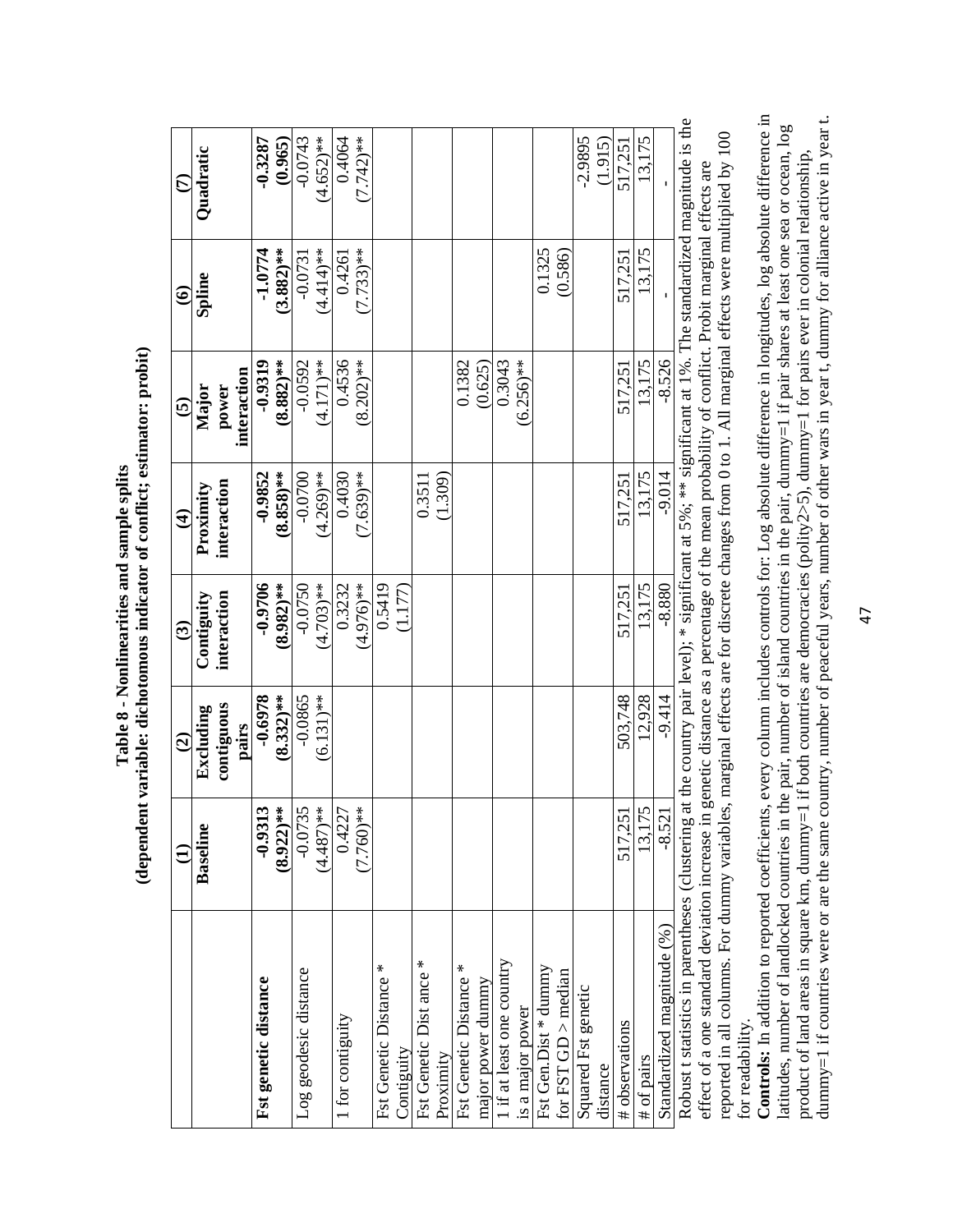|                                                                                                                                                          |                          | $\widehat{\mathbf{e}}$                                                 | $\widehat{\mathbf{c}}$ | $\mathbf{\hat{t}}$     | $\widehat{\mathbf{e}}$          | $\widehat{\bullet}$   |
|----------------------------------------------------------------------------------------------------------------------------------------------------------|--------------------------|------------------------------------------------------------------------|------------------------|------------------------|---------------------------------|-----------------------|
|                                                                                                                                                          | OLS on conflict          | OLS on conflict                                                        | IV on conflict         | $01.5$ on              | $01S$ on                        | <b>Probit on War</b>  |
|                                                                                                                                                          | intensity                | intensity in                                                           | intensity using        | number of war          | number of war                   | dummy                 |
|                                                                                                                                                          | variable                 | subsample with<br>conflict                                             | $1500$ GD as IV        | casualties             | sample with $>0$<br>casualties, | variable<br>(conflict |
|                                                                                                                                                          |                          |                                                                        |                        |                        | casualties                      | $intensity = 5$       |
| <b>Fst genetic</b>                                                                                                                                       | 685<br>$-0.16$           | 0.2536                                                                 | $-0.2757$              | $-0.1153$              | $-0.9103$                       | $-0.0875$             |
| distance                                                                                                                                                 | $(8.290)*$               | (0.613)                                                                | $(7.413)$ **           | $(8.055)$ **           | (0.611)                         | $(6.001)$ **          |
| Log geodesic                                                                                                                                             | 330<br>$-0.03$           | 0.0032                                                                 | $-0.0263$              | $-0.0161$              | $-0.1013$                       | $-0.0061$             |
| distance                                                                                                                                                 | $(4.245)$ **             | (0.090)                                                                | $3.126$ <sup>**</sup>  | $(3.549)$ **           | (0.463)                         | $(2.663)$ **          |
| 1 for contiguity                                                                                                                                         | 983<br>0.29              | $-0.0785$                                                              | 0.2983                 | 0.0881                 | $-1.2939$                       | 0.0051                |
|                                                                                                                                                          | $*$<br>$*$<br>(7.693)    | (1.403)                                                                | 7.696)**               | $(4.982)**$            | $(5.105)$ **                    | (1.221)               |
| 1 if both countries are                                                                                                                                  | $-0.0297$                | $-0.1377$                                                              | $-0.0317$              | $-0.0187$              | $-0.9759$                       | $-0.0113$             |
| democracies (polity2>5)                                                                                                                                  | $(10.703)$ **            | (1.954)                                                                | $(10.918)$ **          | $11.204$ <sup>**</sup> | (1.586)                         | $(5.838)$ **          |
| Number of peaceful years                                                                                                                                 | $-0.0008$                | $-0.0041$                                                              | $-0.0008$              | $-0.0004$              | $-0.0021$                       | $-0.0011$             |
|                                                                                                                                                          | $(9.996)*$               | $(5.990)**$                                                            | $(9.987)$ **           | $(9.438)$ **           | (0.641)                         | $(7.190)**$           |
| Number of other wars                                                                                                                                     | 0.0011                   | 0.0063                                                                 | 0.0011                 | 0.0009                 | 0.0075                          | 0.0005                |
| in year t                                                                                                                                                | $(12.483)$ **            | $11.912$ <sup>**</sup>                                                 | $12.785$ <sup>**</sup> | $10.544$ <sup>**</sup> | $(3.950)**$                     | 16.540)**             |
| Dummy for alliance                                                                                                                                       | $-0.0418$                | $-0.2373$                                                              | $-0.0414$              | $-0.0279$              | $-0.3757$                       | $-0.0082$             |
| active in year t                                                                                                                                         | $(4.955)$ **             | $(6.096)$ **                                                           | $4.906$ <sup>**</sup>  | $(5.994)$ **           | (1.331)                         | $(5.337)$ **          |
| # observations                                                                                                                                           | 517,251                  | 3,844                                                                  | 517,251                | 516.758                | 1.531                           | 517.251               |
| # of pairs                                                                                                                                               | 175<br>13,1              | 741                                                                    | 13,175                 | 13,175                 | 394                             | 13,175                |
| Adjusted R-squared                                                                                                                                       | 0.042                    | 0.135                                                                  | 0.042                  | 0.013                  | 0.252                           |                       |
| Standardized magnitude (%) <sup>a</sup>                                                                                                                  | $\frac{49}{5}$<br>$-3.1$ | .634                                                                   | $-5.155$               | $-2.722$               | -2.304                          | $-2.955$              |
| Robust t statistics in parentheses (clustering at                                                                                                        |                          | the country pair level); $*$ significant at 5%; $**$ significant at 1% |                        |                        |                                 |                       |
| <sup>4</sup> . In all but columns 6, the standardized magnitude is the standardized beta (effect of a standard deviation change in genetic distance as a |                          |                                                                        |                        |                        |                                 |                       |
| percentage of the standard deviation of the dependent variable). For column 6, the standardized magnitude is the effect of a one standard deviation      |                          |                                                                        |                        |                        |                                 |                       |
| increase in genetic distance as a percentage of                                                                                                          |                          | the mean probability of war                                            |                        |                        |                                 |                       |

**(dependent variable and estimator as described in the second row)**  (dependent variable and estimator as described in the second row) **Table 9 – Regressions explaining the intensity of conflict**  Table 9 - Regressions explaining the intensity of conflict

Probit marginal effects reported in column (6), where: for dummy variables, marginal effects are for discrete changes from 0 to 1; all marginal Probit marginal effects reported in column (6), where: for dummy variables, marginal effects are for discrete changes from 0 to 1; all marginal effects were multiplied by 100 for readability. effects were multiplied by 100 for readability.

Controls: In addition to reported coefficients, every column includes controls for log absolute difference in longitudes, log absolute difference in **Controls:** In addition to reported coefficients, every column includes controls for log absolute difference in longitudes, log absolute difference in latitudes, number of landlocked countries in the pair, number of island countries in the pair, dummy=1 if pair shares at least one sea or ocean, log latitudes, number of landlocked countries in the pair, number of island countries in the pair, dummy=1 if pair shares at least one sea or ocean, log product of land areas in square km, dummy=1 for pairs ever in colonial relationship, dummy=1 if countries were or are the same country. product of land areas in square km, dummy=1 for pairs ever in colonial relationship, dummy=1 if countries were or are the same country.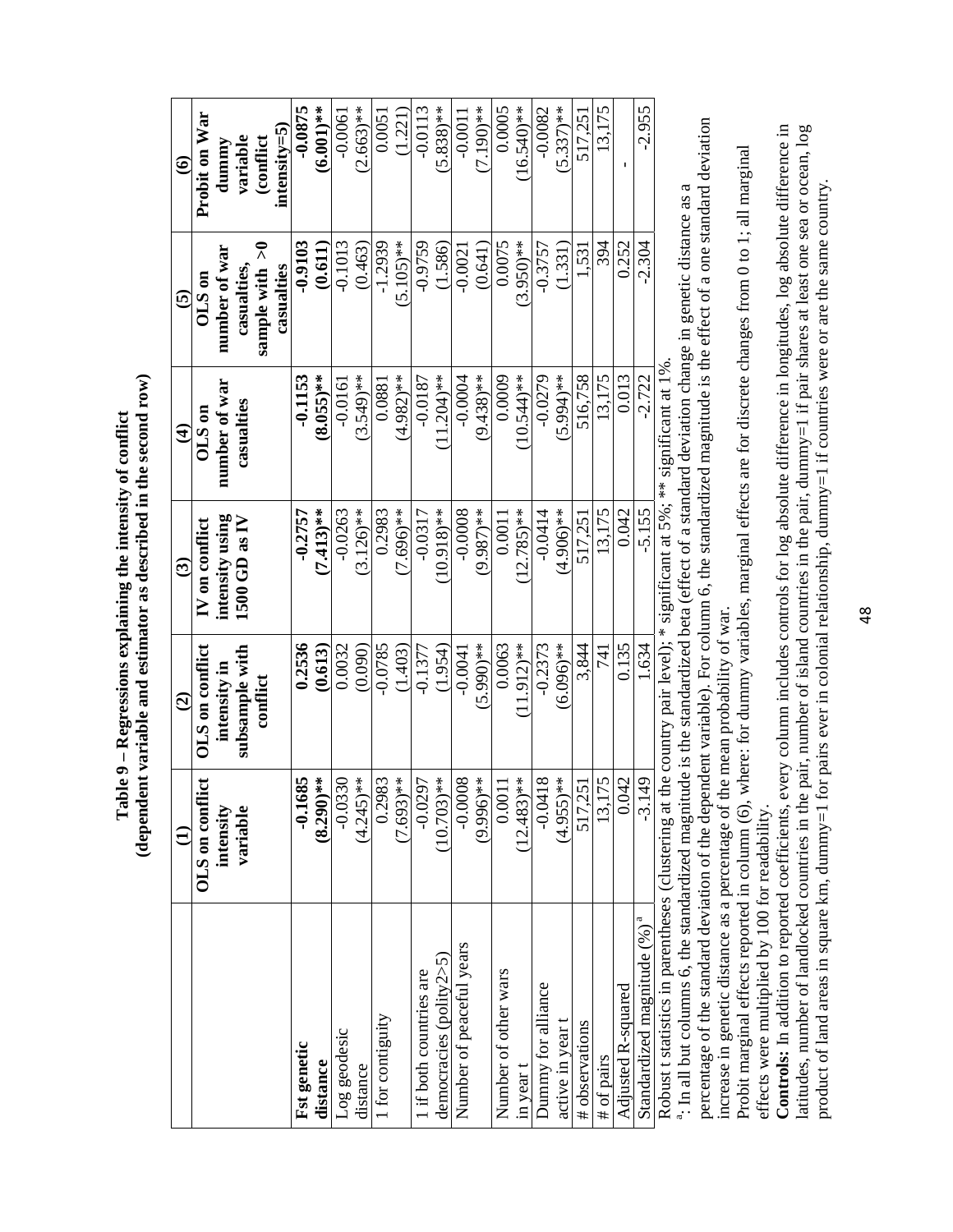|                             | (1)             | (2)            | (3)               | (4)             | (5)          | (6)              |
|-----------------------------|-----------------|----------------|-------------------|-----------------|--------------|------------------|
|                             | <b>Baseline</b> | <b>Control</b> | <b>Additional</b> | <b>Baseline</b> | Add per      | <b>Add total</b> |
|                             | with            | for trade      | trade             | with            | capita       | income           |
|                             | common          | terms          | terms             | restricted      | income       | difference       |
|                             | sample          |                |                   | sample          | difference   |                  |
| <b>Fst genetic distance</b> | $-0.5223$       | $-0.3247$      | $-0.3098$         | $-0.3119$       | $-0.3531$    | $-0.3240$        |
|                             | $(7.181)$ **    | $(5.810)$ **   | $(5.485)$ **      | $(4.974)$ **    | $(5.386)$ ** | $(4.673)$ **     |
| Log geodesic distance       | $-0.0154$       | 0.0047         | 0.0043            | 0.0034          | 0.0018       | 0.0032           |
|                             | $(2.107)^*$     | (0.721)        | (0.652)           | (0.509)         | (0.269)      | (0.477)          |
| 1 for contiguity            | 0.2528          | 0.2186         | 0.2134            | 0.2313          | 0.2762       | 0.2326           |
|                             | $(6.638)$ **    | $(7.349)$ **   | $(7.326)$ **      | $(7.098)$ **    | $(7.520)$ ** | $(7.160)$ **     |
| Log bilateral               |                 | $-0.0414$      | $-0.0395$         | $-0.0403$       | $-0.0360$    | $-0.0400$        |
| openness, t-4               |                 | $(4.813)$ **   | $(4.546)$ **      | $(4.327)$ **    | $(4.145)$ ** | $(4.306)$ **     |
| Log multilateral            |                 | 0.0552         | 0.0595            | 0.0327          | 0.0158       | 0.0306           |
| openness, t-4               |                 | $(1.993)*$     | $(2.191)^*$       | (1.032)         | (0.527)      | (0.962)          |
| Log distance * log          |                 | $-0.0093$      | $-0.0098$         | $-0.0071$       | $-0.0048$    | $-0.0068$        |
| mult. openness              |                 | $(2.656)$ **   | $(2.854)$ **      | (1.789)         | (1.289)      | (1.700)          |
| Log distance * log          |                 | 0.0054         | 0.0053            | 0.0053          | 0.0047       | 0.0052           |
| bilateral openness          |                 | $(5.095)$ **   | $(4.883)$ **      | $(4.627)$ **    | $(4.398)$ ** | $(4.490)$ **     |
| Dummy for zero              |                 | $-0.0159$      | $-0.0159$         | $-0.0137$       | $-0.0127$    | $-0.0149$        |
| trade, t-4                  |                 | $(2.382)*$     | $(2.431)^*$       | (1.898)         | (1.748)      | $(2.034)*$       |
| Free trade area             |                 |                | $-0.0236$         | $-0.0226$       | $-0.0214$    | $-0.0221$        |
| (full set)                  |                 |                | $(2.859)$ **      | $(2.576)^*$     | $(2.310)*$   | $(2.526)^*$      |
| # of GATT members           |                 |                | $-0.0147$         | $-0.0172$       | $-0.0162$    | $-0.0170$        |
|                             |                 |                | $(3.768)$ **      | $(4.158)$ **    | $(3.888)$ ** | $(4.134)$ **     |
| Absolute difference in      |                 |                |                   |                 | 1.6297       |                  |
| log per capita income       |                 |                |                   |                 | $(4.790)$ ** |                  |
| Absolute difference         |                 |                |                   |                 |              | 0.1909           |
| in total income             |                 |                |                   |                 |              | (0.773)          |
| # of observations           | 226,357         | 226,357        | 226,357           | 202,523         | 202,523      | 202,523          |
| # of pairs                  | 9,127           | 9,127          | 9,127             | 9,127           | 9,127        | 9,127            |
| Standardized                | $-6.612$        | $-4.110$       | $-3.921$          | $-4.436$        | $-5.024$     | $-4.609$         |
| magnitude (%)               |                 |                |                   |                 |              |                  |

**Table 10 – Post-1950 analysis, controlling for trade variables and income differences (dependent variable: dichotomous indicator of conflict; estimator: probit)** 

Robust t statistics in parentheses (clustering at the country pair level); \* significant at 5%; \*\* significant at 1%. The standardized magnitude is the effect of a one standard deviation increase in genetic distance as a percentage of the mean probability of conflict. Probit marginal effects reported in all columns. For dummy variables, marginal effects are for discrete changes from 0 to 1. All marginal effects were multiplied by 100 for readability.

**Controls:** In addition to reported coefficients, every column includes controls for: Log absolute difference in longitudes, log absolute difference in latitudes, number of landlocked countries in the pair, number of island countries in the pair, dummy=1 if pair shares at least one sea or ocean, log product of land areas in square km, dummy=1 if both countries are democracies (polity2>5), dummy=1 for pairs ever in colonial relationship, dummy=1 if countries were or are the same country, number of peaceful years, number of other wars in year t, dummy for alliance active in year t.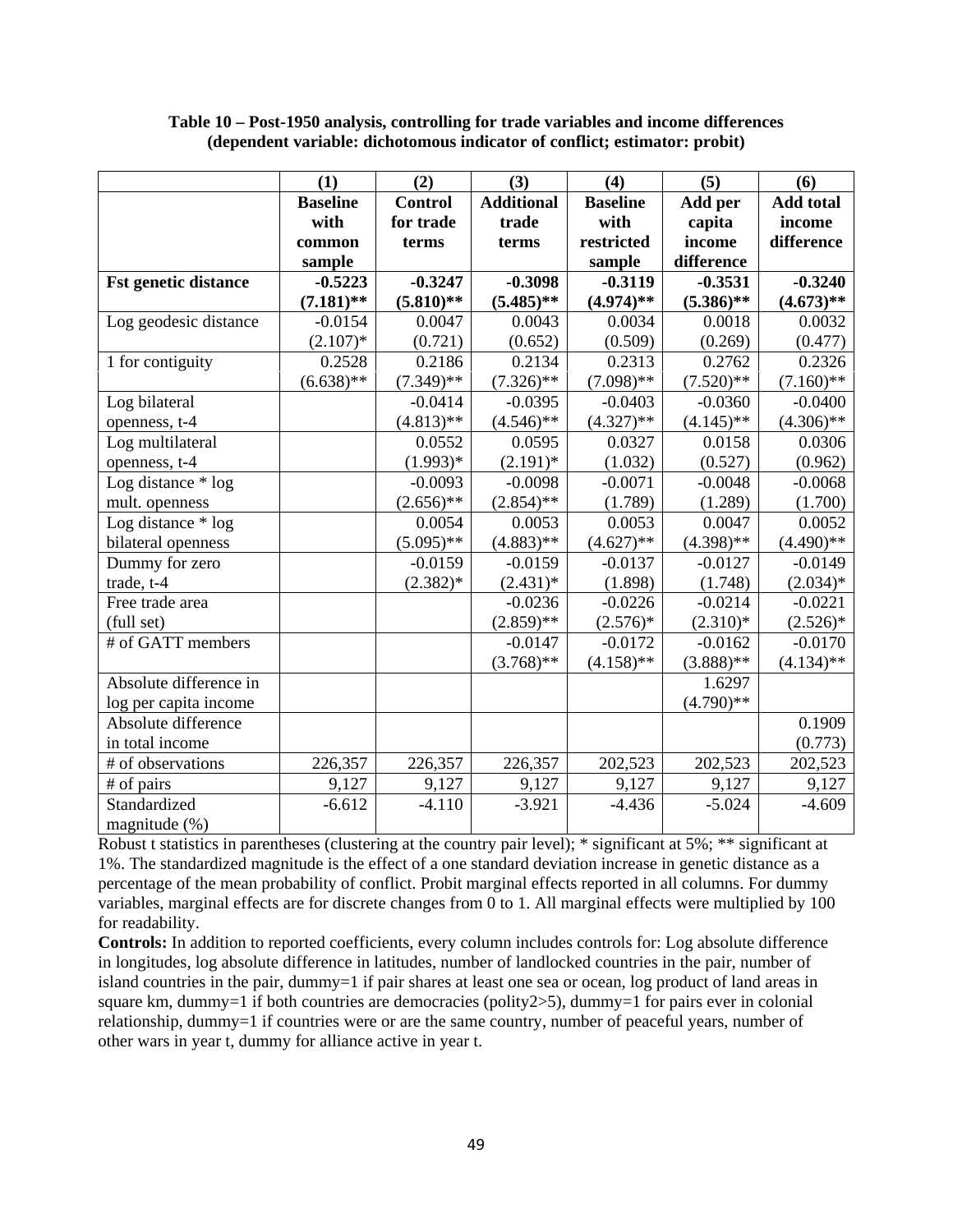|                                                                                                                                                                                                                                                                                   | $\ominus$      | $\widehat{c}$          | $\widehat{\mathcal{C}}$   | $\widehat{\mathbf{f}}$ | $\widetilde{\mathbf{e}}$ |
|-----------------------------------------------------------------------------------------------------------------------------------------------------------------------------------------------------------------------------------------------------------------------------------|----------------|------------------------|---------------------------|------------------------|--------------------------|
|                                                                                                                                                                                                                                                                                   | Univariate     | Add geography          | <b>Full specification</b> | 1990-2000              | Excluding                |
|                                                                                                                                                                                                                                                                                   |                | controls               |                           |                        | abstentions              |
| Fst genetic distance                                                                                                                                                                                                                                                              | 0.2657         | 0.2852                 | 0.2923                    | 0.1500                 | 0.4709                   |
|                                                                                                                                                                                                                                                                                   | $(13.356)$ **  | $(14.140)*$            | $14.363***$               | $(8.033)$ **           | $(15.590)$ **            |
| Log geodesic distance                                                                                                                                                                                                                                                             |                | 0.0240                 | 0.0276                    | 0.0143                 | 0.0435                   |
|                                                                                                                                                                                                                                                                                   |                | $(5.764)$ **           | $(6.654)$ **              | $(4.006)*$             | $(7.406)$ **             |
| Log absolute difference                                                                                                                                                                                                                                                           |                | $-0.0199$              | $-0.0186$                 | $-0.0081$              | $-0.0282$                |
| in longitudes                                                                                                                                                                                                                                                                     |                | $(8.052)$ **           | $(7.841)$ **              | $(3.856)$ **           | $(8.251)$ **             |
| Log absolute difference                                                                                                                                                                                                                                                           |                | $-0.0387$              | $-0.0370$                 | $-0.0355$              | $-0.0694$                |
| in latitudes                                                                                                                                                                                                                                                                      |                | $(26.599)$ **          | $25.206$ <sup>**</sup>    | 24.698)**              | $31.779$ <sup>**</sup>   |
| 1 for contiguity                                                                                                                                                                                                                                                                  |                | 0.0535                 | 0.0539                    | 0.0300                 | 0.0806                   |
|                                                                                                                                                                                                                                                                                   |                | $5.271$ <sup>**</sup>  | $5.617$ <sup>**</sup>     | $2.962$ <sup>**</sup>  | $5.835$ <sup>**</sup>    |
| Number of landlocked                                                                                                                                                                                                                                                              |                | 0.0171                 | 0.0177                    | 0.0205                 | 0.0177                   |
| countries in the pair                                                                                                                                                                                                                                                             |                | $(6.661)$ **           | $(6.861)$ **              | $(9.460)$ **           | $4.561$ <sup>**</sup>    |
| Number of island countries                                                                                                                                                                                                                                                        |                | 0.0298                 | 0.0301                    | 0.0300                 | 0.0408                   |
| in the pair                                                                                                                                                                                                                                                                       |                | $10.593$ <sup>**</sup> | 10.909)**                 | 11.194)**              | $(9.562)$ **             |
| 1 if pair shares at least                                                                                                                                                                                                                                                         |                | $-0.0183$              | $-0.0294$                 | $-0.0325$              | $-0.0470$                |
| one sea or ocean                                                                                                                                                                                                                                                                  |                | $(3.456)$ **           | $5.643$ <sup>**</sup>     | 5.344)**               | $(6.701)$ **             |
| Log product of land areas                                                                                                                                                                                                                                                         |                | $-0.0061$              | $-0.0063$                 | 0.0001                 | $-0.0097$                |
| in square km                                                                                                                                                                                                                                                                      |                | $(10.591)$ **          | $0.759$ <sup>**</sup>     | (0.234)                | $1.683$ <sup>**</sup>    |
| 1 if both countries are                                                                                                                                                                                                                                                           |                |                        | $-0.0071$                 | $-0.0338$              | $-0.0437$                |
| democracies (polity2>5)                                                                                                                                                                                                                                                           |                |                        | $(2.100)*$                | 9.939)**               | $9.332$ <sup>**</sup>    |
| 1 for pairs ever in colonial                                                                                                                                                                                                                                                      |                |                        | $-0.1224$                 | $-0.1451$              | $-0.2133$                |
| relationship                                                                                                                                                                                                                                                                      |                |                        | 9.184)**                  | $0.500$ <sup>**</sup>  | 1.464)**                 |
| Number of peaceful years                                                                                                                                                                                                                                                          |                |                        | 0.0005                    | $-0.0001$              | 0.0007                   |
|                                                                                                                                                                                                                                                                                   |                |                        | $.853$ <sup>**</sup>      | $(2.111)*$             | .992)**                  |
| Number of other conflicts                                                                                                                                                                                                                                                         |                |                        | 0.0013                    | $-0.0004$              | 0.0023                   |
| in year t                                                                                                                                                                                                                                                                         |                |                        | $(32.156)$ **             | 33.041)**              | $(46.343)$ **            |
| Dummy for alliance active                                                                                                                                                                                                                                                         |                |                        | 0.0614                    | 0.0442                 | 0.1078                   |
| in year t                                                                                                                                                                                                                                                                         |                |                        | $2.096$ <sup>**</sup>     | $(6.785)$ **           | $14.887$ <sup>**</sup>   |
| Constant                                                                                                                                                                                                                                                                          | 0.8347         | 0.9436                 | 0.8311                    | 0.9103                 | 0.6499                   |
|                                                                                                                                                                                                                                                                                   | $(278.491)$ ** | .987)**<br>$\omega$    | 26.381)**                 | 32.921)**              | 14.837)**                |
| Adjusted $R^2$                                                                                                                                                                                                                                                                    | 0.008          | 0.074                  | 0.100                     | 0.101                  | 0.147                    |
| Standardized beta (%)                                                                                                                                                                                                                                                             | 9.178          | 9.853                  | 10.098                    | 6.433                  | 6.266                    |
| country pairs. Note: Ever the same country dummy excluded as regressor as no pair in the sample with UN vote correlations data was made<br>Robust t statistics in parentheses; * significant at 5%; ** significant at 1%; All regressions run on 385,783 observations from 12,655 |                |                        |                           |                        |                          |
|                                                                                                                                                                                                                                                                                   |                |                        |                           |                        |                          |

up of countries that were ever a single country. up of countries that were ever a single country.